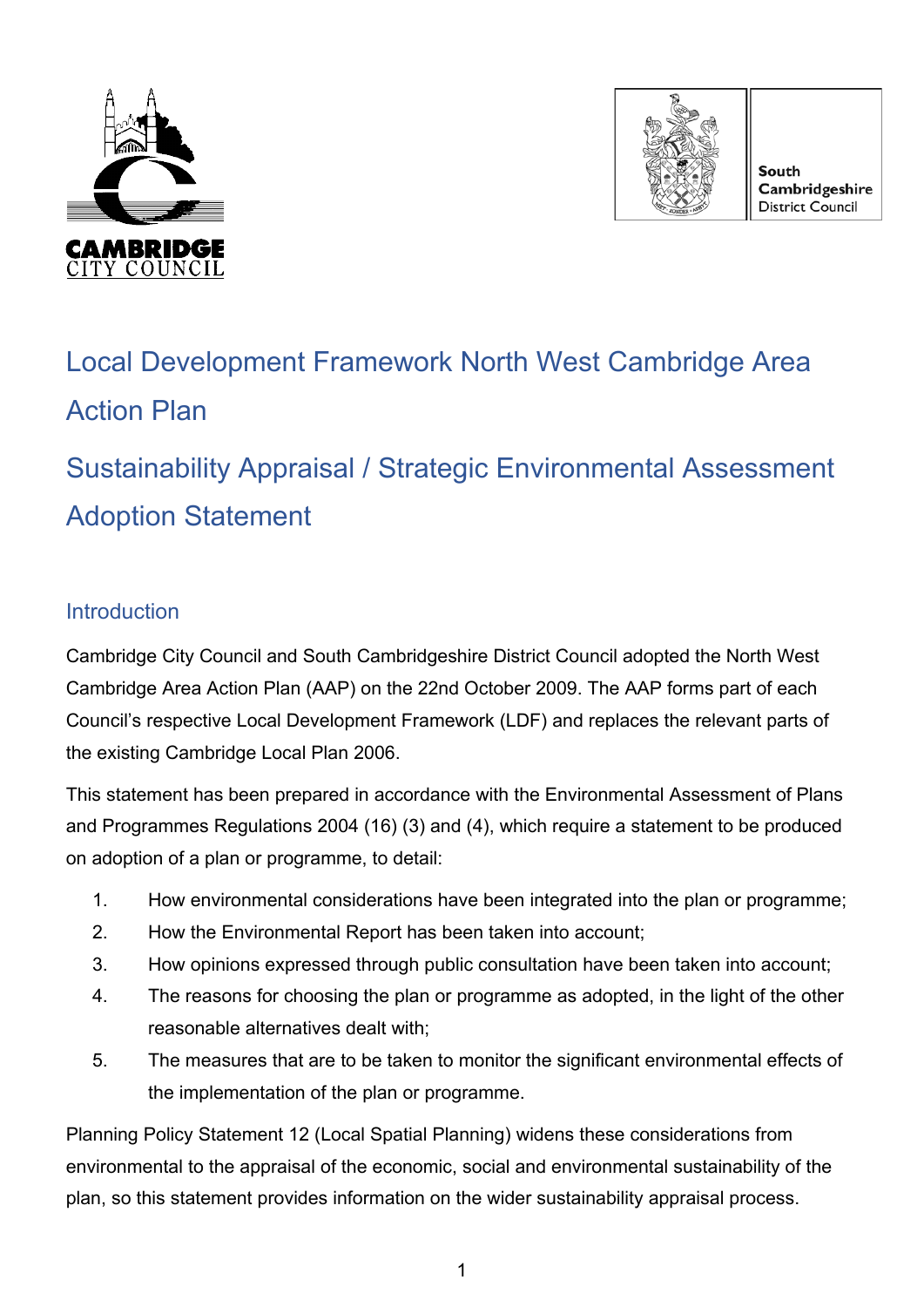## 1. How sustainability considerations have been integrated into the plan.

The LDFs for Cambridge City and South Cambridgeshire aim to improve the overall quality of life for the residents of both districts, in a way that will also benefit future generations. The concept of sustainable development lies at the heart of both LDFs, and is closely related to the national strategy for sustainable development, which has four objectives, namely:

- 1. Social progress which recognises the needs of everyone;
- 2. Effective protection and enhancement of the environment;
- 3. Prudent use of natural resources; and
- 4. Maintenance of high and stable levels of economic growth and employment.

#### Policy context

The North West Cambridge AAP identifies land to be released from the Cambridge Green Belt, to contribute towards meeting the long-term development needs of the University of Cambridge. The AAP has been prepared against the context of national and regional planning policy, with which the plan has to be in conformity.

The regional context for the AAP was originally set out in the Regional Planning Guidance for East Anglia (RPG6), which has since been replaced by the Regional Spatial Strategy (2008). Both these plans aim to focus a higher proportion of growth into the Cambridge Sub-Region, setting a sequential approach to the planning of development. In particular, the Regional Spatial Strategy identified the need to make the most of the development potential of land "on the periphery of the built-up area of Cambridge on land released from the green belt following the Cambridgeshire and Peterborough Structure Plan 2003 and through the Cambridge Local Plan and development plan documents prepared by the local planning authorities." Such a policy position is based on the need to provide for a sustainable pattern of development to accommodate necessary growth in the Sub-Region, with a better balance between employment and housing focussed on Cambridge and the surrounding area.

RPG6 informed the strategy taken in the Cambridgeshire and Peterborough Structure Plan (2003 – now in part replaced by the Regional Spatial Strategy). A number of the Structure Plan policies have been saved, including Policy P9/2c, which identified land at North West Cambridge for release from the Green Belt for housing and mixed-use development to be reserved predominantly for University-related uses.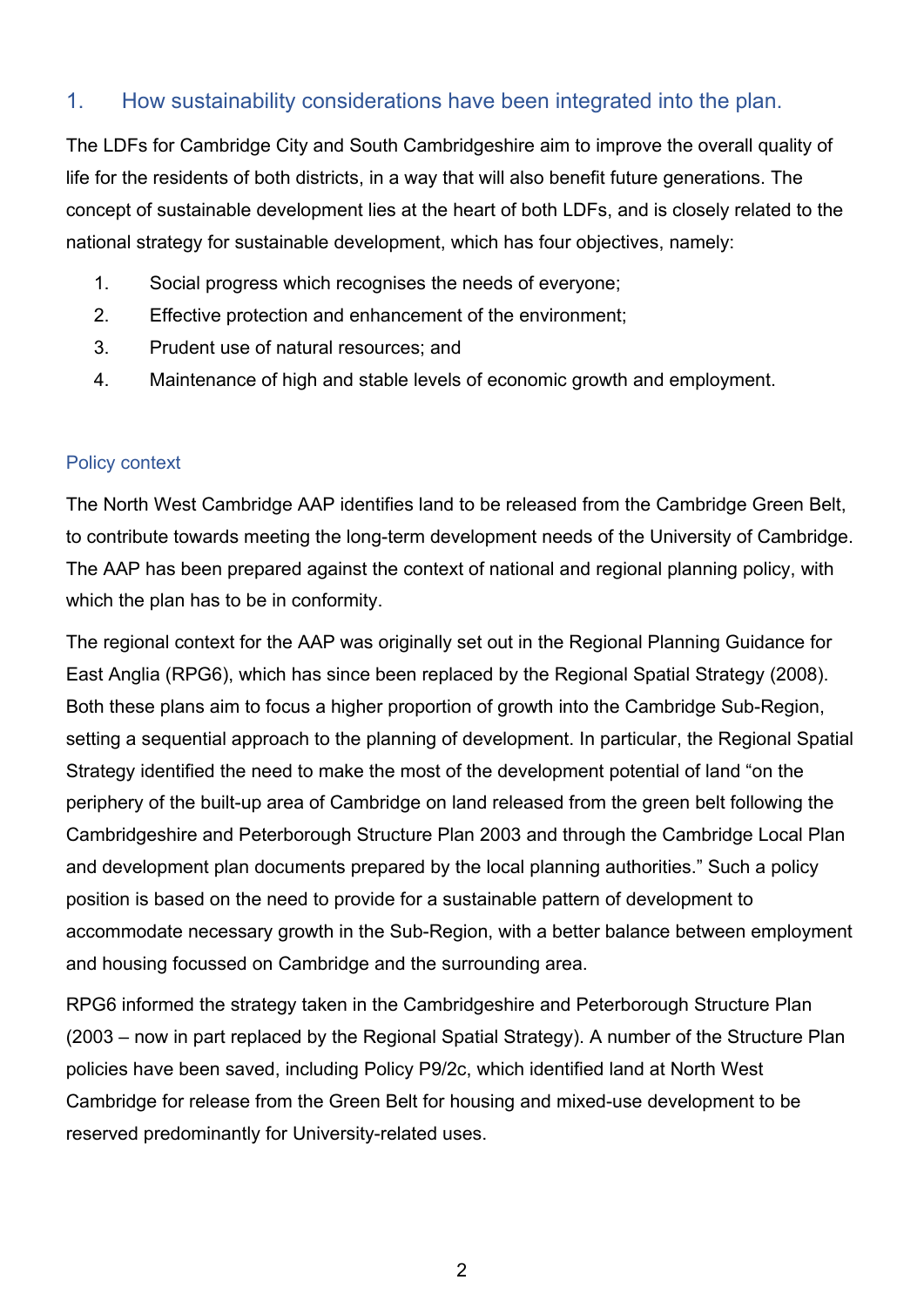#### North West Cambridge Area Action Plan Policy Approach

The North West Cambridge Area Action Plan sets out the policies and principles that will need to be taken into account in bringing forward development of this new urban extension so that the special character of the area is retained, and to achieve an attractive, high quality, sustainable community that is an exemplar of sustainable living with low carbon and greenhouse gas emissions.

#### Vision, Objectives and Development Principles

This chapter of the AAP draws together the Vision, Objectives and Development principles that will contribute to the development of North West Cambridge becoming a new University quarter, which will contribute to meeting the needs of the wider city community, and which will embody best practice in environmental sustainability. This includes a requirement for a Masterplan to be developed in order to ensure that new development respects to its surroundings and is built to a high quality of design and sustainable construction, makes provision for all necessary infrastructure (social and physical) and achieves the key development principles for the site.

## Site and Setting

This chapter details to extent of the site for North West Cambridge. It details the revisions to the boundary of the Cambridge Green Belt to accommodate development during the plan period and safeguards land for development beyond 2016 to meet the longer-term development needs of the University.

## **Housing**

This chapter sets out the policies related to the policies related to the housing element of development at North West Cambridge. It sets the requirement for the site to provide for approximately 3,000 dwellings and 2,000 units of student accommodation. Of the housing, 50% (for example, 1,500 dwellings) will be affordable housing to meet the needs of Cambridge University and College key workers. The chapter also sets the basis for the provision of a sustainable, inclusive mixed community at North West Cambridge, with affordable housing intermingled with the market housing in small groups to promote social inclusion. In addition, a suitable mix of housing types, sizes and tenures will be required to meet the needs of all ages and sectors of society, including those with disabilities.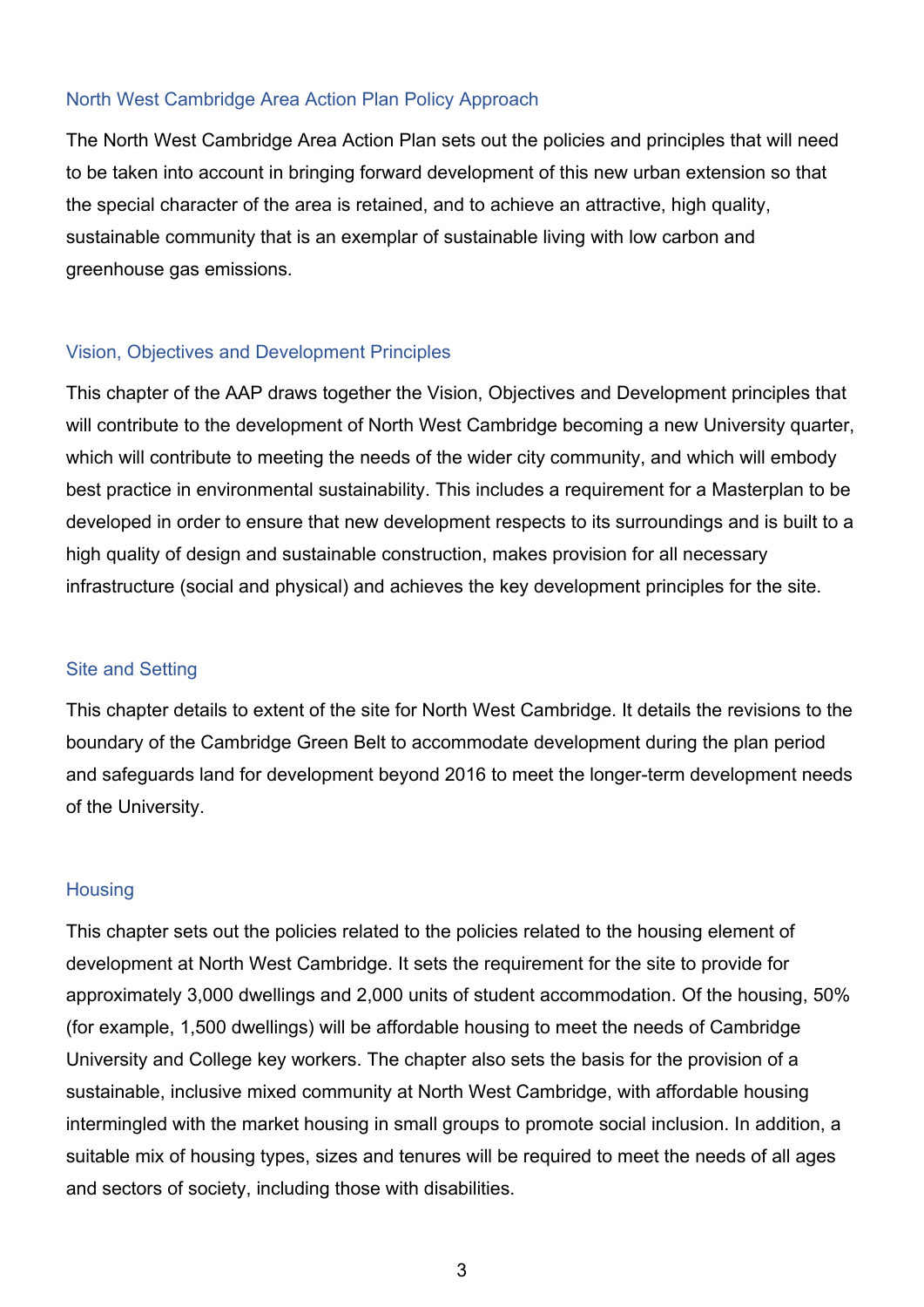#### Employment and University Uses

This chapter sets the requirements for employment land at North West Cambridge to provide an employment development cluster focussing on employers with strong University links and academic association with cognate University activities, encouraging the development of a higher education cluster benefiting from close proximity to the University and thus benefiting the economy of Cambridge and the UK. Provision is also made for the development of small-scale offices within the local centre, to provide for local employment opportunities and a more vibrant local centre.

#### **Travel**

The focus of this chapter is the development and planning of transport systems that aim to reduce the need to travel and maximise the use of sustainable modes of transport to achieve a modal share of no more than 40% of trips to work by car (excluding car passengers). The number of vehicles access points to the site will be minimised, with a new route developed to link Madingley Road and Huntingdon Road. This road will be designed as part of the development and its design will be based on low vehicle speeds, giving priority to provision for walking, cycling and public transport, including safe and convenient crossings for pedestrians and cyclists, in order to encourage travel by more sustainable modes. High Quality Public Transport and provision for cyclists and pedestrians will link the site with the to key destinations such as the local centre and the wider area. Parking standards will aim to minimise the amount of car parking and to maximise the amount of cycle parking.

#### Community Services and Facilities

The development of North West Cambridge will require an appropriate level of services and facilities, including public art, to be provided within the development to serve the needs of the community, including those who will come to live, work and study within the site. The provision of such facilities will help with the creation of a balanced community.

#### **Recreation**

In order to encourage healthy lifestyles and a high quality of life and entertainment, public open space and sports facilities will need to be provided on site. Such provision will also help to enhance the setting of the City and add to its special character, amenity and biodiversity.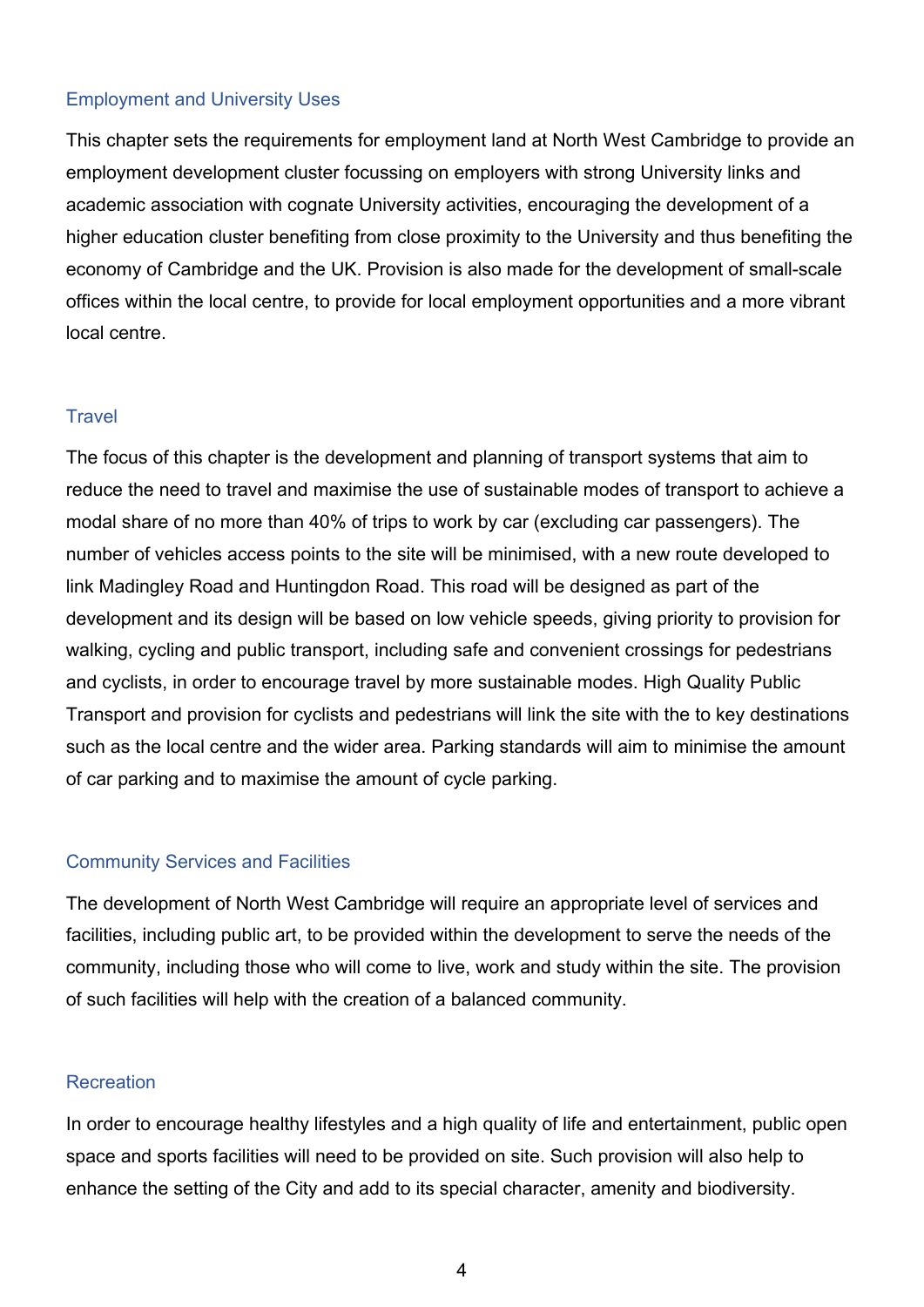#### Natural Resources

The new urban extension at North West Cambridge will be an exemplar of sustainable living, designed to adapt to the predicted effects of climate change through the application of high levels of sustainable design and construction standards and using decentralised energy to minimise carbon and greenhouse gas emissions. Surface Water Drainage will be designed as a sustainable drainage system to reduce the overall run-off values leaving the site, control the rate of flow and improve water quality. Water storage areas should be designed and integrated into the development with drainage, recreation, biodiversity and amenity value.

#### **Delivery**

This chapter deals with a the aspects of the delivery of the new urban extension at North West Cambridge, from sustainable construction processes, strategic landscaping, phasing and need, and the use of planning obligations to enable provision of necessary infrastructure (both physical and social).

#### **Monitoring**

In order to monitor the performance of policy, the delivery of development and impacts on the environment, the Area Action Plan also includes a series of indicators that will be monitored through the Councils' respective Annual Monitoring Report. Such monitoring will allow the impact of the development on the delivery of sustainable development objectives to be monitored.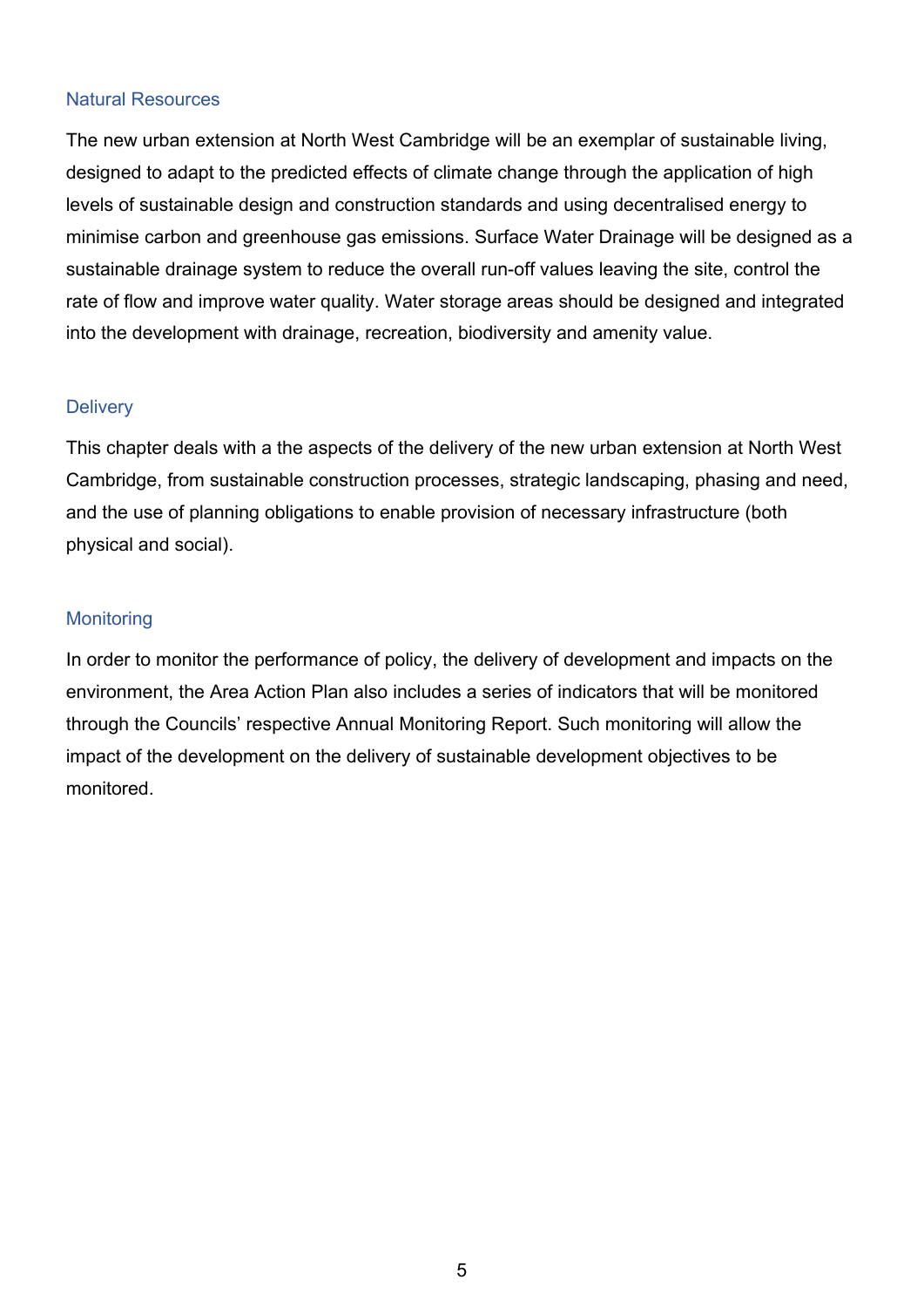## 2. How the Sustainability Appraisal has been taken into account.

The Sustainability Appraisal has contributed to the development of the Area Action Plan by providing an independent assessment of the sustainability of the Councils' proposed options and policies as they were developed. It demonstrates that sustainability considerations have been incorporated into the development of the Area Action Plan from an early stage and provides a formal statement and audit trail of the assessment.

The production of the Final Sustainability Appraisal Report is a key output of the process of plan preparation. It reflected and supported the draft Area Action Plan on which formal public consultation and participation was carried out. The first stage in this process was to determine the scope of the Sustainability Appraisal and to set out the Sustainability Appraisal Framework, which was then used to assess the Area Action Plan.

Guidance prepared by the Office of the Deputy Prime Minister in 2005 (Sustainability Appraisal of Regional Spatial Strategies and Local Development Documents) confirms that one Scoping Report can be prepared for several Local Development Documents provided that it gives sufficient information at the level of detail required for each individual document concerned. An addendum can then be produced for each individual document, to introduce the purpose and objectives of the document in question and to identify any specific sustainability issues that should be taken into account in the Sustainability Appraisal.

Both Cambridge City Council and South Cambridgeshire District Council had produced separate Scoping Reports<sup>1</sup> for the Sustainability Appraisals of their Local Development Frameworks. For the purposes of the North West Cambridge Area Action Plan, it was decided to draw upon these and to identify specific sustainability issues relating to North West Cambridge by the way of a Scoping Report Addendum2. The information gathered was used to create a set of sustainability objectives, which could be used to test emerging options and policies. A comparison was made between the sustainability objectives and decision-making criteria in the Cambridge City Council Scoping Report and the South Cambridgeshire Scoping Report, in order to develop the joint sustainability objectives for appraising the North West AAP. The South Cambridgeshire objectives and decision-making criteria were used as the starting point and some minor changes were made to take into account the City Council's sustainability objectives. In most cases it was felt that the two Councils' sustainability objectives were compatible with each other and change was not necessary, and that all objectives were applicable to North West Cambridge.

A set of indicators was also created, to provide evidence on the current state of the environment, as well as social and economic factors. These indicators were tested against other

6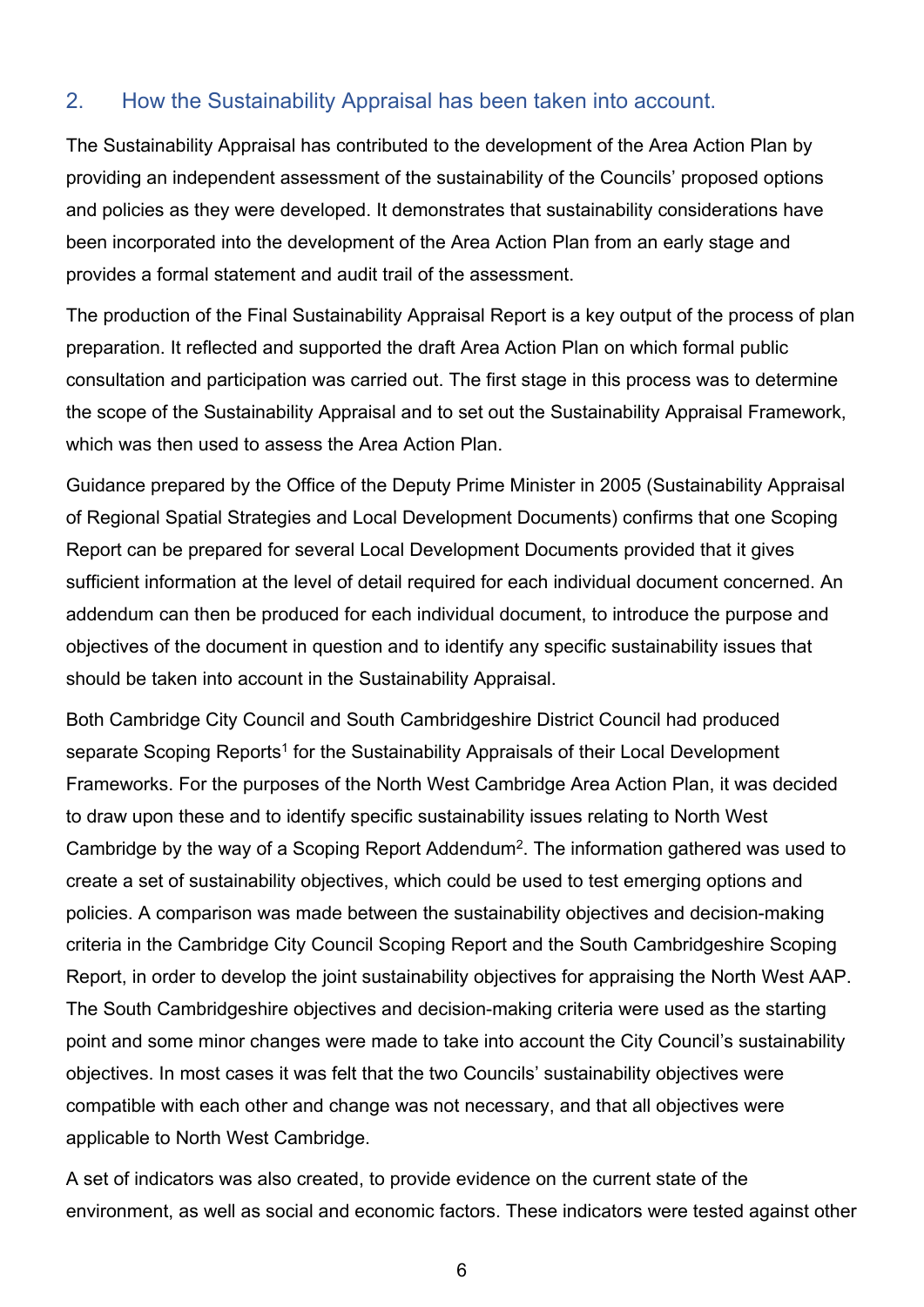geographical areas in order to provide a comparison. This process helped to identify key sustainability issues for North West Cambridge and highlighted policy issues that should be explored, as detailed in table 1 of the Scoping Report Addendum.

The key sustainability issues identified in the Scoping Report Addendum influenced the development of plan policies and objectives. Section 3 and Appendices V of the final SA Report set out the analysis of the policies against the sustainability objectives. The objectives of the draft AAP were tested against the sustainability objectives through the Sustainability Appraisal of the Issues and Options Report as part of Task B1. This provided information to the Councils and representors on the compatibility between the AAP objectives and the sustainability objectives.

The significant effects of the options, and subsequent policies, were analysed against the sustainability objectives, which provided information on their economic, social and environmental impacts. Analysis included the scale and nature of the impact along with cumulative, secondary and synergistic impacts. Both detailed assessment matrices and summaries were included in the Final Sustainability Appraisal Report. This provided useful information to both representors and the Inspectors on the impacts of the policies of the plan.

The analysis of the impacts of the AAP policies and proposals also indicated opportunities to improve the sustainability of the plan and mitigation measures that may be required to help resolve any negative impacts. The measures envisaged to prevent, reduce and as far as possible offset any significant effects on environmental, social and economic objectives are set out in section 3.10 and Appendix V of the Final Sustainability Report. The SA process has helped to inform the development of the AAP at all stages of the plan making process (Issues and Options, Preferred Options and Submission stages).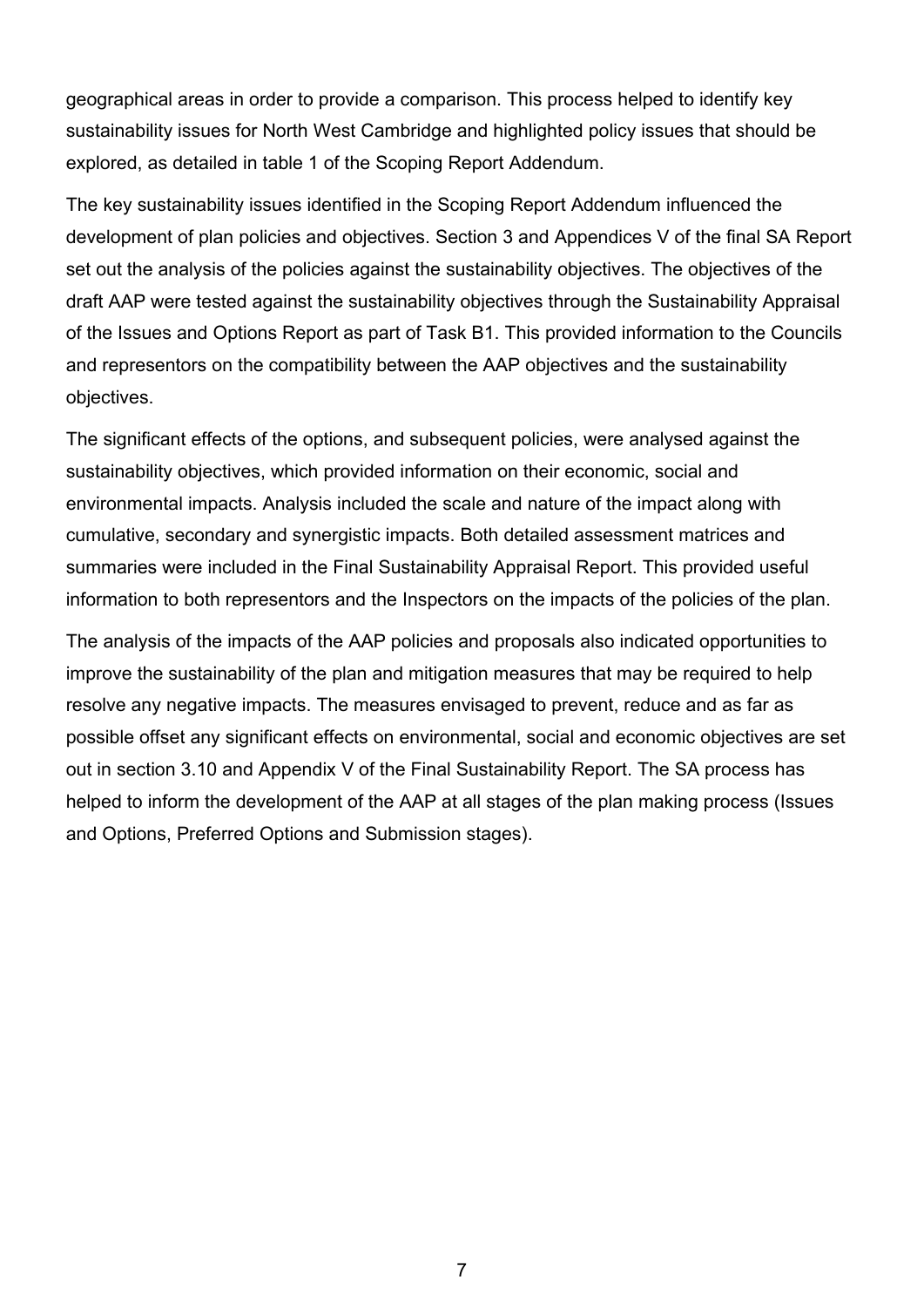## 3. How consultation has been taken into account (draft plan and the Environmental Report)

In this statement the Councils are required to detail how opinions expressed in response to consultation have been taken into account.

## Key Environmental Bodies

The Strategic Environmental Assessment Directive requires that authorities referred to in Article 6(3) shall be consulted when deciding the scope and level of detail of the information that should be included in the Environmental Report. In England, the key bodies are the Environment Agency, English Heritage and Natural England (formerly English Nature and the Countryside Agency).

As mentioned previously, for the purposes of the appraisal of the AAP, it was decided to produce a Scoping Report Addendum, which drew upon information contained in the Scoping Reports produced by Cambridge City and South Cambridgeshire District Councils for the SA of their Local Development Frameworks. Both of these Scoping Reports had been made available for consultation with the key environmental bodies, as detailed in Appendix 5 of the City Council's Scoping Report and Appendices 7 and 8 of the South Cambridgeshire Scoping Report. The Scoping Report Addendum was sent out for consultation between the 21st August and the 19th September 2006. Consultation was carried out with the four SEA consultation bodies (the Environment Agency, Natural England, The Countryside Agency and English Heritage) and other key stakeholders. This consultation enabled these bodies to comment on the appropriateness of the objectives, indicators, baseline assessment and issues / problems. No changes were considered necessary as a result of this consultation.

## Public Participation

The Strategic Environmental Assessment Directive requires early and effective opportunity within appropriate timeframes for people to express their opinion on the draft plan or programme or its submission to the legislative procedure. The Councils undertook a series of public consultation events on the AAP and its Sustainability Appraisal prior Submission to the Secretary of State in May 2008, which triggered a further round of public consultation. Full details can be found in the Self-Assessment of Soundness and Statement of Consultation3, produced to meet the requirements of Regulation 28(1) (c&d) of the Town and Country Planning (Local Development) (England) Regulations 2004, which is available on the Councils' websites.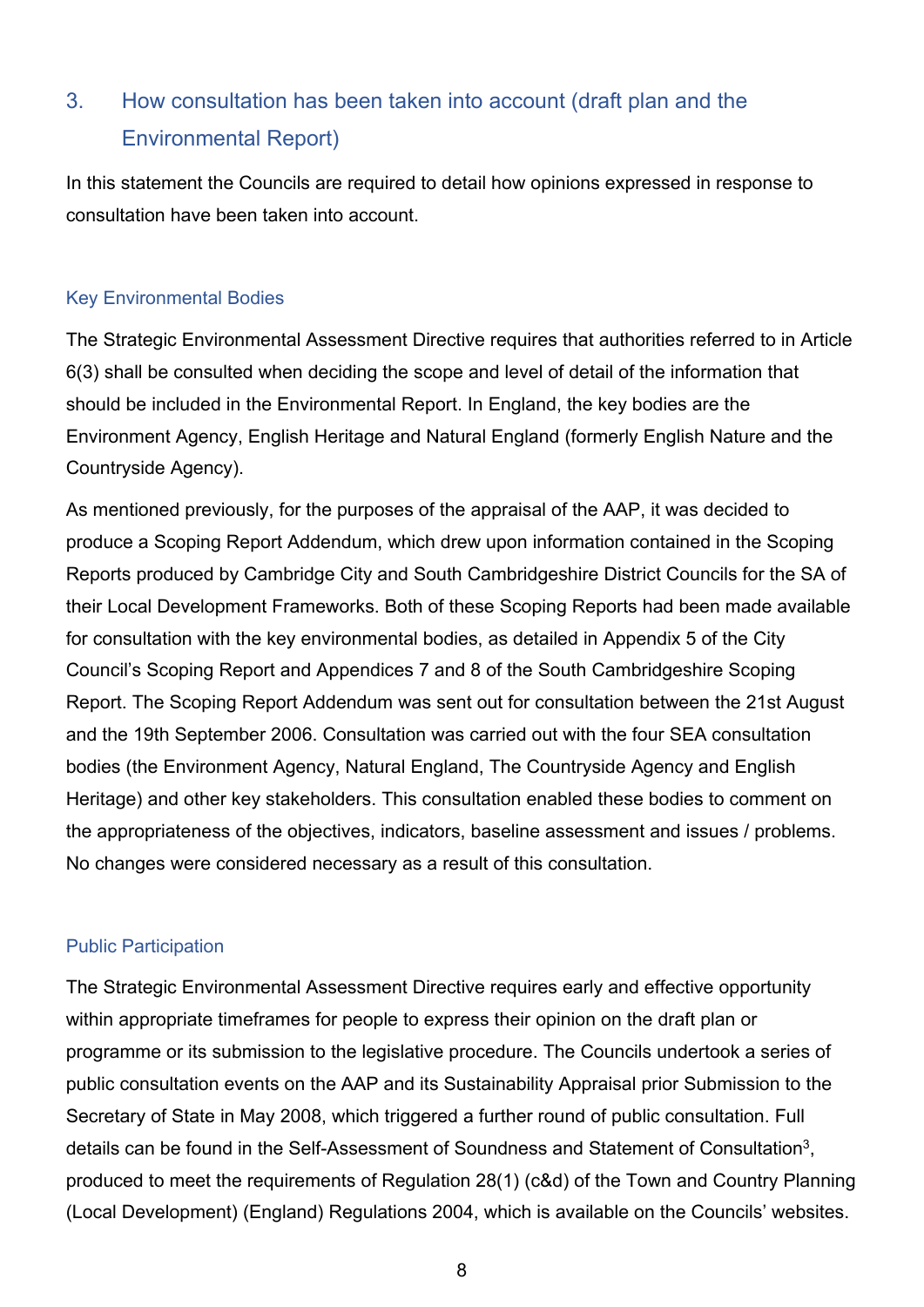#### Issues and Options Consultation (Regulation 25)

Consultation on the North West Cambridge Issues and Options Report and its associated interim Sustainability Appraisal took place for six-weeks between the 25th September and the 6th November 2006. Given that the proposals contained within the AAP would have a significant impact on the area, it was decided to extend this consultation to wider public consultation, despite this not being a requirement of the Regulations. Such an approach was also felt to be consistent with the emphasis on early public participation in the plan making process. As part of the consultation, a number of exhibitions were held and an interactive website was set up to assist access to the documents and to facilitate making responses online. A total of 701 representations were received to the Issues and Options Report, with 9 representations received to the interim Sustainability Appraisal. A summary of the main issues raised and how these informed the development of the Preferred Options Report can be found in Appendix 1.

#### Preferred Options Consultation (Pre-Submission Public Participation Regulation 26)

Consultation on the Preferred Options Report and its associated draft final Sustainability Appraisal took place for a six-week period from the 22nd October to the 3rd December 2007. A number of public exhibitions were held to assist in engaging the public in the Area Action Plan process and again an interactive website was utilised to assist in accessing the documents and to facilitate making responses online. The Preferred Options Report consisted of two volumes, volume 1 taking the form of a draft plan and volume 2 setting out an audit trail demonstrating how the Councils had developed the preferred options, including consideration of the results of the Sustainability Appraisal. A total of 590 representations were received to the Preferred Options Report, as summarised in Appendix 1. Where appropriate, the AAP was amended as a result of this consultation.

The Preferred Options Report was subject to Sustainability Appraisal. Prior to the public consultation, the Sustainability Appraisal Consultants carried out an initial appraisal of the draft AAP in order to allow the Councils the opportunity to amend the draft plan where appropriate. This is detailed in Appendix 1 to this statement. At consultation, a total of 26 representations were made to the draft Final Sustainability Appraisal, of which 24 were objections. The majority of these objections related to the key issues identified and the findings of the appraisal. As the Sustainability Appraisal was carried out by independent consultants in order to inform the preparation of the draft AAP, it was felt that no changes should be made to the SA as a result of this consultation.

9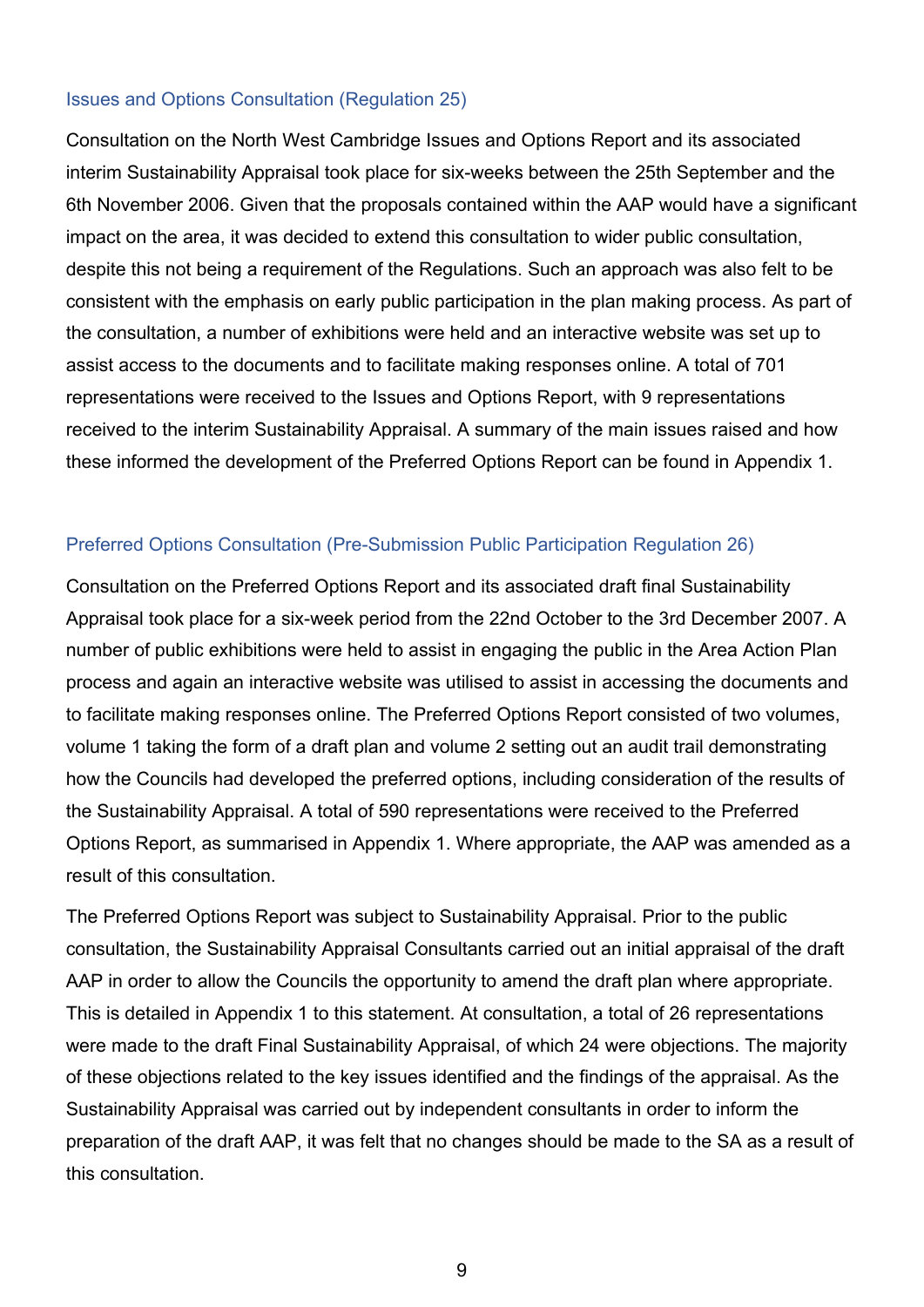#### Submission Consultation

The Submission Draft AAP and the Final Sustainability Appraisal Report were submitted to the Secretary of State on the 19th May 2008, triggering a further six-week round of consultation that ran until the 30th June 2008. The Councils received 507 duly made representations to the Submission Draft Area Action Plan during the six-week period of consultation. Of these, 117 were in support of the plan and 390 were in objection to the plan. A summary of the representations received, and a précis of the main issues was produced pursuant to Regulation 31(c) of the Town and Country Planning (Local Development) (England) Regulations 2004 and is available on the Councils' websites. An extract from this is included at Appendix 2.

The Submission Draft AAP was subject to a Sustainability Appraisal, which assessed the changes made to the AAP as a result of the Preferred Options consultation in order to assess the significance of the change. Any changes that were considered 'major' were compared against the findings of the Sustainability Appraisal of the Preferred Options Report in order to determine whether or not there was any change to the outcomes of the appraisal, including the cumulative impacts pf the plan. Three of the proposed changes were considered to be major and to affect the outcome of the plan, two relating to Policy NW7 (Balanced and Sustainable Communities) and one relating to Policy NW22 (Public Art). Changes to Policy NW7 were found to have positive impacts on the sustainability objectives, allowing for greater social integration. The change to Policy NW22 was felt to have a negative impact on the level of investment in key community services and infrastructure, although the appraisal did acknowledge that the proposed change was consistent with other planning policy guidance. The findings of the appraisal did not lead to any changes being made to the Submission Draft AAP.

The Final Sustainability Appraisal Report also considered two alternative site footprints that were put forward during the Preferred Options Consultation. In order to ensure that the footprints were fairly and adequately considered, they were assessed in the same way as all the other site footprint options. The Councils also carried out a final "health check" on the site footprint boundary in South Cambridgeshire, which increases the site area but retains a green foreground setting to Cambridge provided by the slope of land rising from the Washpit Brook. This has also been subject to Sustainability Appraisal as part of the Final Sustainability Appraisal Report.

In accordance with the Regulations, the Final Sustainability Appraisal Report was made available for consultation at the same time as the Submission draft AAP. A total of four representations were received to the Final Sustainability Appraisal Report, two of which were in support and two in objection to the AAP. All representations received to the Submission

10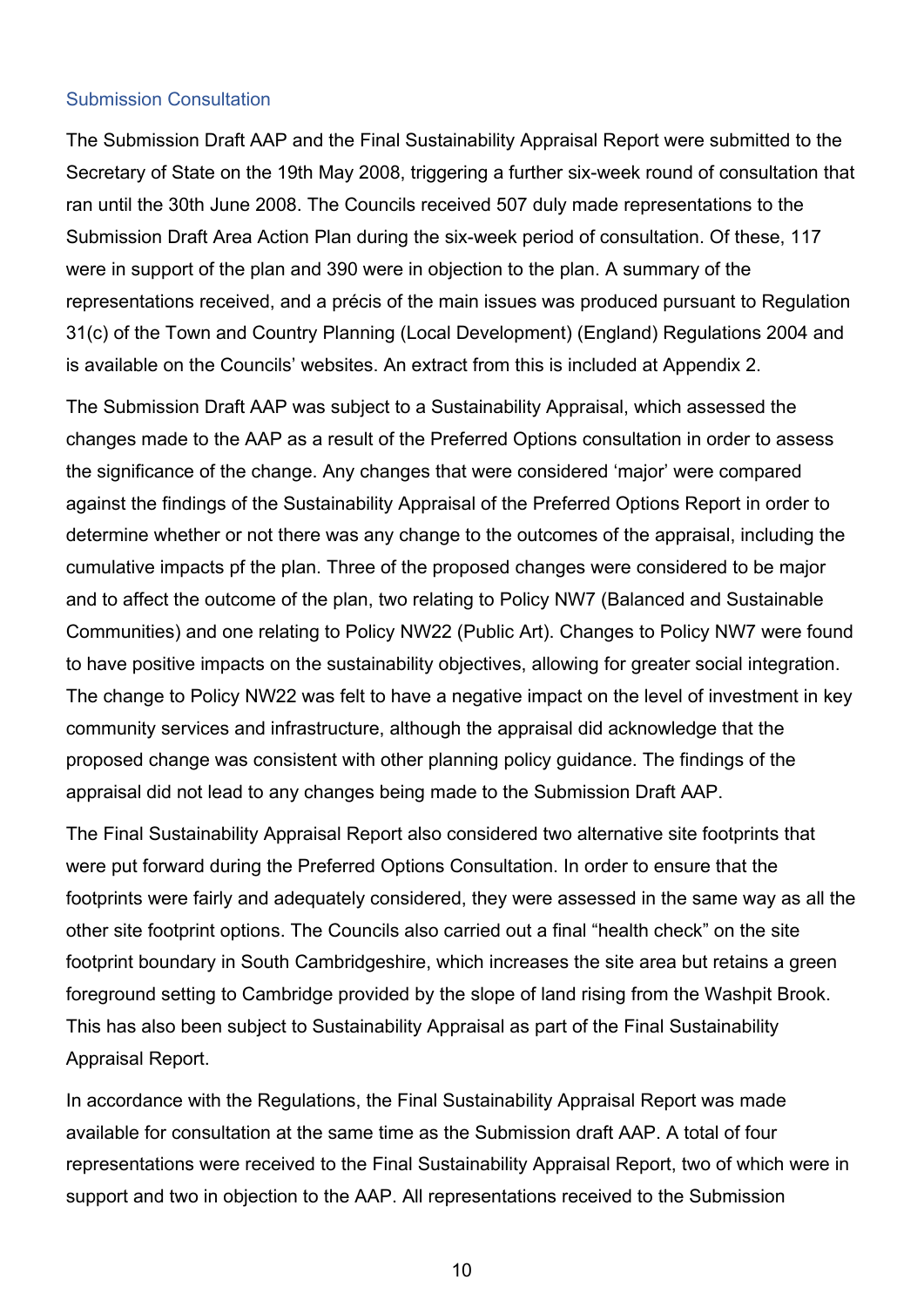consultation were passed to the Independent Inspectors to be considered as part of the Examination process.

#### Informal Consultation on the Inspectors' Larger Site Option

A further informal round of consultation was carried out at the request of the Inspectors who felt that there was a further site footprint option that should be considered in order to ensure that the AAP is 'sound'. In order for this site to be properly considered by the Inspectors, it was subject to sustainability appraisal and public consultation, for a six-week period from 9th March – 20th April 2009. A total of 43 representations were received to the Inspectors' Larger Site Option, with 9 representations received to the Sustainability Appraisal. All responses received were passed directly to the Inspectors in order to help inform their final decision.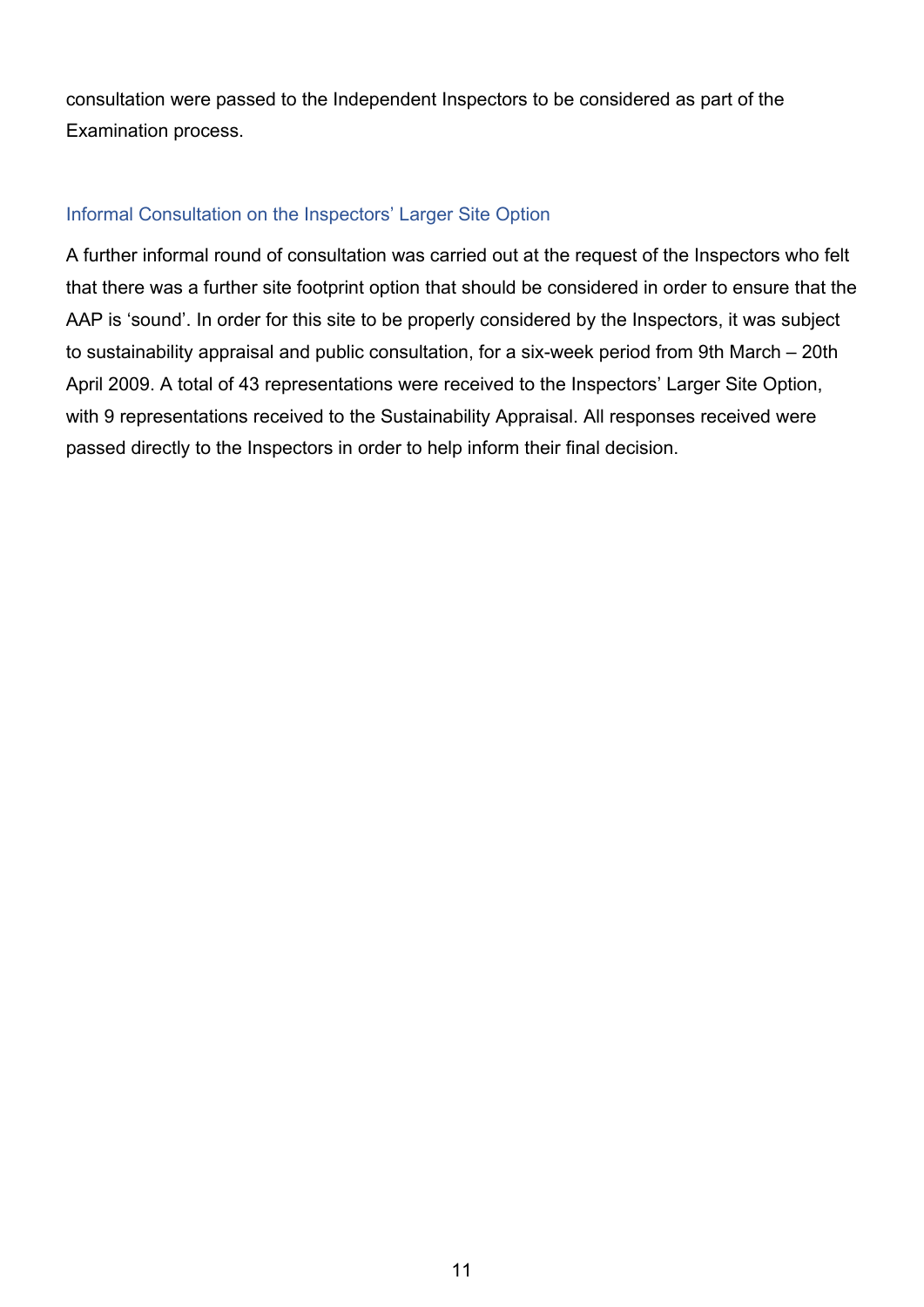## 4. Reasons for choosing the document as adopted in light of other reasonable alternatives.

The Environmental Assessment of Plans and Programmes Regulations 2004 (12) (2) requires environmental reports to examine reasonable alternatives, taking into account the objectives and the geographical scope of the plan or programme.

This statement is required to set out the reasons for choosing the plan or programme as adopted, in light of the other reasonable alternatives dealt with. PPS12 makes clear that full regard should be had to the chain of conformity to avoid duplication of assessment. The Issues and Options Report identified a range of options for each of the key issues on site for consultation, including site footprint. The scope for strategic choices in particular was limited by the specificity of policies in the former Regional Planning Guidance (RPG6) and the Cambridgeshire & Peterborough Structure Plan (2003). This limited the number of available reasonable alternatives, as non-conformity with the clearly established strategy in adopted higher order plans would make an alternative unreasonable. The Structure Plan was subject to Sustainability Appraisal.

As a result of the Issues and Options consultation, the outcome of the Interim Sustainability Appraisal and information contained in the various background documents that form the evidence base, the options were refined down to a preferred option. This process was documented in an audit trail, which was developed to highlight the reasons for choosing particular options and rejecting others. This audit trail was made available as part of the Preferred Options Consultation and was also updated in the preparation of the Submission Draft AAP, being made available as a background document to this consultation (as Appendix G of the Self-Assessment of Soundness and Statement of Compliance).

The appraisal of alternatives is documented in the Final Sustainability Appraisal Report. Section 3.3 of the report considers the development of options, while section 3.4 sets out the appraisal of the preferred options, with further detail provided in Appendices I and V. The Final Sustainability Appraisal Report also considered two alternative site footprints that were put forward during the Preferred Options Consultation. In order to ensure that the footprints were fairly and adequately considered, they were assessed in the same way as all the other site footprint options, as outlined in table 3.7 and Appendix VII of the Final Sustainability Appraisal Report. Sustainability Appraisal involves testing each reasonable plan option against the SA Framework to determine their performance in sustainability terms. The process is fully documented, including the reasons for eliminating options.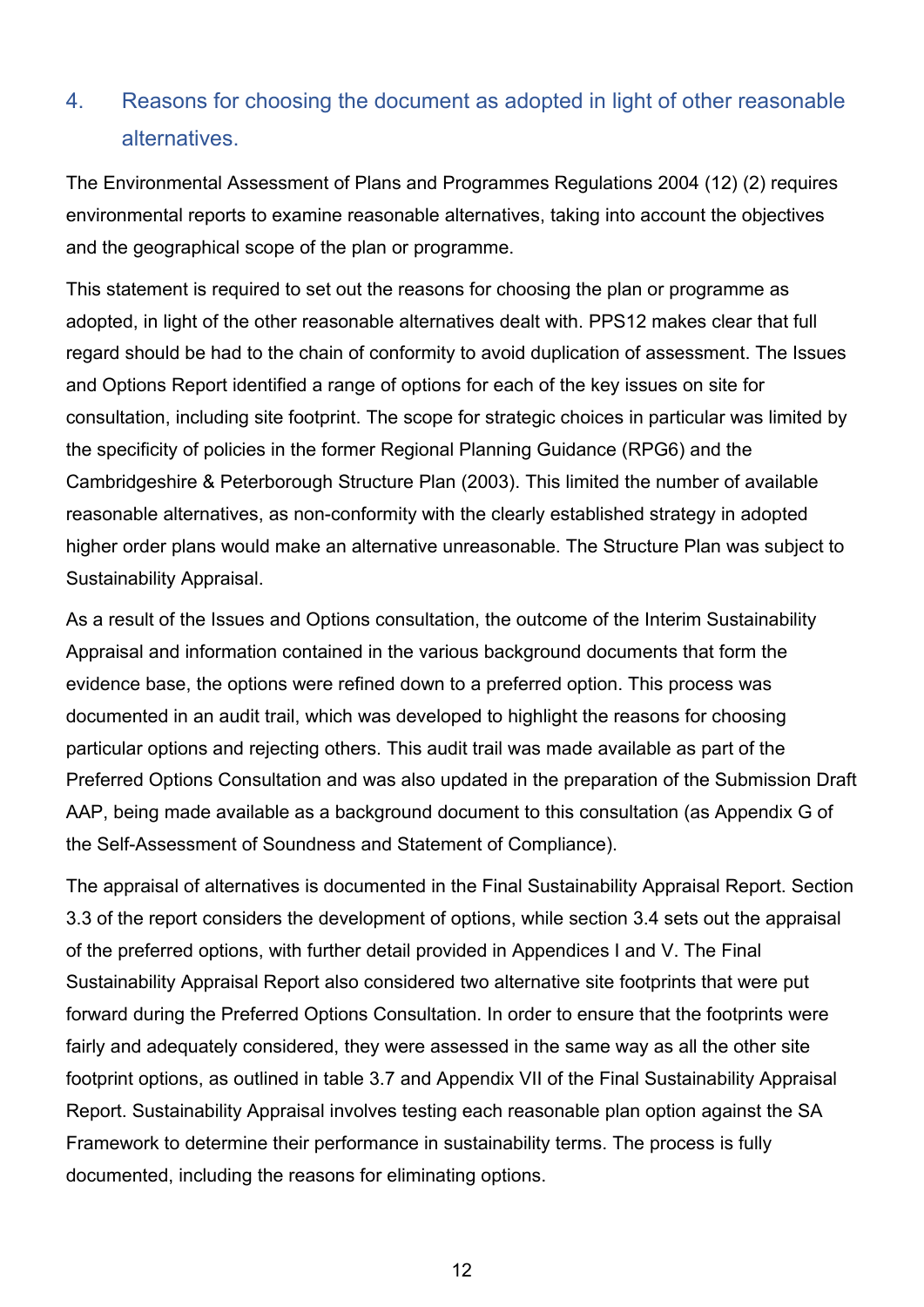Following Examination of the DPD, the binding Inspectors' Report states that "Alongside the preparation of the DPD it is evident that the Councils have carried out a parallel process of sustainability appraisal". With regards to the changes required by Inspectors in order to make the AAP 'sound', including the incorporation of the Inspectors' larger site footprint, the Inspectors conclude "This is a result of our consideration of further work carried out by the Councils at our request. This work included public consultation and sustainability appraisal. The remaining changes we recommend do not materially alter the substance of the overall plan and its policies or undermine the sustainability appraisal and participatory processes".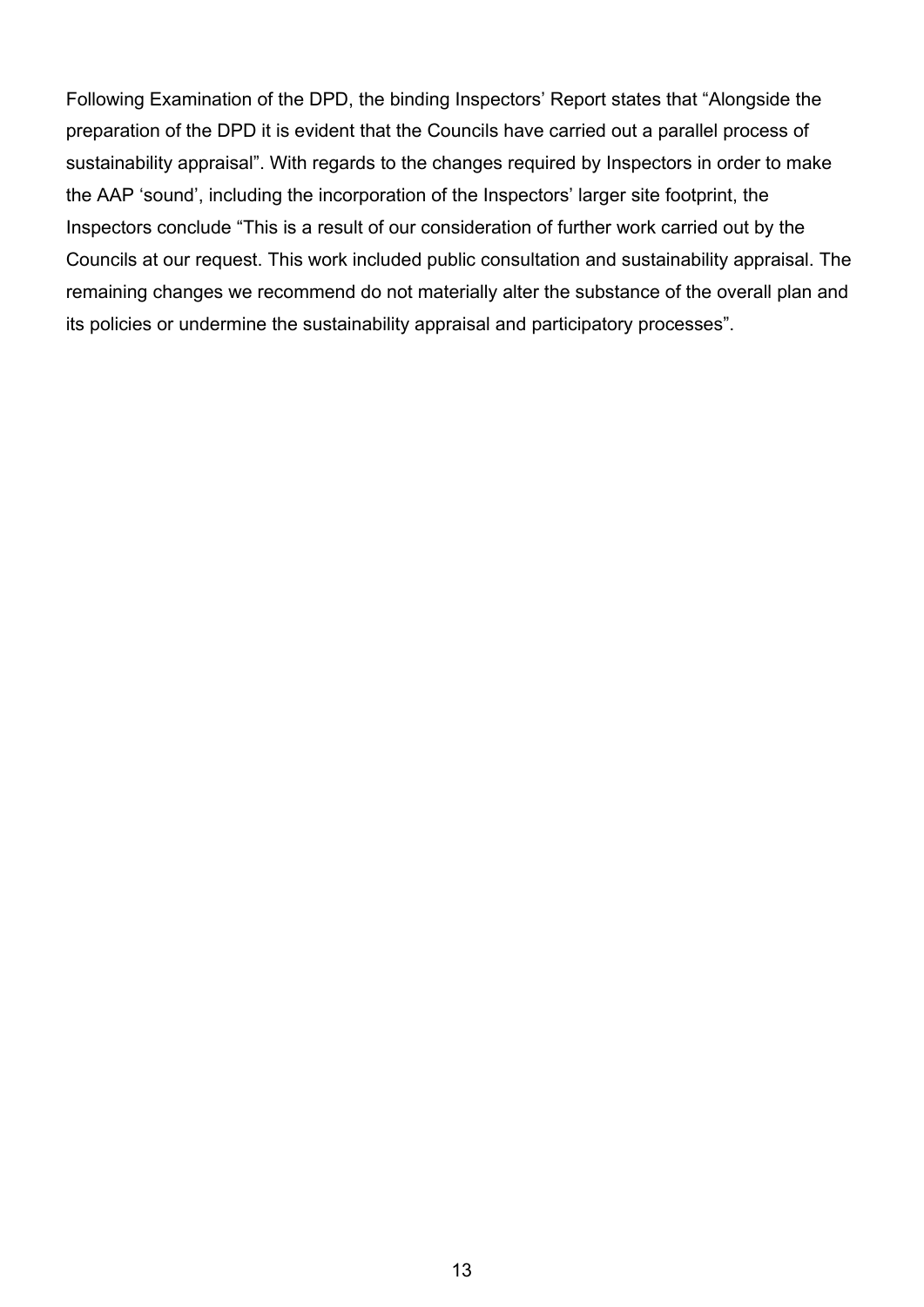## 5. Monitoring.

The Environmental Assessment of Plans and Programmes Regulations 2004 requires authorities to set out the measures that are to be taken to monitor the significant environmental effects of the implementation of the plan or programme.

Details of the monitoring measures envisaged are summarised in section 3.11 of the Final Sustainability Appraisal Report.

The indicators created in the Sustainability Appraisal Scoping Reports will continue to be monitored annually. Significant effects indicators, as suggested within section 3.11.6 of the Final Sustainability Appraisal Report, will be collated through the Councils' LDF Annual Monitoring Reports. These reports include an analysis of the implications of the results of monitoring, and should a need arise, a review of LDF documents could be triggered by this information.

The Councils' Annual Monitoring Reports are available to view on their respective websites.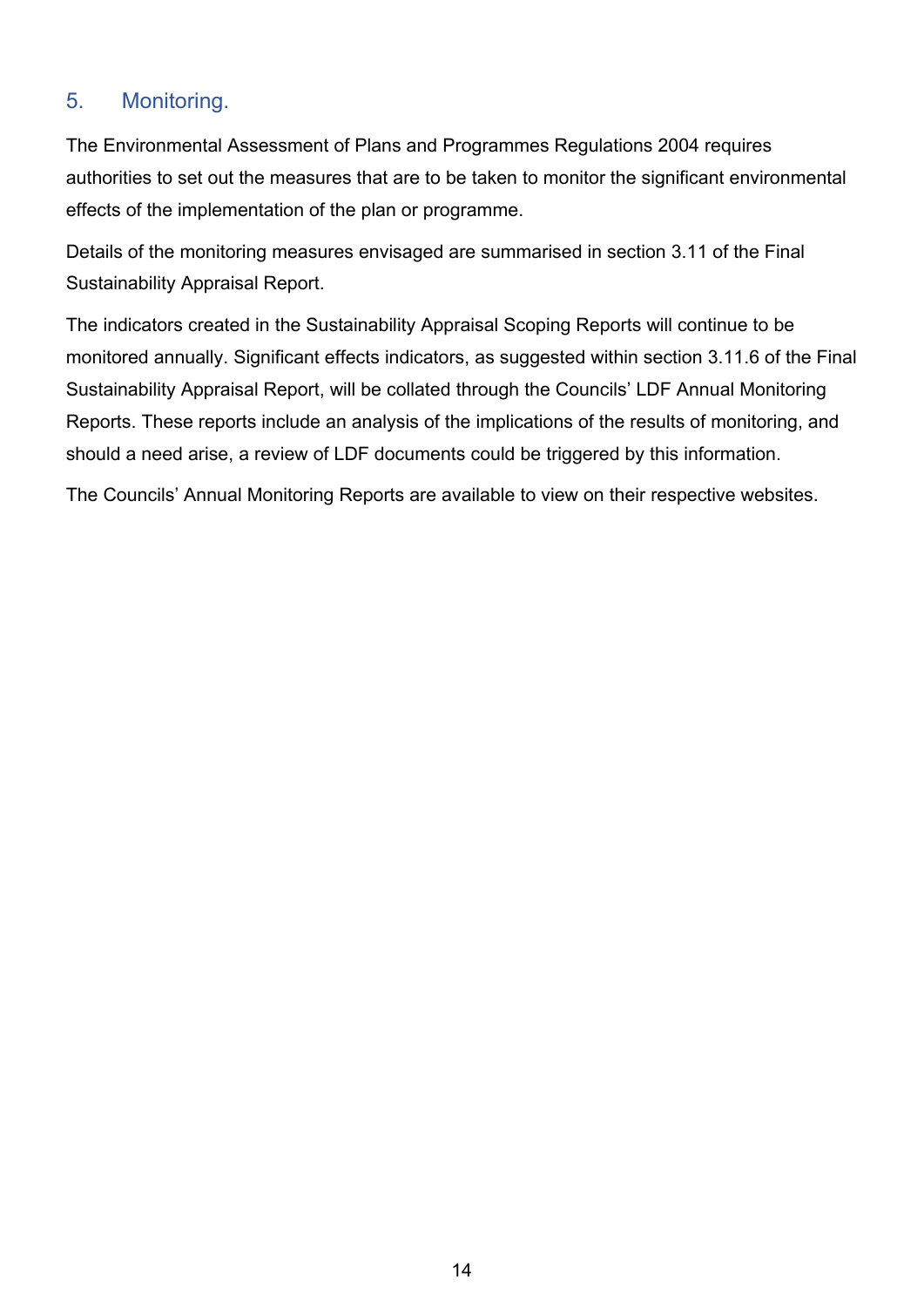## Appendix 1: Extract from the Self-Assessment of Soundness and Statement of Consultation (Regulation 28 Statement)

#### 3. Issues and Options Consultation (Regulation 25)

- 3.1. Consultation on the North West Cambridge Issues and Options Report took place for sixweeks between the 25th September and the 6th November 2006. The document was sent to a wide range of consultees, including local organisations and interest groups as well as Statutory Consultees as listed in Appendix B. In accordance with the Regulations (Regulation 24), these bodies subsequently became 'DPD Bodies' and have been consulted on each subsequent round of consultation on the Area Action Plan.
- 3.2. Although not a requirement of Regulation 25 of the Town and Country Planning Regulations 2004, the Councils agreed that as the AAP would have a significant impact on the area, it was important to engage the public as well as the specific and general consultation bodies (or key stakeholders). This would also be consistent with the emphasis on early public participation in the plan making process. The public were therefore advised by press releases and formal public notices in the press and invited to comment on the issues and options raised by the AAP, and copies of the AAP were also sent to a number of public libraries. A copy of the notice of consultation is provided in Appendix C. In addition, a summary leaflet was delivered to 10,342 households in the part of the City between Huntingdon Road and Madingley Road and in the villages of Coton, Girton and Histon / Impington.
- 3.3. Three exhibitions were held to assist in engaging the public in the Area Action Plan process, as outlined in the table below. These were manned by Officers of Cambridge City Council, South Cambridgeshire District Council and the County Council. The exhibitions also included the University (who showed their emerging Masterplan), David Wilson Estates (who showed their then emerging planning application on land between Huntingdon Road and Histon Road), and Cambridgeshire Horizons.

| Date & Time                                   | <b>Exhibition Location</b>                                             |
|-----------------------------------------------|------------------------------------------------------------------------|
| Friday October 6 <sup>th</sup> 2006, 2-8.30pm | The Pavilion, Girton Recreation Ground, Girton                         |
| Tuesday October 10th 2006, 2-8.30pm           | The Pavilion, University Sports Ground,<br>Wilberforce Road, Cambridge |

Table 1: Details of Exhibitions Held for the Issues & Options Consultation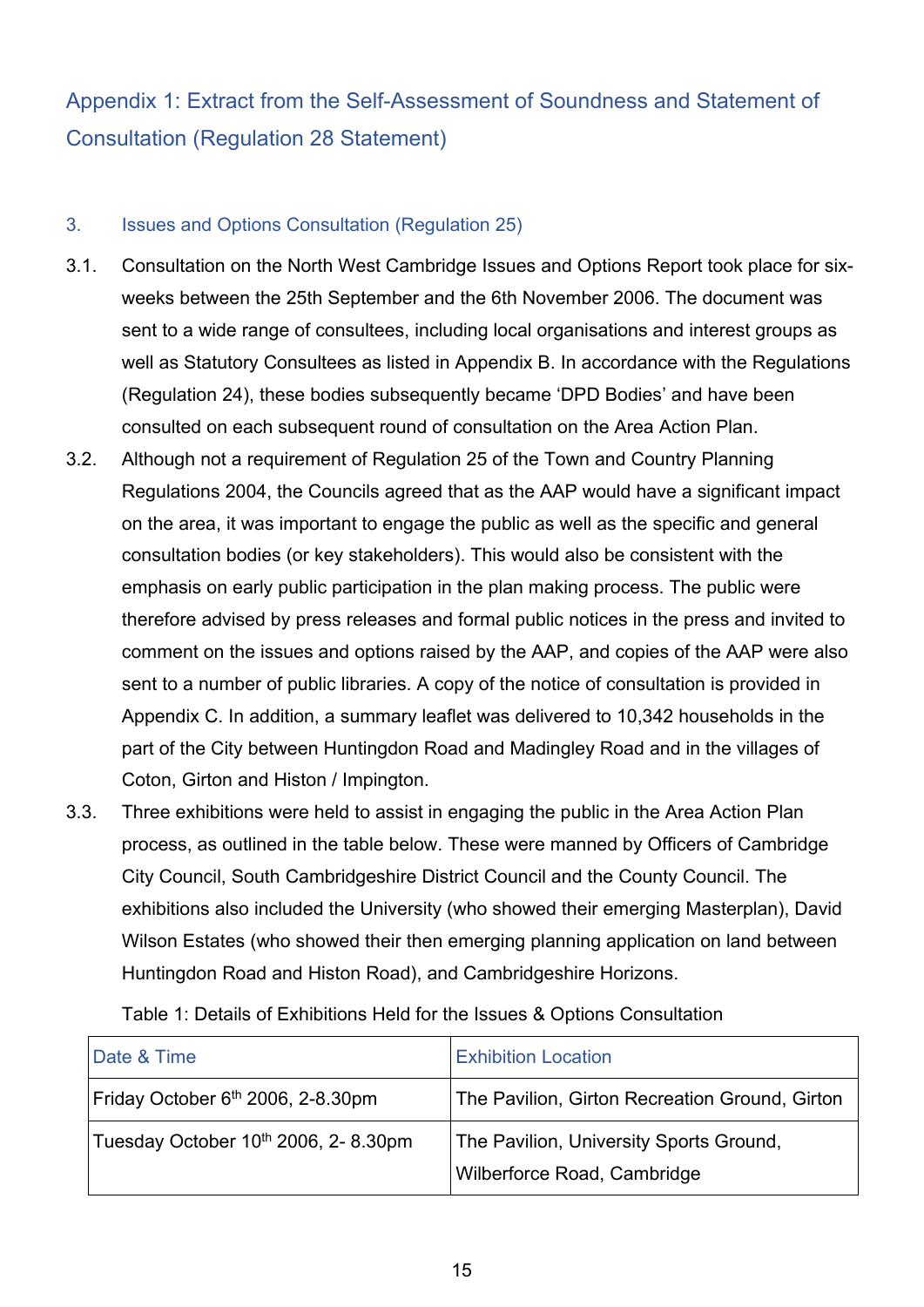| Monday October 23rd 2006, 2-8.30pm | The Auditorium, Fitzwilliam College, Storey's |
|------------------------------------|-----------------------------------------------|
|                                    | Way, Cambridge                                |

3.4. The Councils also set up an interactive website to assist access to the document and to facilitate making responses online. A total of 701 representations were received to the Issues and Options Consultation, with 70% of these being submitted via the interactive website. The breakdown of these representations is shown in the table below.

**Table 2:** Breakdown of representations received to the Issues & Options Consultation.

| 291 Objections<br>219 Supports<br>191 Comments |
|------------------------------------------------|
|------------------------------------------------|

Summary of the main issues raised and how these have been dealt with

Site Footprint

- 3.5. It was clear from the responses to the Issues and Options Report that the site footprint of the development at North West Cambridge was oneof the most important issues for Consultees. In the responses, the University had indicated that it supported Option 10.1, which had been based on its 2005 draft masterplan but that it could accommodate most of its requirements on the slightly lower site footprint set out in Option 10.2. It also put forward an alternative site for consideration. On the other hand, local Parish Councils and residents groups favoured the smaller scale development in Option 10.5. It was clear that none of thepublished Options fully met the requirements of all key consultees. The Sustainability Appraisal also indicated that there were a number of conflicts which remained unresolved in these Options.
- 3.6. Given the significance of the site footprint, a considerable amount of further work was carried out in order to address the way forward for the draft Area Action Plan. Site assessment criteria were developed in order to assess the merits of the five site footprint options presented in the Issues and Options Report. The draft site assessment criteria weresent to local key stakeholders, including Cambridgeshire County Council, the University of Cambridge, local Parish Councils, local interest groups and residents associations for consultation, which ran from the  $23<sup>rd</sup>$  April to the  $4<sup>th</sup>$  May 2007. As a result, a number of refinements were made to the criteria, although there was general support for the approach being taken. A further five options (A-E) werealso developed and assessed using the site assessment criteria and were also subject to Sustainability Appraisal. As a result of this work, the Councils concluded that site option E should be carried forward to the Preferred Options Report. Full details of this work can be found in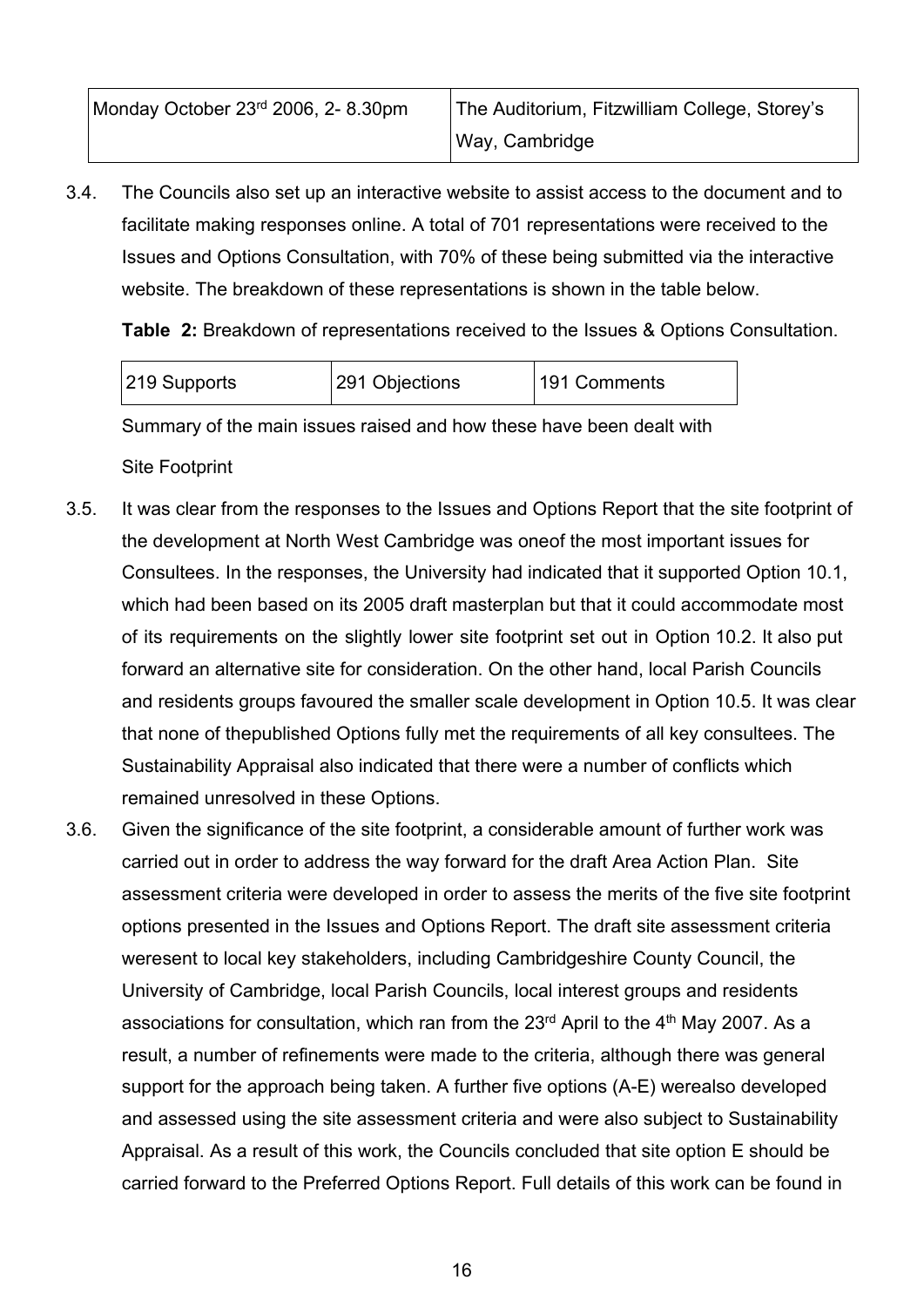the background document to the Area Action Plan "NW Cambridge Area Action Plan Site Footprint Assessment".

Further Issues

3.7. Of the other representations made, the most significant number of representations relate to transport, the provision of a secondary school,and whether its playing fields should be located in the Strategic Gap, the provision of renewable energy and sustainable drainage. A summary of the main points raised in relation to these and how these were dealt with is provided in the table below. Further details of the way in which responses were dealt with in the drafting of the Preferred Options Report is provided in Volume 2 of the Submission Draft Area Action Plan and Appendix G of this statement. **Table 3:** Summary of the Main Issues Raised in Relation to the Issues & Options

Consultation.

| Option                                                                            | <b>Key Issues</b>                                                                                                                                                                                                                                                                                                                                                                                                                                                     | <b>Preferred Approach</b> |
|-----------------------------------------------------------------------------------|-----------------------------------------------------------------------------------------------------------------------------------------------------------------------------------------------------------------------------------------------------------------------------------------------------------------------------------------------------------------------------------------------------------------------------------------------------------------------|---------------------------|
| Option 13.1: All-<br>purpose route within<br><b>Green Corridor</b>                | This would encourage people to travel by car Pursue Option 13.2<br>& is not supported;<br>There should be no increase in general road<br>capacity;<br>Should be restricted to cycling & public<br>transport;<br>Would spoil the green corridor;<br>Contrary to the approach being advocated<br>on the NIAB site;<br>Route needs to be of urban form if it is to<br>function properly;<br>Will have an uncertain impact on the<br>transport network in the NW quadrant |                           |
| Option 13.2: New all-<br>purpose route linking<br>Madingley Rd &<br>Huntingdon Rd | There should be no increase in general road<br>$\bullet$<br>capacity;<br>Will have an uncertain impact on the<br>transport network in the NW quadrant                                                                                                                                                                                                                                                                                                                 | <b>Pursue Option 13.2</b> |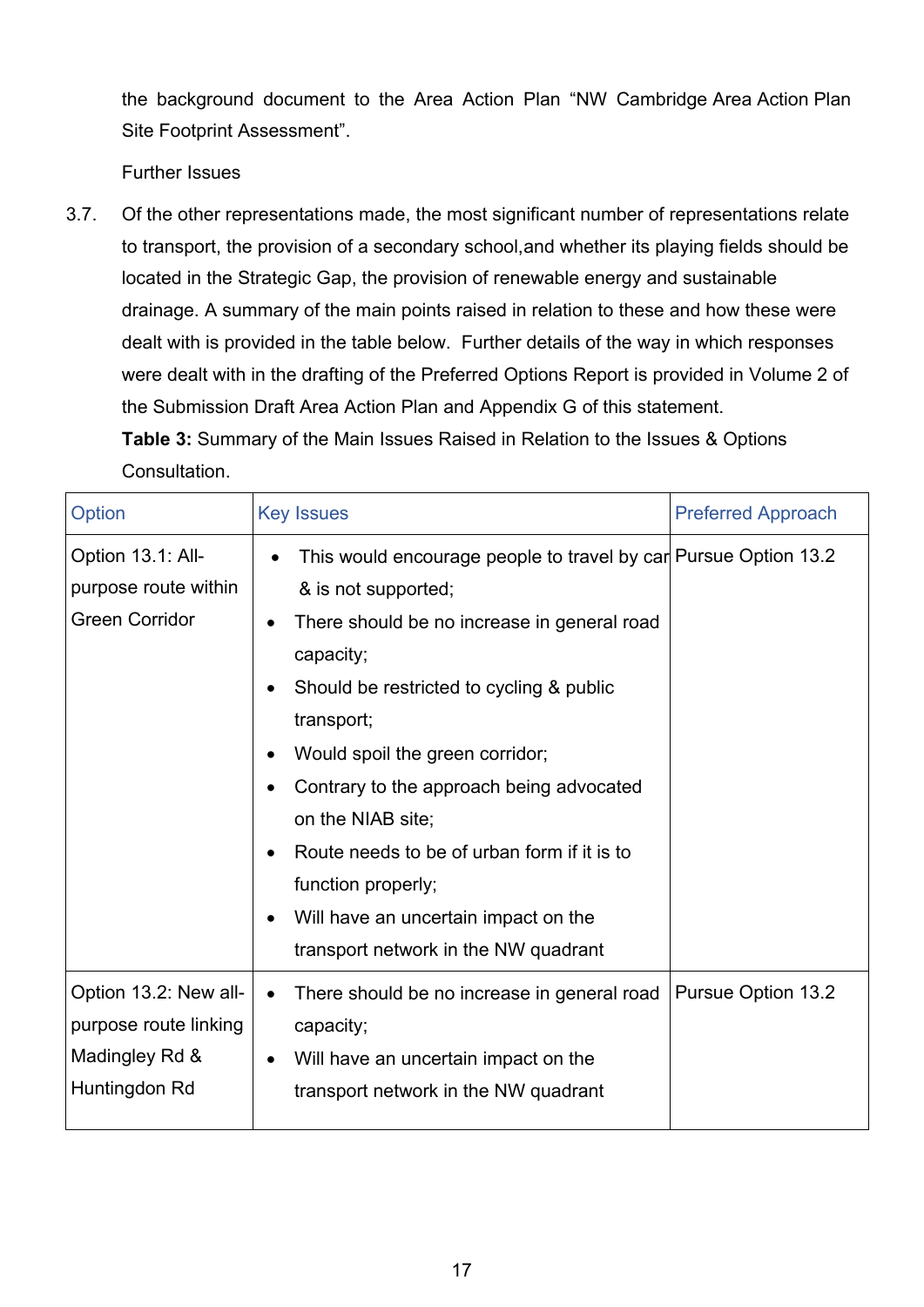| Option 13.3: New<br>orbital link limited to<br>cyclists & public<br>transport                                                              | Failure to provide road capacity does not<br>$\bullet$<br>encourage use of other modes of transport<br>by those for whom it is impractical;<br>Slower speeds & safe crossings are required<br>for pedestrians & cyclists;<br>Cycling should be given high priority with<br>road crossings;<br>Draft Transport Strategy shows there is not<br>high demand for orbital movements and<br>new roads should be designed to serve the<br>development while discouraging their use<br>as an orbital route;<br>Draft Strategy also highlights the need for<br>direct walking, cycling and public transport<br>links;<br>Draft Transport Strategy concludes orbital<br>link should cater for all modes of transport,<br>although will need to mitigate the desire for<br>rat-running;<br>Preferred option must be based on an<br>assessment of the evidence & input from<br>key stakeholders. | Pursue Option 13.2        |
|--------------------------------------------------------------------------------------------------------------------------------------------|--------------------------------------------------------------------------------------------------------------------------------------------------------------------------------------------------------------------------------------------------------------------------------------------------------------------------------------------------------------------------------------------------------------------------------------------------------------------------------------------------------------------------------------------------------------------------------------------------------------------------------------------------------------------------------------------------------------------------------------------------------------------------------------------------------------------------------------------------------------------------------------|---------------------------|
| Option 13.4: Orbital<br>route limited to<br>cyclists & public<br>transport designed<br>with regard to slower<br>speeds & safe<br>crossings | Failure to provide road capacity does not<br>$\bullet$<br>encourage use of other modes of transport<br>bythose for whom it is impractical;<br>This denies the benefits to other drivers of<br>reducing congestion in the City;<br>Draft Transport Strategy concludes orbital<br>$\bullet$<br>link should cater for all modes of transport,<br>although will need to mitigate the desire for<br>rat-running.                                                                                                                                                                                                                                                                                                                                                                                                                                                                          | <b>Pursue Option 13.2</b> |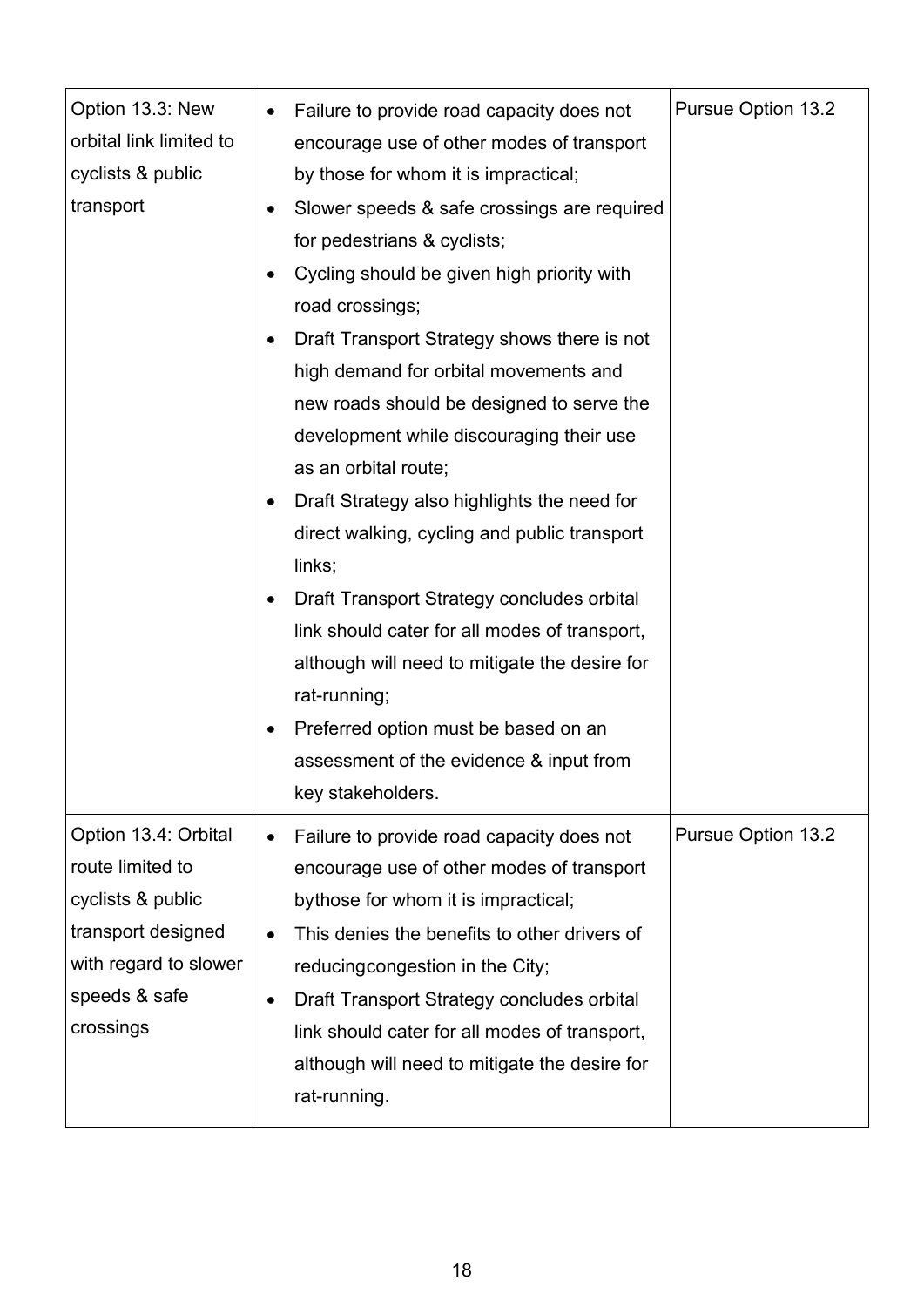| Option 13.5: Provision<br>of north facing slip<br>roads | This would further exacerbate traffic<br>problems;<br>This is not a sustainable approach to<br>development;<br>There has never been any technical<br>evidence to support this scheme;<br>Draft Transport Strategy shows the<br>potential benefits of this scheme are<br>negligible when compared to provision of<br>an orbital link;<br>The need for such a scheme has not been<br>demonstrated;<br>There are no plans to provide such slip<br>roads;<br>The Council has a duty to support the<br>provision of sustainable transport as a<br>priority over the production of new road | Pursue option 13.6 |
|---------------------------------------------------------|---------------------------------------------------------------------------------------------------------------------------------------------------------------------------------------------------------------------------------------------------------------------------------------------------------------------------------------------------------------------------------------------------------------------------------------------------------------------------------------------------------------------------------------------------------------------------------------|--------------------|
| Option 13.6: No new<br>slip roads                       | schemes.<br>This would not enhance travel links from the<br>South Cambridge area and Cambourne in<br>particular.                                                                                                                                                                                                                                                                                                                                                                                                                                                                      | Pursue option 13.6 |
| Option 13.7: Cycle<br>links                             | Should include reference to linking cycle<br>routes to all road links to ensure sustainable<br>development;<br>Policy should state where the links are to<br>(should explicitly state to Cambridge and all<br>other large developments)<br>All cycle routes should be designated cycle<br>paths (not shared use) and designed to the<br>highest Sustrans / DfT standards;<br>Needs to include reference to provision of<br>secure and convenient residential cycle<br>parking.                                                                                                        | Pursue option 13.7 |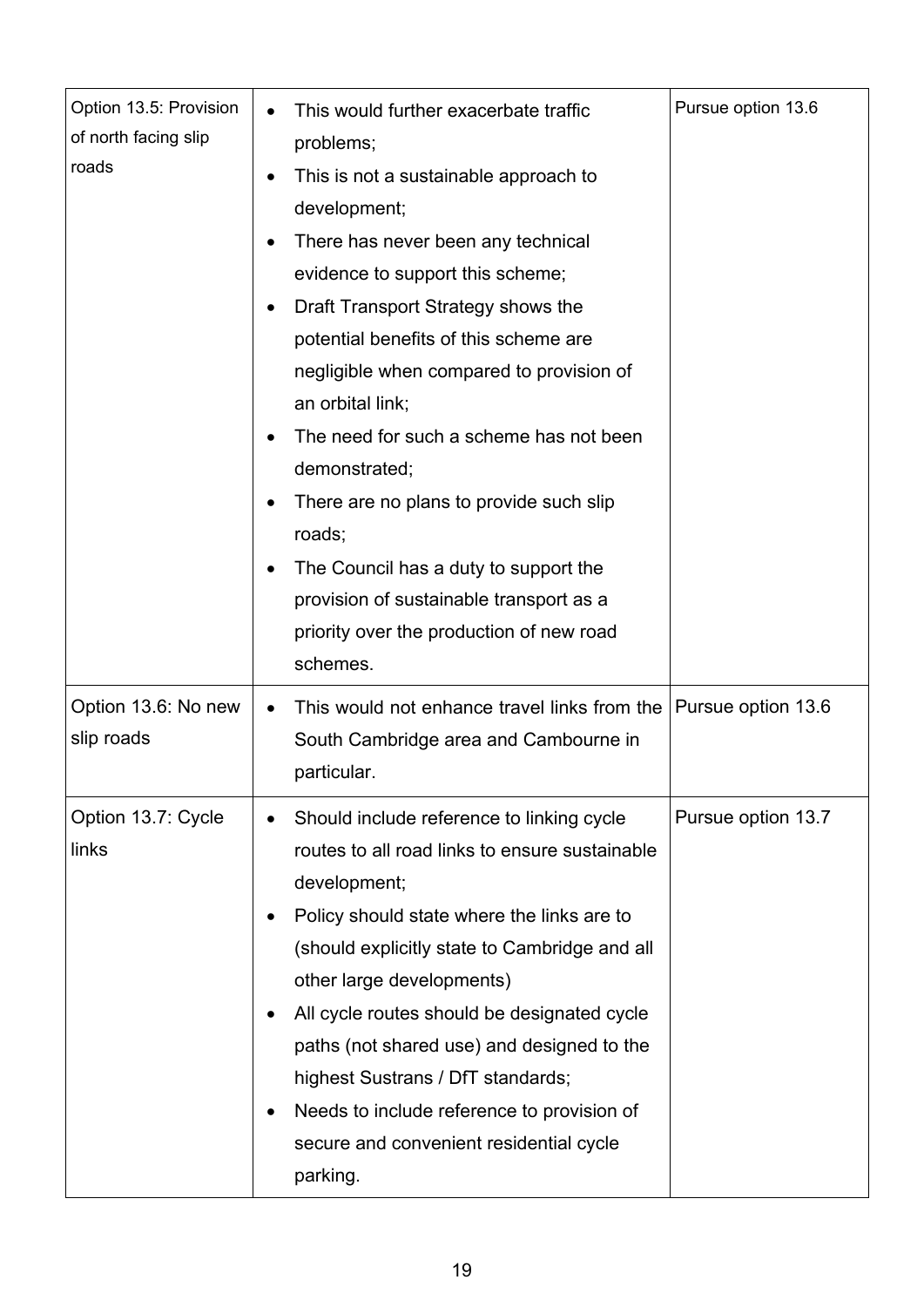| Option 14.3:<br>University site<br>suitable for a<br>secondary school                | It would be at the very fringe of its<br>$\bullet$<br>catchment area;<br>Would consume too much land;<br>Concern about the absence of a justification<br>in planning terms for locating a secondary<br>school within the North West quadrant;<br>Emerging preference for a site between<br>Huntingdon Road & Histon Road;<br>Development does not generate the need<br>for a new secondary school. | Pursue option 14.4                                                                                                                      |
|--------------------------------------------------------------------------------------|----------------------------------------------------------------------------------------------------------------------------------------------------------------------------------------------------------------------------------------------------------------------------------------------------------------------------------------------------------------------------------------------------|-----------------------------------------------------------------------------------------------------------------------------------------|
| Option 14.4:<br>University site not a<br>suitable location for a<br>secondary school | Concern about the absence of a justification<br>inplanning terms for locating a secondary<br>school within the North West quadrant;<br>Must be planned in conjunction with the<br>$\bullet$<br>NIAB site.                                                                                                                                                                                          | Pursue option 14.4                                                                                                                      |
| Option 14.5: No<br>school playing fields<br>to be located in the<br>strategic gap    | No justification for objection given.<br>$\bullet$                                                                                                                                                                                                                                                                                                                                                 | Pursue neither option,<br>however, consider<br>locating playing fields<br>unrelated to the<br>Secondary School in<br>the strategic gap. |
| Option 14.6: School<br>playing fields in the<br><b>Strategic Gap</b>                 | Needs to be some flexibility in relation to<br>$\bullet$<br>otheruses on the site;<br>Would introduce urban elements<br>inappropriate to the open space separating<br>Cambridge and Girton;<br>Would object unless they are also made<br>available for significant public usage. If not,<br>it would denote an undesirable<br>fragmentation of public green space.                                 | Pursue neither option,<br>however, consider<br>locating playing fields<br>unrelated to the<br>Secondary School in<br>the strategic gap. |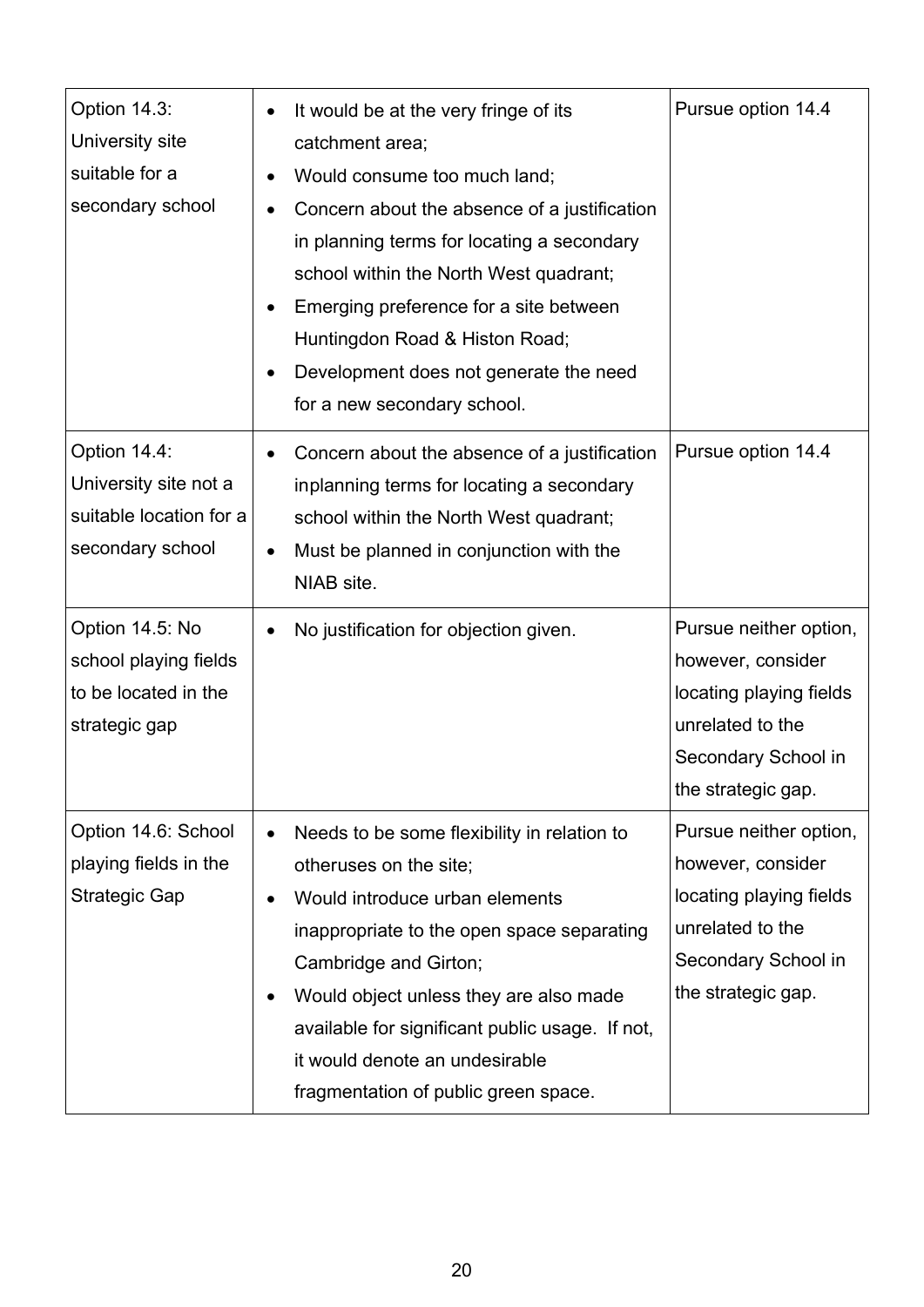| Option 18.1: 10%<br>renewable energy           | The policy is too weak;<br>$\bullet$<br>The suggestion that housing developments<br>$\bullet$<br>couldprovide 10% or indeed 20% renewable<br>energy isstrongly questioned;<br>Renewable energy issues should not stifle<br>regeneration and development.                                                                                                                                                                            | Pursue option 18.2 in<br>combination with 18.3<br>& 18.4 subject to<br>amendments |
|------------------------------------------------|-------------------------------------------------------------------------------------------------------------------------------------------------------------------------------------------------------------------------------------------------------------------------------------------------------------------------------------------------------------------------------------------------------------------------------------|-----------------------------------------------------------------------------------|
| Option 18.2: 20%<br>renewable energy           | Current policies require 10% and it is<br>considered unreasonable to require a much<br>higher target for this development;<br>Will local planning authorities support the<br>provision of large wind turbines on the site;<br>The suggestion that housing developments<br>could provide 10% or indeed 20% renewable<br>energy is strongly questioned;<br>Renewable energy issues should not stifle<br>regeneration and development. | Pursue option 18.2 in<br>combination with 18.3<br>& 18.4                          |
| Option 18.3:<br>Renewable Energy<br>& CHP      | The environmental advantages and financial<br>viability of CHP are to a large extent<br>dependant on the size and timing of<br>demand & residential development might<br>provide a reliable base load for CHP.                                                                                                                                                                                                                      | Pursue option 18.2in<br>combination with 18.3<br>& 18.4                           |
| Option 18.4: District<br><b>Heating Scheme</b> | The plan should not specify a policy<br>requirement in advance of a feasibility study<br>and testing;<br>Make it clearer that the 20% renewable<br>$\bullet$<br>energy obligation applies with a district<br>heating scheme if it is found that a<br>combined heat and power scheme is not<br>suitable.                                                                                                                             | Pursue option 18.2in<br>combination with 18.3<br>& 18.4                           |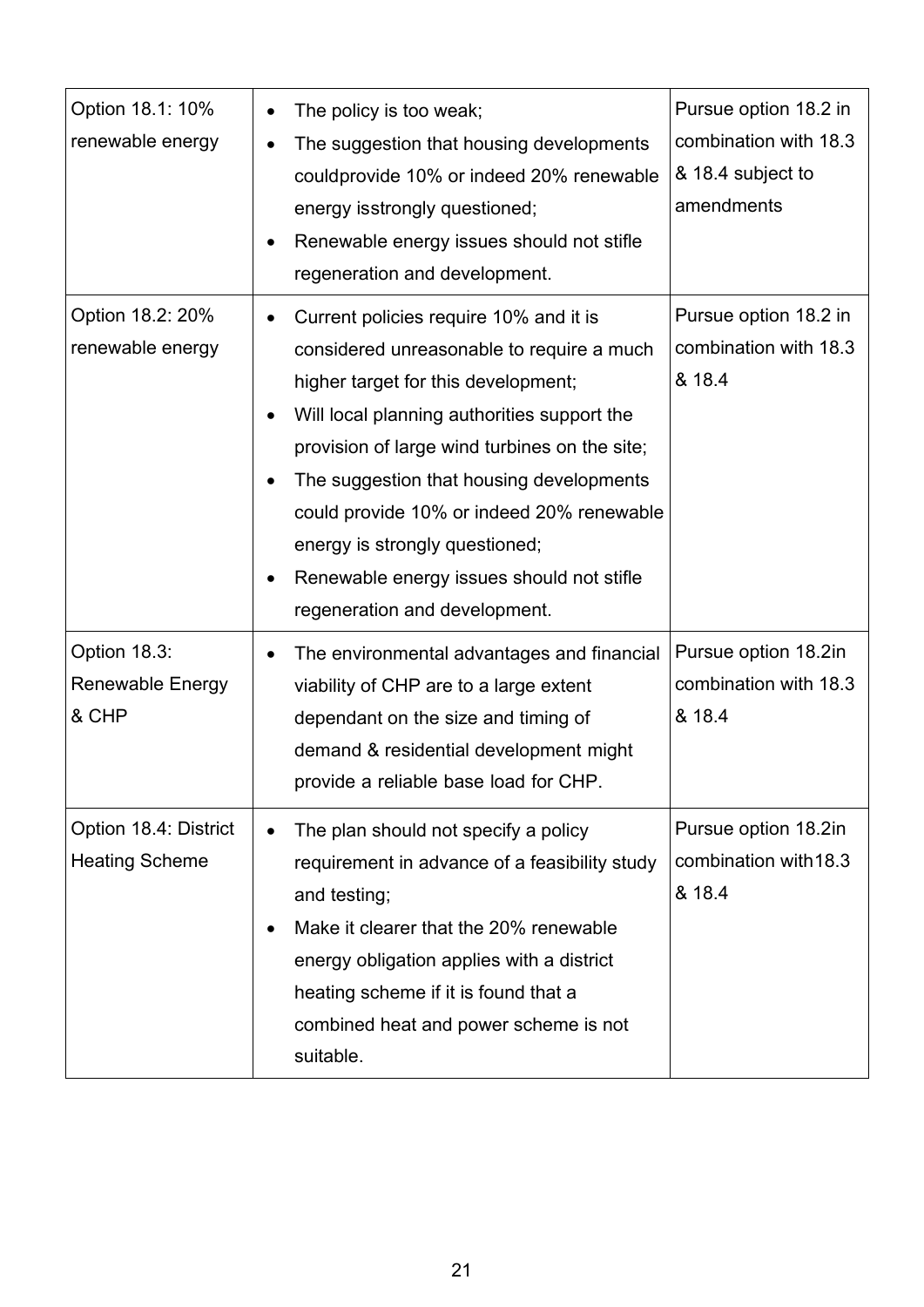| Option 20.1: Storm<br><b>Water Drainage</b>               | Drainage plans should seek to actively<br>$\bullet$<br>decrease rainwater input to the Washpit;<br>Should include a statement that SuDs<br>should not affect the SSSI and wet areas;<br>Does not consider the wider catchment area<br>(catchment wide study needed);<br>SuDS challenged as a suitable solution. | Pursue option 20.1<br>subject to<br>amendments |
|-----------------------------------------------------------|-----------------------------------------------------------------------------------------------------------------------------------------------------------------------------------------------------------------------------------------------------------------------------------------------------------------|------------------------------------------------|
| Option 20.2:<br>Maintenance of<br>water bodies            | Too early to prescribe the means by<br>$\bullet$<br>which waterbodies and watercourses will<br>be managed.                                                                                                                                                                                                      | Pursue option 20.2<br>subject to<br>amendments |
| Option 20.3:<br>Councils to maintain<br>water bodies      | Too early to prescribe the means by<br>$\bullet$<br>which waterbodies and watercourses will be<br>managed.                                                                                                                                                                                                      | Pursue option 20.2<br>subject to<br>amendments |
| Option 20.4: Anglian<br>water to maintain<br>water bodies | Too early to prescribe the means by<br>which waterbodies and watercourses will be<br>managed.                                                                                                                                                                                                                   | Pursue option 20.2<br>subject to<br>amendments |
| Option 20.5:<br>University to maintain<br>water bodies    | Too early to prescribe the means by<br>which waterbodies and watercourses will be<br>managed.                                                                                                                                                                                                                   | Pursue option 20.2<br>subject to<br>amendments |
| Option 20.6: Water<br>conservation                        | Policy is not strong enough (mandatory grey<br>water recycling & rainwater capture);<br>Include targets for reduction of water use;<br>٠<br>Need to ensure no adverse effects on the<br>$\bullet$<br>water environment and biodiversity.                                                                        | Pursue option 20.6<br>subject to<br>amendments |

## Sustainability Appraisal

Interim Sustainability Appraisal Report

3.8. It is a requirement of the Planning and Compulsory Purchase Act (2004) for all planning policy documents to undergo a Sustainability Appraisal in order to determine their impact on social, economic and environmental objectives. The first stage in this process is to determine the scope of the Sustainability Appraisal and to set out the Sustainability Appraisal Framework, which will be used to assess the AAP.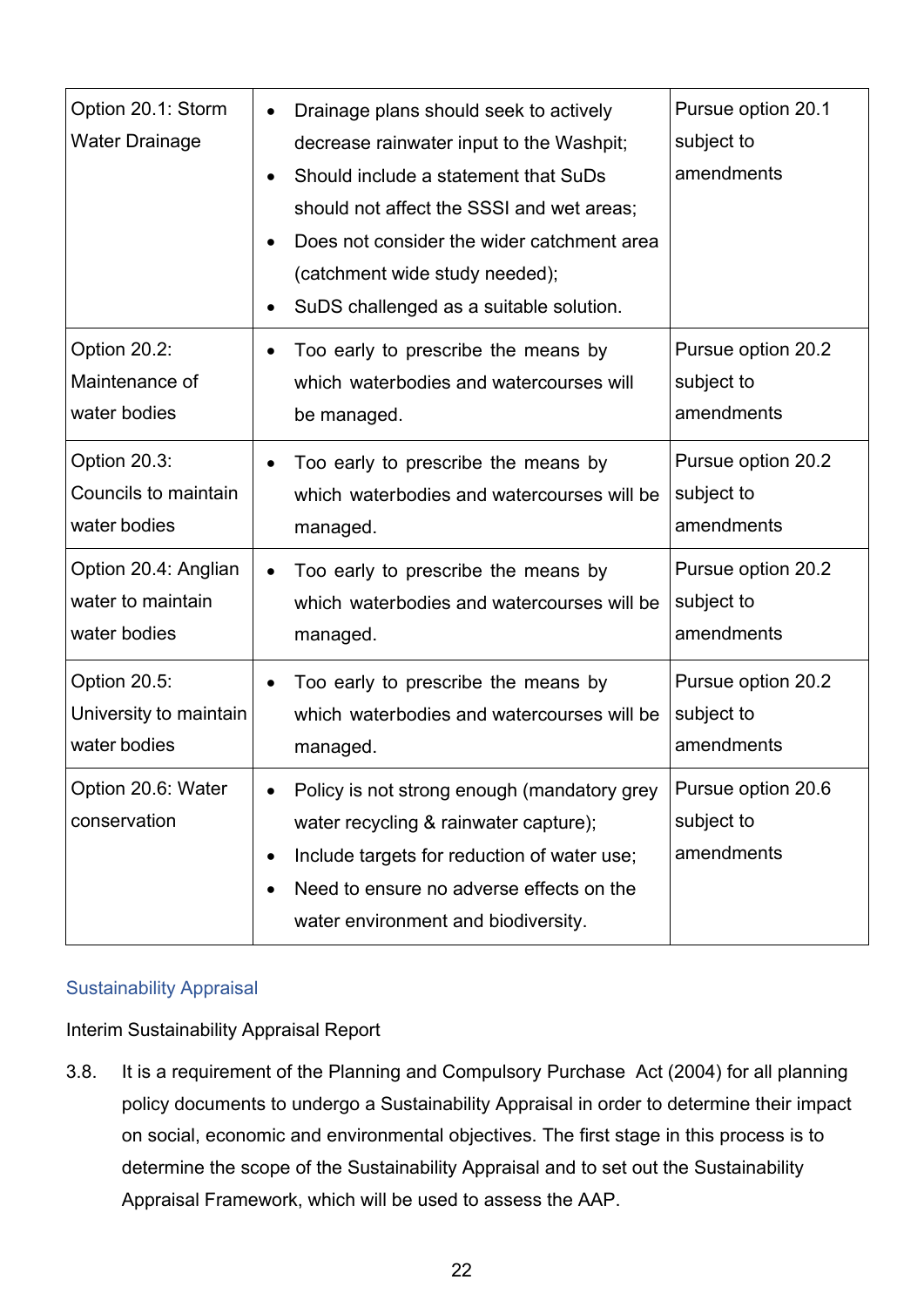- 3.9. Guidance produced by the Office of the Deputy Prime Minister in 2005 (Sustainability Appraisal of Regional Spatial Strategies and Local Development Documents) confirms that one Scoping Report can be prepared for several Local Development Documents provided that it gives sufficient information at the level of detail required for each of the documents concerned. An addendum can then be produced for each individual document, to introduce the purpose and objectives of the document in question and to identify any specific sustainability issues and objectives that should be taken into account in the Sustainability Appraisal.
- 3.10. Both Cambridge City Council and South Cambridgeshire District Council have produced separate Scoping Reports<sup>4</sup> for the SA of their Local Development Frameworks. For the purposes of the North West Cambridge Area Action Plan, it was decided to draw upon these and to identify specific sustainability issues relating to North West Cambridge by way of a Scoping Report Addendum.
- 3.11. The Scoping Report Addendum was sent out for consultation between the 21<sup>st</sup> August to the 19<sup>th</sup> September 2006. Consultation was carried out with the four SEA Consultation Bodies (the Environment Agency, Natural England, The Countryside Agency and English Heritage) and other key stakeholders. This consultation enabled these bodies to comment on the appropriateness of the objectives, indicators, baseline assessment and issues / problems. No changes were considered necessary as a result of this consultation.
- 3.12. The next stage of the SA process was to appraise the options presented in the Issues and Options Report. The role of the SA is to help inform the decision maker when developing the draft Area Action Plan on what trade-offs are likely to be required and what the associated environmental, social and economic impacts are likely to be. To this end, the Issue and Options Report was appraised and reported in the interim Sustainability Appraisal Report prepared by Scott Wilson (2006). This document was made available for consultation at the same time as the Issues and Options Report.
- 3.13. A total of 9 representations were received to the interim Sustainability Appraisal, and these were mainly concerned with the process by which the Area Action Plan was carried out and the assumptions made by the appraisal. As the SA was carried out by independent consultants in order to inform the preparation of the draft Area Action Plan, it was felt that no changes should be made to the SA as a result of this consultation.

#### 4. Development Of Preferred Options

4.1. Following on from the Issues and Options Consultation, the Councils prepared the North West Cambridge Area Action Plan Preferred Options Report, which took the form of a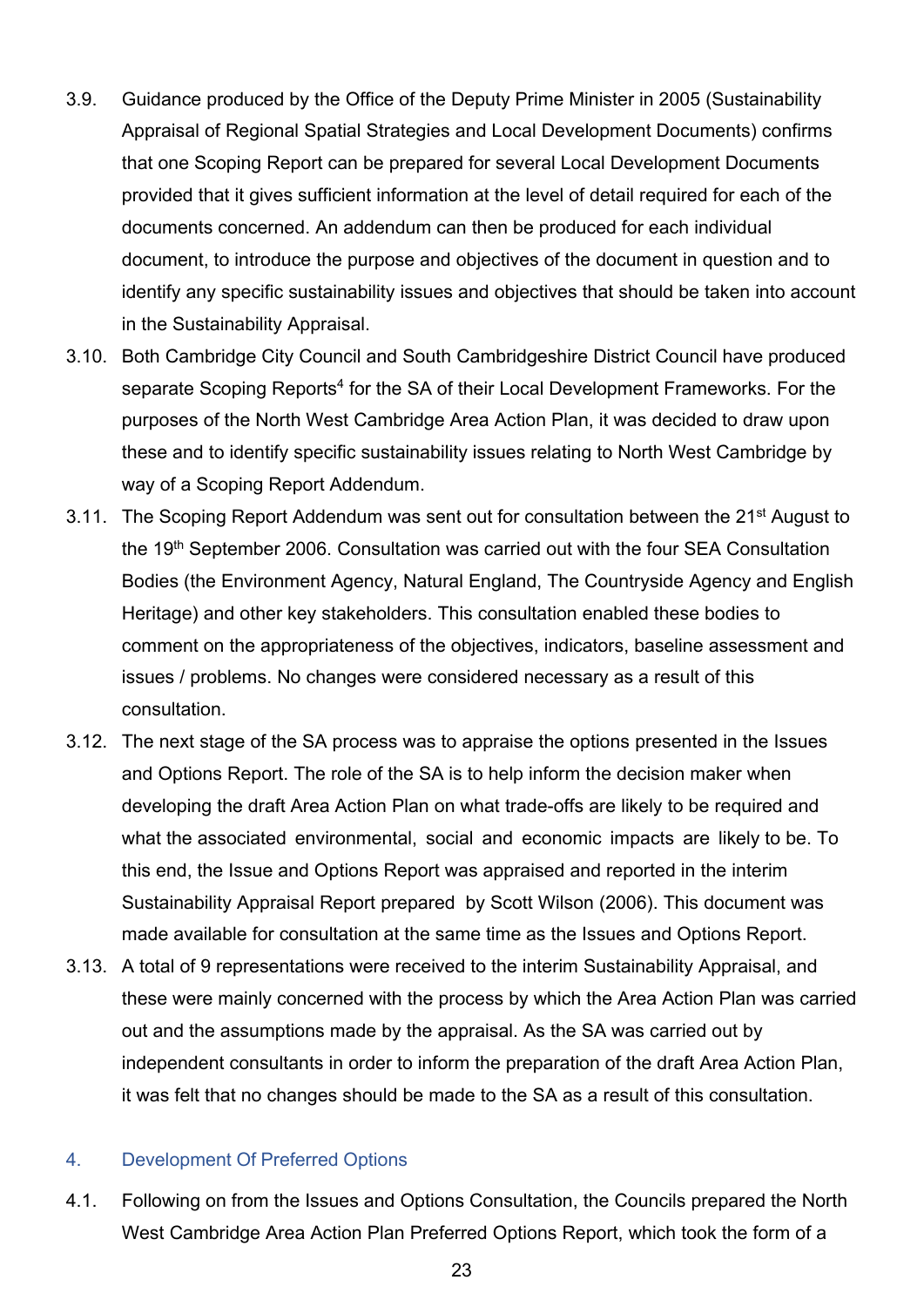draft Area Action Plan (Volume 1) and a document recording the development of the preferredoptions and the reasons for rejecting alternative options (Volume 2). Volume 1 also contained a Pre-Submission Proposals Map and a Housing Trajectory.

4.2. In drawing up the Preferred Options Report account was taken of national, regional and local policy, Issues and Options representations, the Sustainability Appraisal, local circumstances and the available evidence base. Drafting of the Report was also informed by the binding Inspectors' Reports into the South Cambridgeshire Local Development Framework, which have emphasised the need for conciseness and in the case of the Northstowe Area Action Plan, clarified the level of policy detail appropriate for an Area Action Plan for a large development.

#### 5. Preferred Options Consultation (Regulation 26)

- 5.1. The Preferred Options Report was subject to Pre-Submission public participation from the 22nd October to the 3rd December 2007, and representations were invited either in support or objection to the policies set out in Volume 1.
- 5.2. As mentioned in paragraph 3.1 above, the bodies identified for consultation at the Issues and Options stage, subsequently became 'DPD Bodies' and, in accordance with the regulations, were sent all the relevant consultation documents, as outlined in the letter contained in Appendix D. In addition, the public were advised of the consultation by press releases and formal public notices in the press and invited to comment on the policies contained in the draft Area Action Plan. Copies of the Area Action Plan were also sent to a number of public libraries. A copy of the notice of consultation is provided in Appendix E. The consultation documents, including the statement of the 'proposals matters', were made available in the following locations:
	- Online at the City Council's website [\(Cambridge City Council\)](https://www.cambridge.gov.uk/) and at South Cambridgeshire District Council's website [\(South Cambridgeshire](https://www.scambs.gov.uk/) District Council);
	- At Cambridge City Council's Environment and Planning Reception and at South Cambridgeshire Hall, Cambourne during normal office hours; and
	- At libraries in Cambridge City.
- 5.3. In addition, a summary leaflet was delivered to 10,342 households in the part of the City between Huntingdon Road and Madingley Road and in the villages of Coton, Girton and Histon / Impington. This leaflet provided the details of three exhibitions, which were held to assist in engaging the public in the Area Action Plan process, as outlined in the table below. These were manned by Officers of Cambridge City Council, South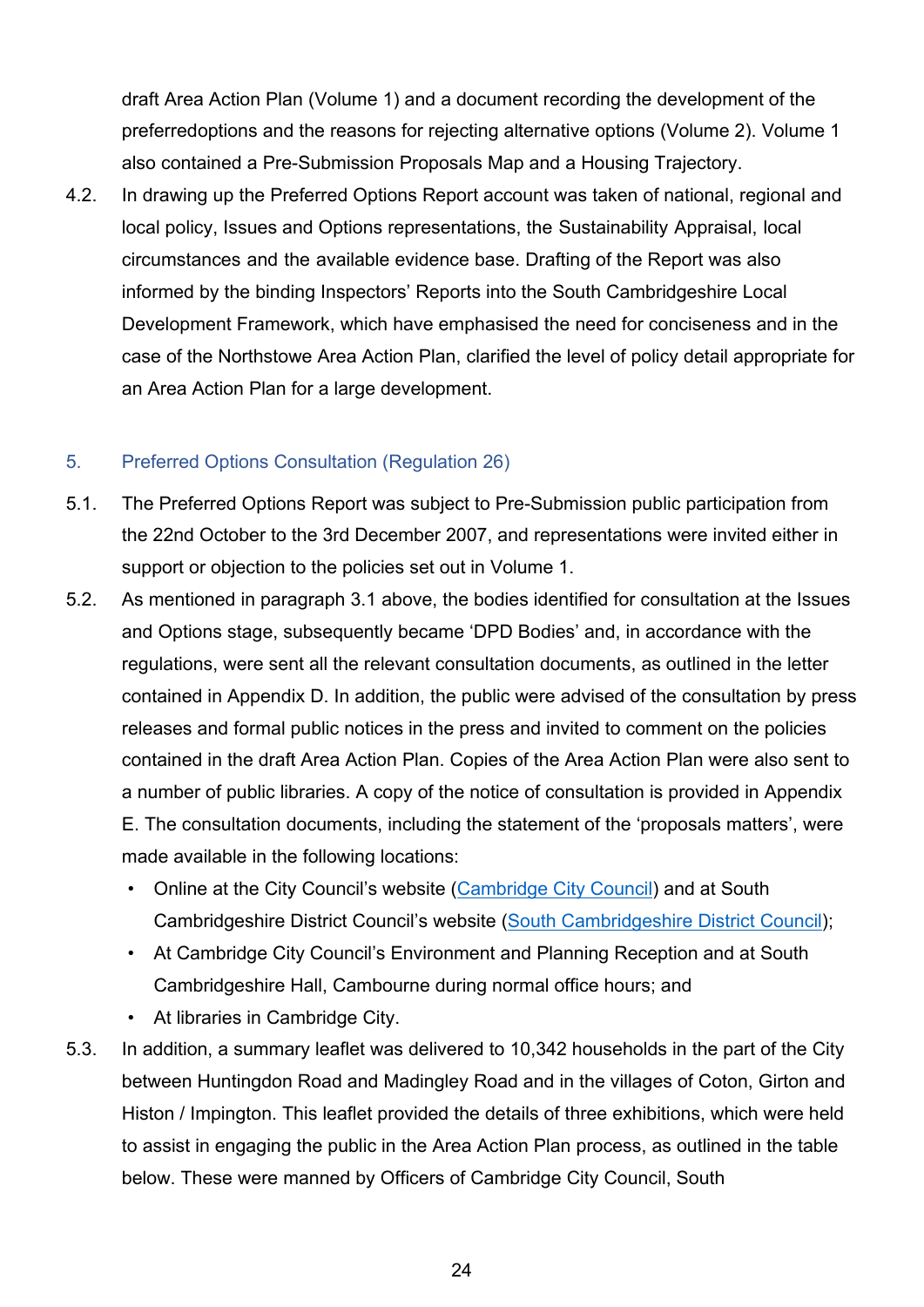Cambridgeshire District Council and the County Council and outlined the key sections of the Area Action Plan.

| Table 4: Details of the Exhibitions for the Preferred Options Consultation |  |  |
|----------------------------------------------------------------------------|--|--|
|                                                                            |  |  |

| Date and Time                                    | Venue                                                      |
|--------------------------------------------------|------------------------------------------------------------|
| Tuesday 30 <sup>th</sup> October 2007, 2-8.30pm  | Girton Pavilion, Cambridge Road, Girton                    |
| Thursday 8 <sup>th</sup> November 2007, 2-8.30pm | Ante Room, New Hall College, Huntingdon<br>Road, Cambridge |
| Tuesday 13 <sup>th</sup> November 2007, 2-8.30pm | University Sports Pavilion, Wilberforce Road,<br>Cambridge |

- 5.4. An interactive website was set up in order to facilitate the submission of representations. A total of 590 representations were submitted and a breakdown of these is given in table 5 below. 80% of representations were submitted via the interactive website.
- Table 5: Breakdown of representations received to the Preferred Options Report

| 130 Supports | 460 Objections |
|--------------|----------------|
|              |                |

Summary of the main issues raised and how these were dealt with

5.5. Table 6 below sets out the main issues raised as part of the consultation on the Preferred Options Report and the Councils' response to the issues raised.

## Table 6: Key Issues Raised During Preferred Options Consultation

| <b>Issue</b>                                | <b>Councils' Response</b>                       |
|---------------------------------------------|-------------------------------------------------|
| Site & Setting                              |                                                 |
| Objections from local residents that the    | Policy NW2 sets out a number of overarching     |
| Preferred Option is too limited and would   | development principles that will guide          |
| result in over-development with higher      | development, with the aim that development      |
| densities which would adversely impact      | takes account of its surroundings, including    |
| on residential amenity and the Ascension    | existing buildings, open spaces and existing    |
| Parish Burial Ground - support therefore    | urban and village edges to ensure that          |
| for the University's site footprint set out | development does not harm local amenity and     |
| in Option 10.1.                             | where possible brings benefits to the area.     |
|                                             | Matters of detail will be dealt with in the     |
|                                             | Masterplanning and planning application stages. |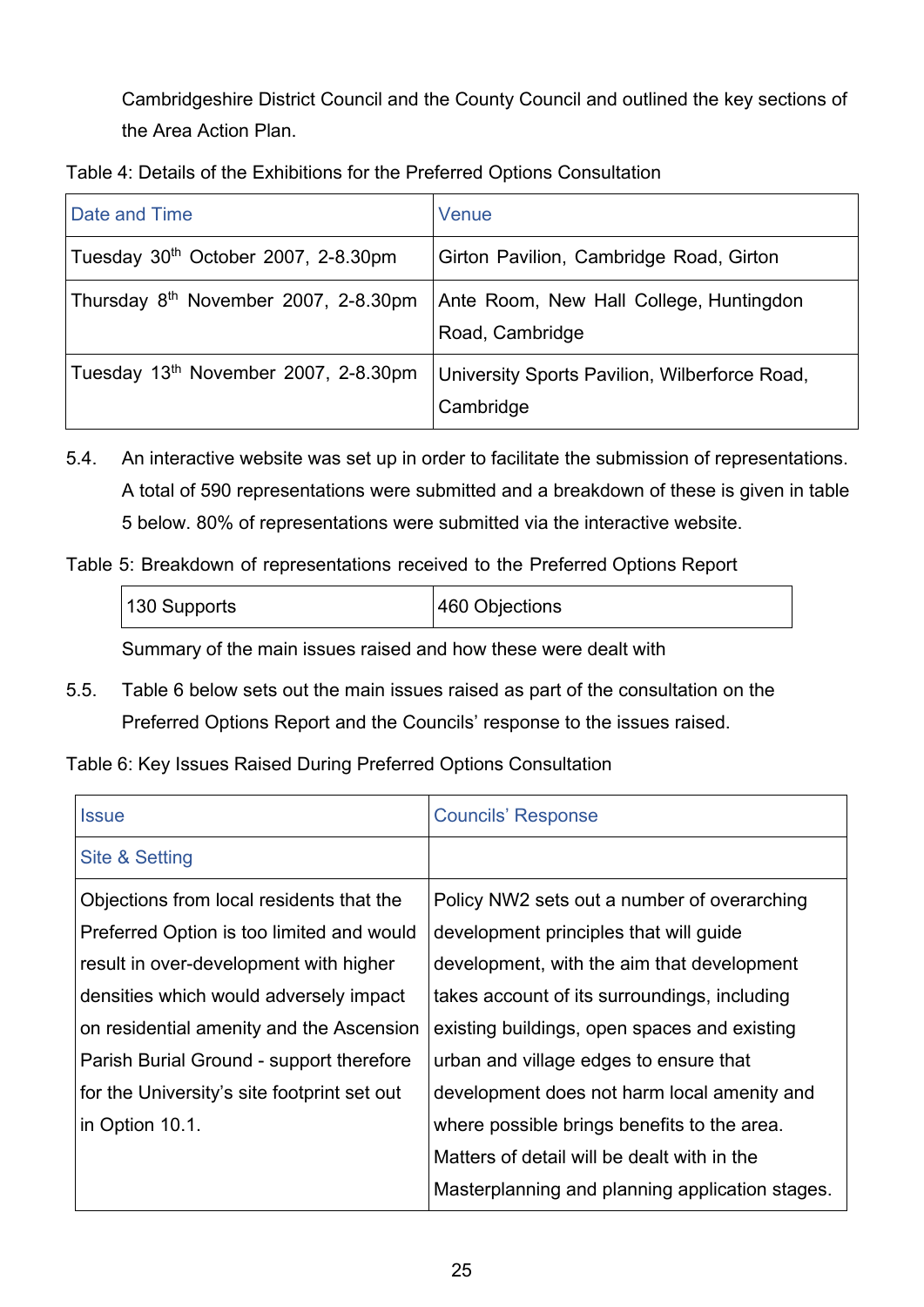|                                                                                                                                                                                                                                                                                                                                                                                      | No changes to the AAP.                                                                                                                                                                                                                                                                                                                                                                                                                                                                                                                                                                                                                                                                                                                                   |
|--------------------------------------------------------------------------------------------------------------------------------------------------------------------------------------------------------------------------------------------------------------------------------------------------------------------------------------------------------------------------------------|----------------------------------------------------------------------------------------------------------------------------------------------------------------------------------------------------------------------------------------------------------------------------------------------------------------------------------------------------------------------------------------------------------------------------------------------------------------------------------------------------------------------------------------------------------------------------------------------------------------------------------------------------------------------------------------------------------------------------------------------------------|
| Lower densities and building heights with<br>more green open spaces needed on<br>edges of the development where it abuts<br>existing properties                                                                                                                                                                                                                                      | This is dealt with in the overarching development<br>principles (NW2) that will guide development. It<br>will be for the Masterplanning and planning<br>application stages to take this forward in<br>designing the development to achieve<br>appropriate landscaping on the edge of<br>development and to safeguard the amenity of<br>existing properties. Masterplanning will also<br>consider how best to protect the character of the<br>existing features of interest including the<br><b>Ascension Parish Burial Ground.</b><br>No changes to the AAP.                                                                                                                                                                                             |
| The site footprint is insufficient to meet<br>the needs set out in other policies within<br>the AAP or the future needs of the<br>University, and would result in a poor and<br>inefficient development configuration; the<br>developable area identified is inadequate<br>for 2,500 homes and student housing,<br>research & development buildings and<br>neighbourhood facilities. | The Councils' have carried out a final 'health<br>check' on the site boundary prior to submission,<br>testing it against the plan's objectives. This has<br>led to modest amendments being made to the<br>site footprint boundary in South Cambridgeshire,<br>which increases the site footprint whilst retaining<br>a green foreground setting to Cambridge<br>provided by the slope of land rising from the<br>Washpit Brook. This allows for an increase in the<br>developable area of 3.9 hectares, taking the total<br>developable site area to approximately 73<br>hectares and the total housing capacity to 2,325<br>dwellings, which remains within the range sought<br>be the University.<br>Amend the site footprint of the Area Action Plan. |
| Support for the Strategic Gap but<br>confusion over its purpose.                                                                                                                                                                                                                                                                                                                     | Amend the first sentence of paragraph 3.7 to<br>provide clarification.                                                                                                                                                                                                                                                                                                                                                                                                                                                                                                                                                                                                                                                                                   |
| <b>Housing</b>                                                                                                                                                                                                                                                                                                                                                                       |                                                                                                                                                                                                                                                                                                                                                                                                                                                                                                                                                                                                                                                                                                                                                          |
| Two storey houses should be provided<br>adjacent to the site edges with 30-metre-                                                                                                                                                                                                                                                                                                    | Disagree that this should be the case as such<br>an inflexible policy is not justified. Policy                                                                                                                                                                                                                                                                                                                                                                                                                                                                                                                                                                                                                                                           |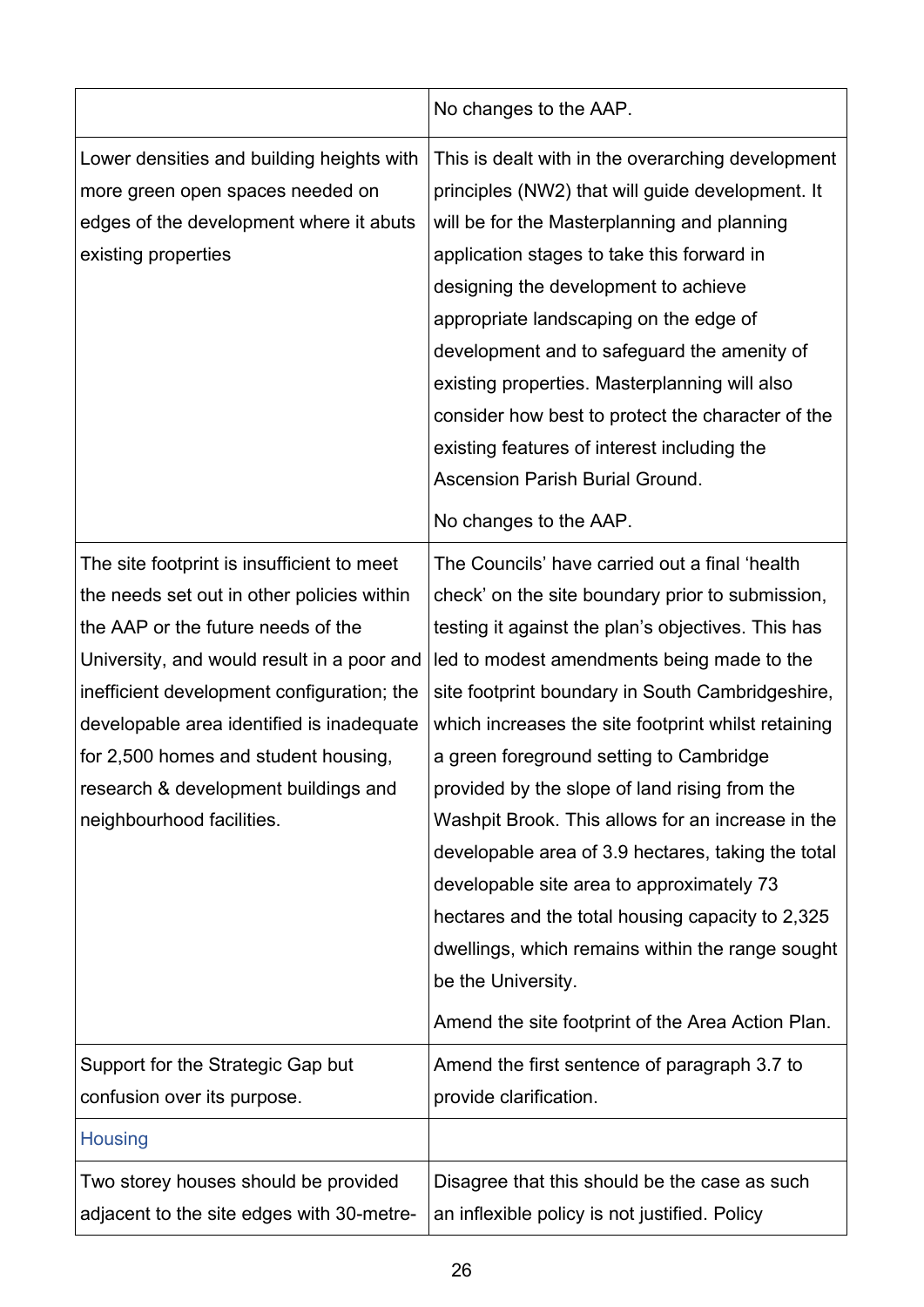| long gardens to provide wildlife           | wording already states that development will be    |
|--------------------------------------------|----------------------------------------------------|
| sanctuaries and to respect local           | of an appropriate form and scale where it          |
| character and residential amenity.         | adjoins existing housing. The protection of        |
|                                            | amenity and character cannot only be achieved      |
|                                            | in the ways proposed and it is proper to allow     |
|                                            | future masterplanners and designers to have        |
|                                            | some flexibility in meeting this requirement.      |
|                                            | No change to the Area Action Plan.                 |
| Inclusion of words 'at least 50%           | Agree that the Local Plan Inspector did agree      |
| affordable housing' is unsound and not     | that a 50% target for this site was appropriate    |
| supported by the evidence.                 | having regard to the viability evidence. However,  |
|                                            | the policy qualifies its reference to 50%          |
|                                            | affordable housing being provided by stating that  |
|                                            | account will be takenof costs and viability, it    |
|                                            | cannot therefore be termed inflexible.             |
|                                            | Amend the Area Action Plan by deletingthe          |
|                                            | words 'at least'. Amend supporting text (para 4.6) |
|                                            | to better reflect the Cambridge Local Plan         |
|                                            | Inspector's Report.                                |
| Concerns regarding affordable housing      | Intermingling of affordable and market housing is  |
| distribution in small groups or clusters   | standard planning practice and is supported by     |
| and the proposal to locate student         | PPS3.                                              |
| housing in a separate and distinct         | Amend the Area Action Plan to clarify what is      |
| quarter as set out in Policy NW7.          | meant by small groups or clusters.                 |
|                                            |                                                    |
|                                            | With regards to student housing, agree that as     |
|                                            | over half the student housing would be for post-   |
|                                            | graduates who can have cars, the case for a        |
|                                            | separate student quarter is less convincing.       |
|                                            | Amend the Area Action Plan to reflect this.        |
| <b>Employment</b>                          |                                                    |
| The split between academic uses and        | In order to plan positively for the future of the  |
| research is arbitrary, greater flexibility | area more detail is needed on the likely mix of    |
| should be allowed in order to take full    | uses. In the absence of more detailed evidence     |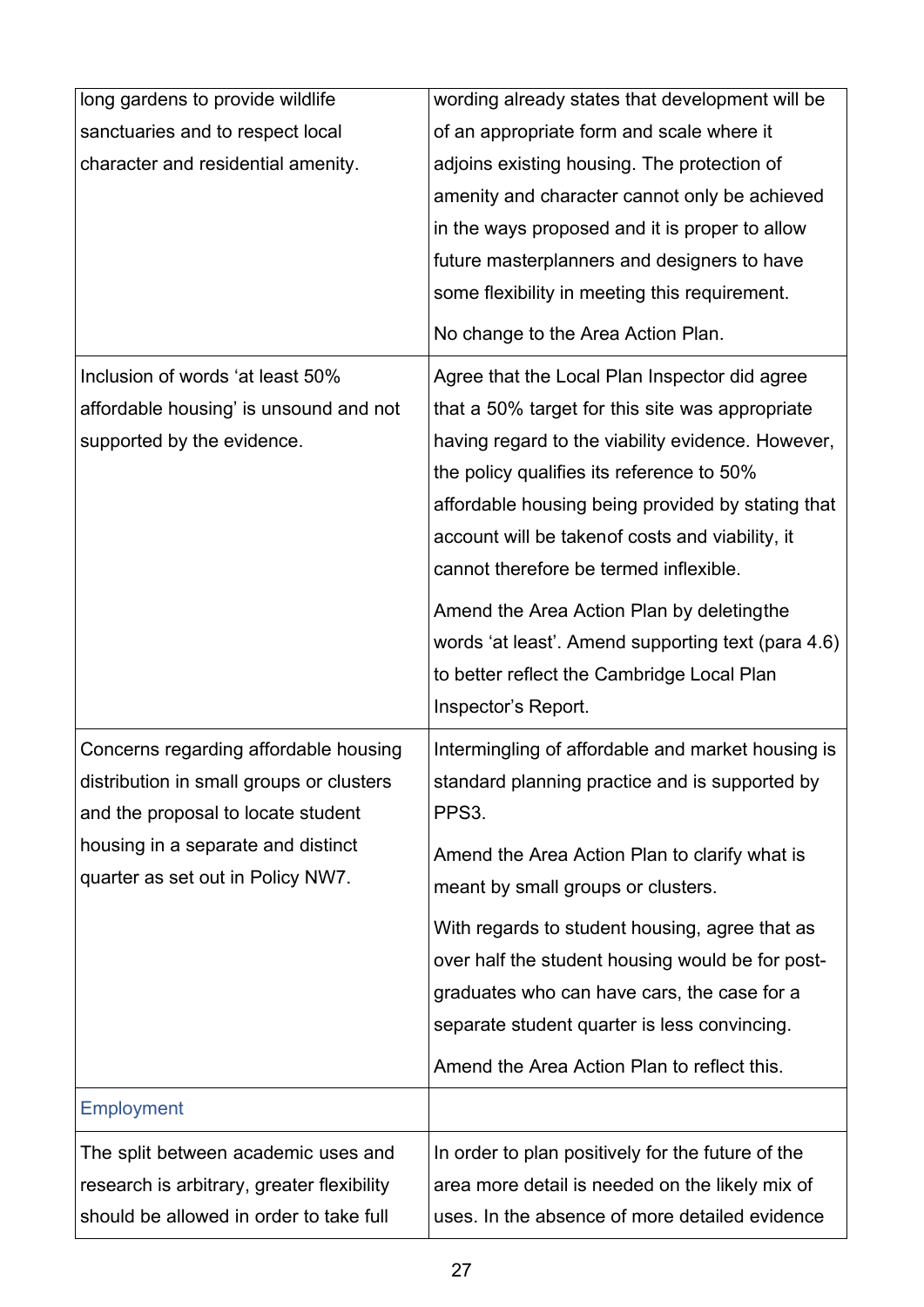| advantage of opportunities when they          | this split has had the advantage of going through   |
|-----------------------------------------------|-----------------------------------------------------|
| arise.                                        | the Inquiry Process for the Cambridge Local         |
|                                               | Plan and maintains predominantly University-        |
|                                               | related uses in the employment uses on the site.    |
|                                               | A change has been made to the split in light of a   |
|                                               | recalculation of figures.                           |
| <b>Transport</b>                              |                                                     |
| The link road will primarily be for access    | The prime function of the road is to provide        |
| to the site, but it will also offer an        | access to the development, with the proviso that    |
| alternative access to the strategic road      | this does not have adverse traffic impacts or       |
| network.                                      | effects upon amenity. The location and design of    |
|                                               | the route will take into account the factors raised |
|                                               | in this objection (proximity to the strategic gap,  |
|                                               | SSSI).                                              |
|                                               | No change to the Area Action Plan.                  |
| A road will only be possible if impacts on    | Agree that this is a key issue, paragraph 6.6       |
| amenities including the green / strategic     | makes it clear that a road will only be possible if |
| gap and the historic environment are          | impacts on amenity are acceptable. These            |
| acceptable.                                   | impacts would include minimising the effects        |
|                                               | upon green spaces and the historic environment      |
|                                               | through design, route location and landscaping      |
|                                               | as part of the Masterplanning process.              |
|                                               | No change to the Area Action Plan.                  |
| The design of new roads should give           | The design of the new road, together with other     |
| priority to public transport, pedestrians     | policies in the AAP should give priority to public  |
| and cyclists.                                 | transport, cyclists and pedestrians.                |
|                                               | No change to the Area Action Plan.                  |
| Madingley Rise could provide access to        | The intention is to minimise the number of          |
| development to the east of the site and       | access points consistent with the form of           |
| will help to distribute traffic evenly to the | development proposed, but this does not prevent     |
| local road network (through the               | access through the University Observatories if      |
| University Observatories site on              | this is justified.                                  |
| Madingley Road).                              | Amend wording of paragraph 6.5 to clarify this.     |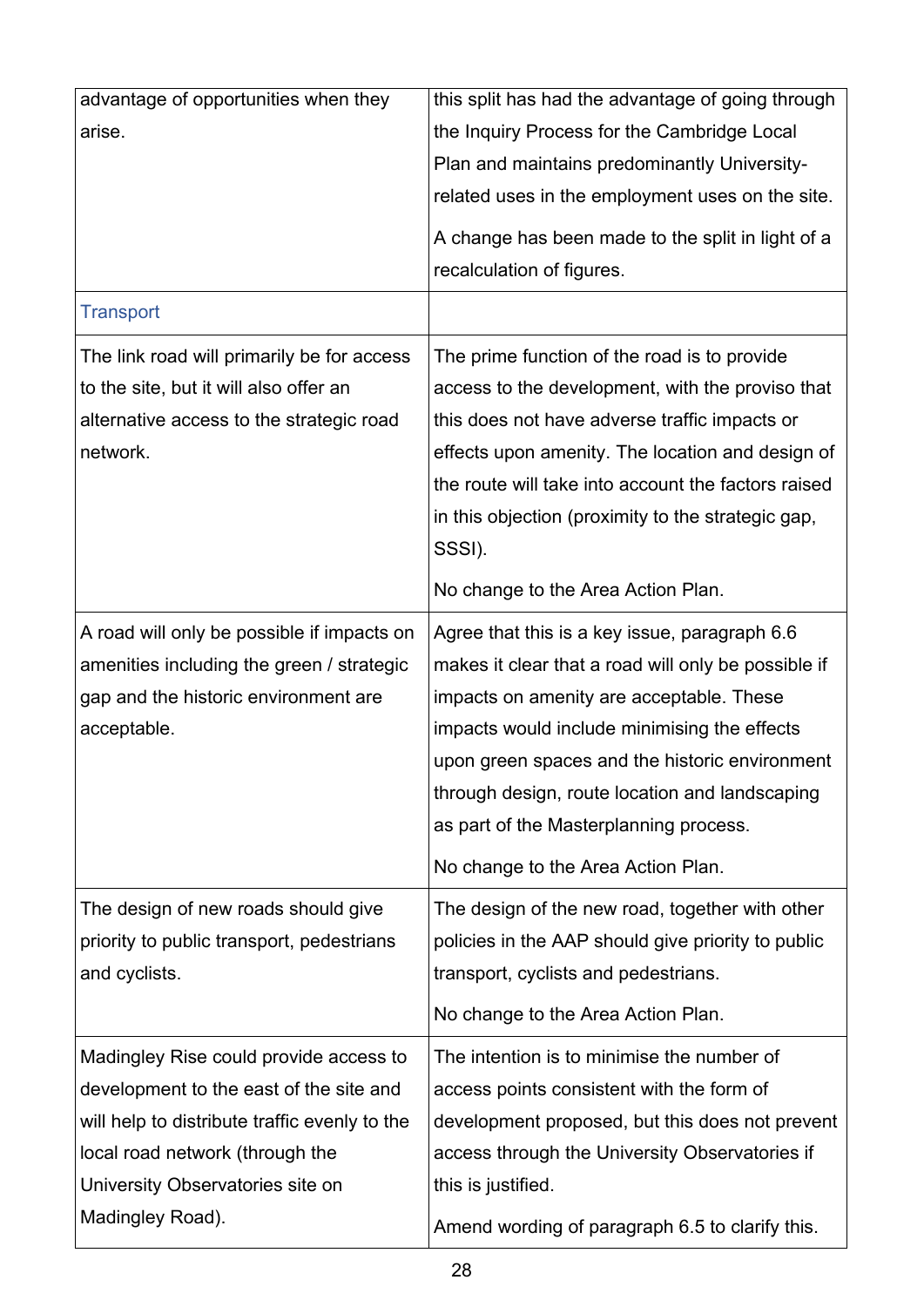| <b>Community Services and Facilities</b>                                                                                                                                     |                                                                                                                                                                                                                                                                                                                                |
|------------------------------------------------------------------------------------------------------------------------------------------------------------------------------|--------------------------------------------------------------------------------------------------------------------------------------------------------------------------------------------------------------------------------------------------------------------------------------------------------------------------------|
| No reference to need for health care<br>facilities.                                                                                                                          | Agree that there should be reference to<br>healthcare provision in the AAP.<br>Amend wording of paragraph 7.9.                                                                                                                                                                                                                 |
| 1% contribution to public art should be a<br>target, not a minimum requirement as<br>this could have significant impact on<br>viability.                                     | Agree that this policy should be consistent with<br>other planning policy guidance and seek a cost<br>equal to 1% of the construction cost of the<br>development.<br>Amend Policy NW22 to reflect this.                                                                                                                        |
| <b>Natural Resources</b><br>Levels are far from a high degree of<br>sustainability. Code level 5 should be the                                                               | This would not be consistent with national policy,<br>which states that such policies should have                                                                                                                                                                                                                              |
| absolute minimum for residential.                                                                                                                                            | regard to viability of the development and the<br>delivery of affordable housing. Code Level 4<br>represents a 44% improvement in energy /<br>carbon performance than part L of Building<br>Regulations. Of the 2,250 dwellings proposed,<br>1,700 will be brought forward at a minimum of<br>Code Level 5.                    |
| An approach that delivers Code level 4<br>up to 2016 and Code level 6 beyond<br>2016 would provide a more realistic<br>delivery path.                                        | No change to the Area Action Plan.<br>The Councils' approach is consistent with<br>National and Regional Planning Policy. If CHP is<br>found to be viable at this site this will result in<br>considerable carbon emission reduction and<br>assist in meeting the specified Code levels.<br>No change to the Area Action Plan. |
| There is a need for greater clarity and<br>certainty in the proposed approach,<br>particularly clarification of the<br>relationship between Policy Options<br>NW24 and NW29. | Amend the Area Action Plan to combine policies<br>NW24, NW25 and NW29 in order to ensure<br>clarity.                                                                                                                                                                                                                           |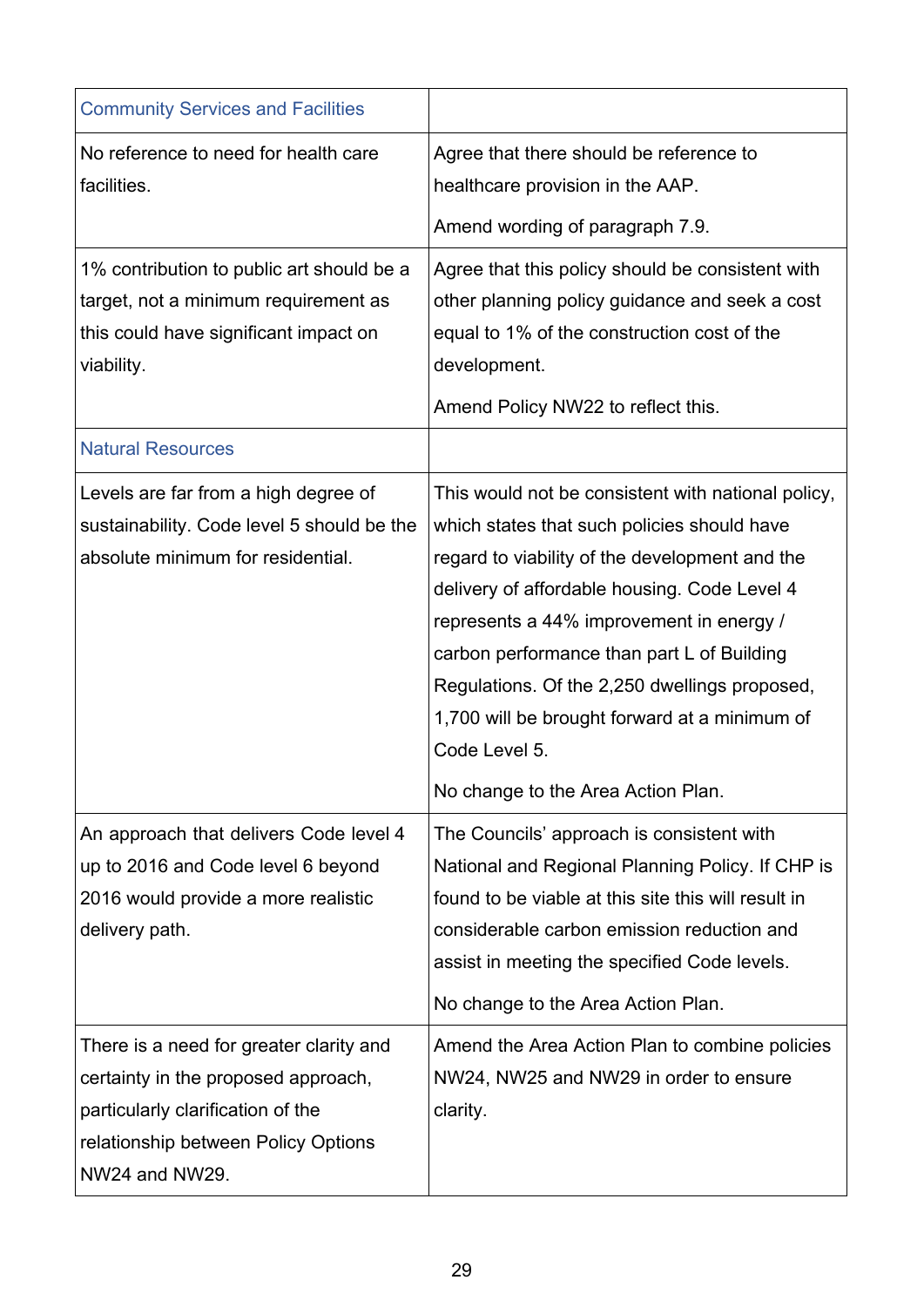| Policies should reflect recent<br>development in strategic management of<br>water resources and the Catchment<br>Wide Studies now being developed by<br>the Environment Agency.                                                      | Level of detail required is too detailed for the<br>Area Action Plan, which is intended to give a<br>strategic overview to development. This level of<br>detail will need to be included in the Flood Risk<br>Assessment, which will be submitted with the<br>outline planning application and will be subject to<br>consultation with the Environment Agency.<br>No change to the Area Action Plan.                                                                                                     |
|--------------------------------------------------------------------------------------------------------------------------------------------------------------------------------------------------------------------------------------|----------------------------------------------------------------------------------------------------------------------------------------------------------------------------------------------------------------------------------------------------------------------------------------------------------------------------------------------------------------------------------------------------------------------------------------------------------------------------------------------------------|
| Recent survey work on the 350m culvert<br>carrying the Award Drain beneath the<br>B1049 in Histon and Impington has<br>amplified grave concerns over flood risk<br>and structural soundness.                                         | Level of detail required is too detailed for the<br>Area Action Plan, which is intended to give a<br>strategic overview to development. This level of<br>detail will need to be included in the Flood Risk<br>Assessment, which will be submitted with the<br>outline planning application and will be subject to<br>consultation with the Environment Agency.<br>No change to the Area Action Plan.                                                                                                     |
| <b>Delivery</b>                                                                                                                                                                                                                      |                                                                                                                                                                                                                                                                                                                                                                                                                                                                                                          |
| Construction waste must not be placed<br>in mounds or beams near the boundary<br>where it will diminish the amenity of<br>neighbouring houses or in such a way as<br>to create surface water or sub surface<br>runoff from the site. | Amend part b of Policy NW30 to provide more<br>clarity with regards to local urban character and<br>landscape character.                                                                                                                                                                                                                                                                                                                                                                                 |
| The University has already demonstrated<br>its needs case for residential housing<br>provision and student housing.                                                                                                                  | In accordance with Structure Plan policy P9/2c,<br>land should be released from the Green Belt for<br>predominantly University related uses and only<br>brought forward when the University show a<br>clear need for land to be released. Housing is<br>not the only element of the site and due to the<br>site's close proximity to the West Cambridge<br>site, it is important that as development comes<br>forward, the University can satisfactorily<br>demonstrate the need for the development and |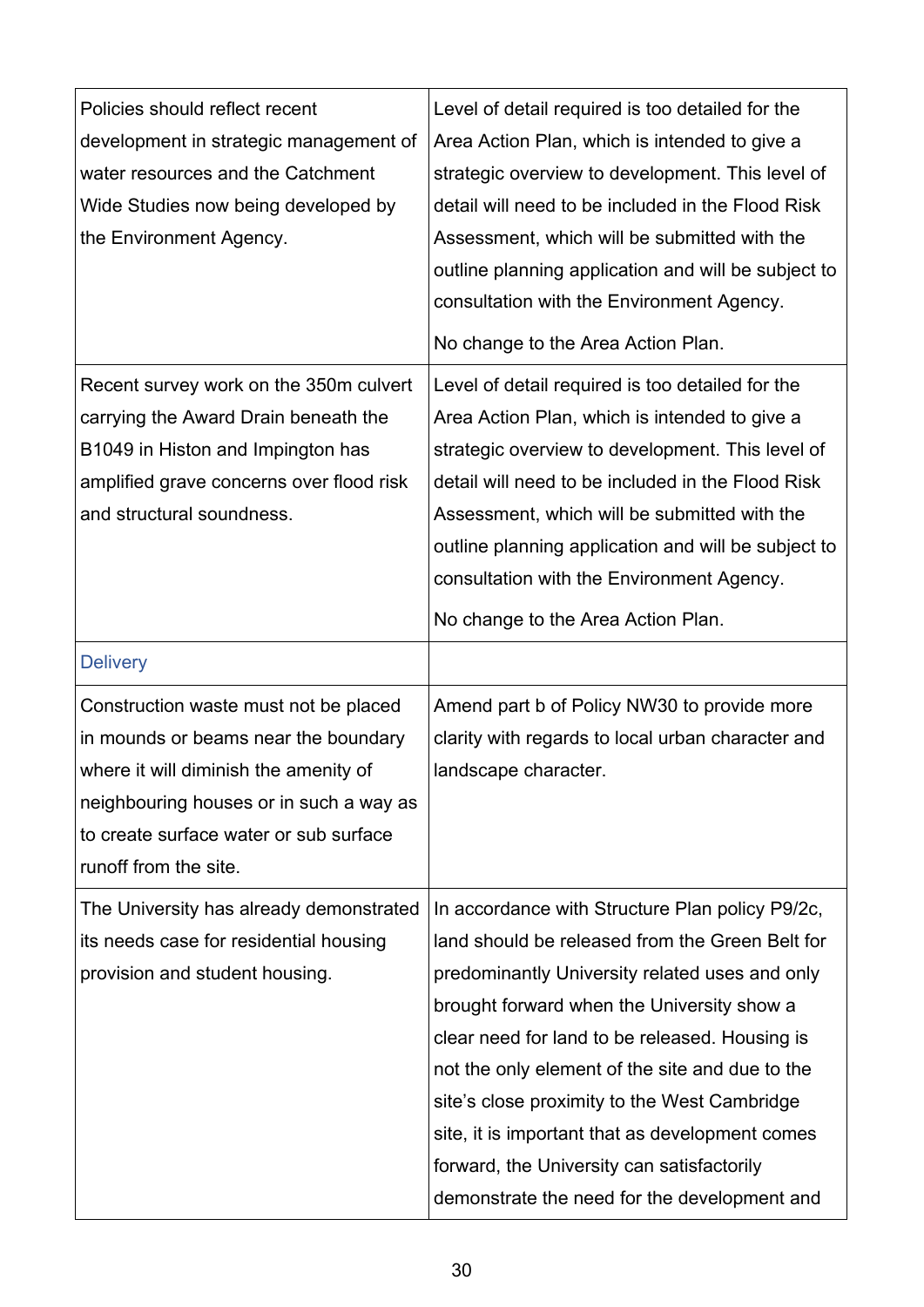| that it cannot reasonably be met elsewhere. A |
|-----------------------------------------------|
| needs statement will be required.             |
| No change to the Area Action Plan.            |

#### Sustainability Appraisal

5.6. The Preferred Options report was subject to Sustainability Appraisal, which tested both the Objectives of the draft Area Action Plan and the policies themselves in order to assess them in terms of their accordance with sustainability principles. The Sustainability Appraisal consultants, Scott Wilson, carried out an initial appraisal of the draft Area Action Plan prior to it being made available for public consultation, in order to allow the Councils the opportunity to amend the draft plan where considered appropriate. Further details of this are outlined in table 7 below and were also included in the audit trail provided by Volume 2 of the Preferred Options Report.

| <b>Preferred</b><br><b>Policy Option</b><br><b>Reference</b> | <b>Sustainability Appraisal</b><br><b>Recommendations</b>                                                                                                       | <b>Councils' Response</b>                                                                                                       | Policy amended? |
|--------------------------------------------------------------|-----------------------------------------------------------------------------------------------------------------------------------------------------------------|---------------------------------------------------------------------------------------------------------------------------------|-----------------|
| <b>Number</b>                                                |                                                                                                                                                                 |                                                                                                                                 |                 |
| NW <sub>2</sub>                                              | The main area for change is in<br>strengthening some of the<br>principles already in place, and<br>adding slight amendments to<br>other Development Principles: |                                                                                                                                 |                 |
| NW <sub>2</sub>                                              | Long-term protection of the<br>$\bullet$<br>Green Belt should be<br>included.                                                                                   | Disagree. This is covered<br>by national planning<br>guidance.                                                                  | <b>No</b>       |
| NW <sub>2</sub>                                              | The biodiversity of the site<br>$\bullet$<br>needs to be appraised as<br>soonas possible.                                                                       | <b>Noted</b>                                                                                                                    | <b>No</b>       |
| NW <sub>2</sub>                                              | Principle 3 or 4 should be<br>$\bullet$<br>amended to include light<br>and light pollution.                                                                     | Already covered by NW2<br>part 3 (k, I and n) and<br>paragraph 2.8 although<br>NW2 part 4 has been<br>strengthened to include a | Yes             |

Table 7: Sustainability Appraisal Recommendations and Councils' Response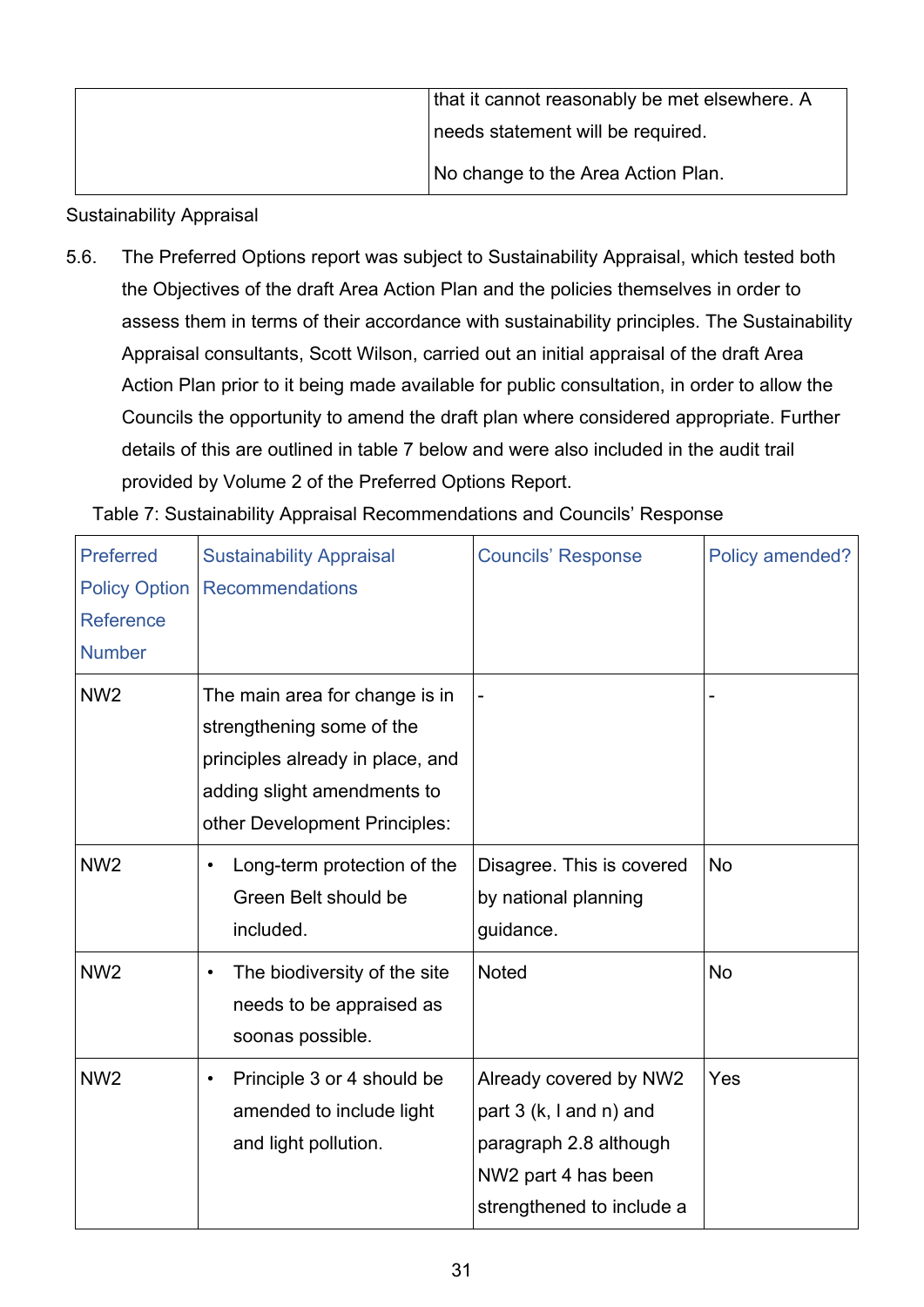|                 |                                                                                                                                                                                                | specific reference to<br>lighting.                                                                                                                                                                                                                                                                                                                     |                                                      |
|-----------------|------------------------------------------------------------------------------------------------------------------------------------------------------------------------------------------------|--------------------------------------------------------------------------------------------------------------------------------------------------------------------------------------------------------------------------------------------------------------------------------------------------------------------------------------------------------|------------------------------------------------------|
| NW <sub>2</sub> | Principle 2 (j) should be<br>$\bullet$<br>amended to "Provide"<br>integrated refuse and<br>recycling facilities and<br>reduce the amount of waste<br>produced through good<br>design."         | Agree.                                                                                                                                                                                                                                                                                                                                                 | Yes                                                  |
|                 | Principle 2 (f) should be<br>٠<br>amended to say "Enhance"<br>and protect the<br>biodiversity"                                                                                                 | Agree in principle.                                                                                                                                                                                                                                                                                                                                    | Yes, although<br>recommended<br>wording not<br>used. |
|                 | Principle 3 (n) should be<br>$\bullet$<br>amended to say "On<br>biodiversity, protected<br>species, archaeological"                                                                            | Disagree. Planning<br>permission will not be<br>granted where the<br>proposed development or<br>associated mitigation<br>measures would have an<br>unacceptable adverse<br>impact on biodiversity.<br>Biodiversity is an all-<br>embracing termtherefore<br>any adverse impact on<br>protected species would<br>be considered as the<br>policy stands. | No                                                   |
| NW4             | Policy should be reworded to<br>read:<br>"to ensure separation is<br>maintained between Cambridge<br>and Girton village and to<br>provide a central open space<br>for biodiversity, landscape, | Agree in principle.                                                                                                                                                                                                                                                                                                                                    | Yes, although<br>recommended<br>wording not<br>used. |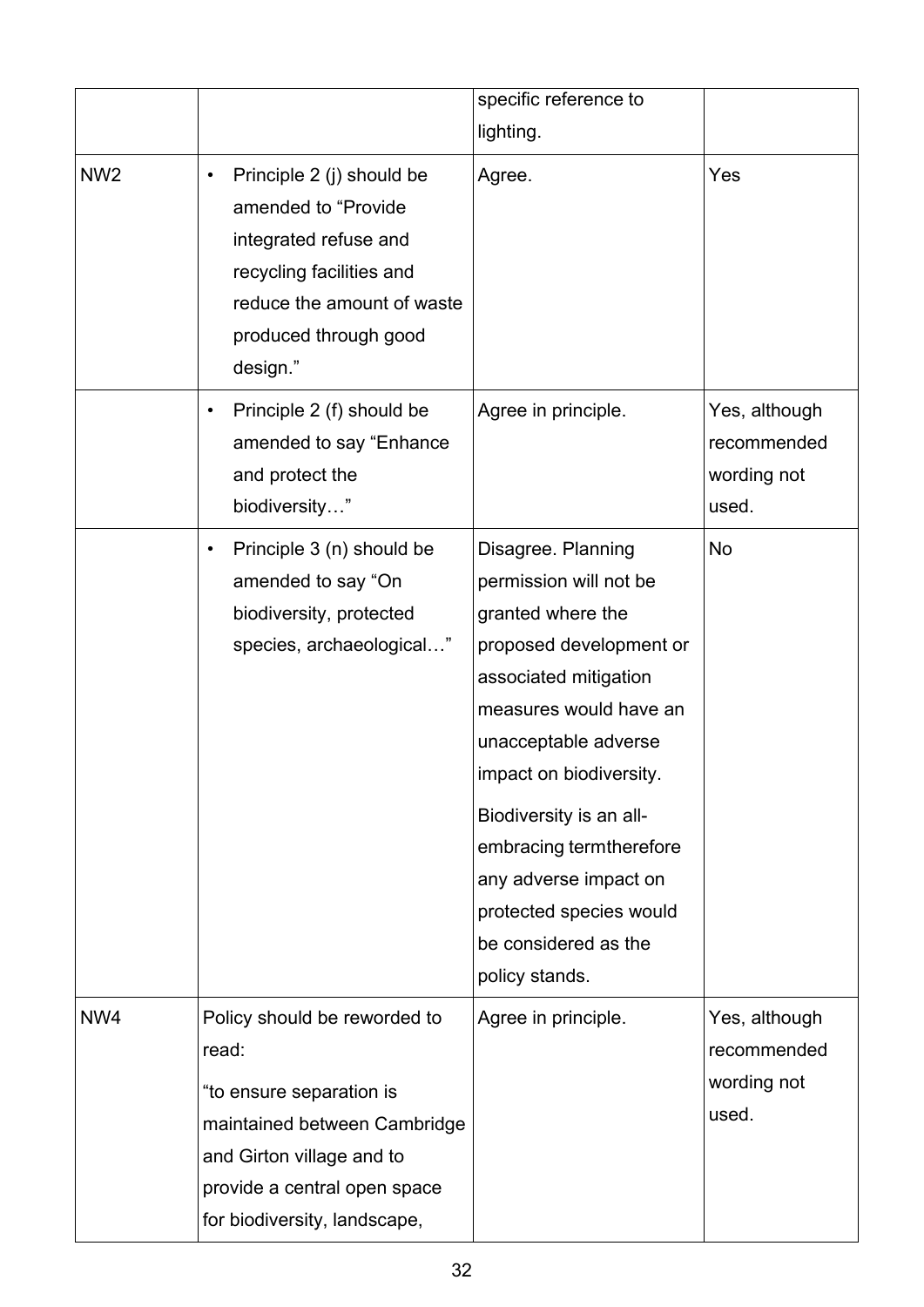|                 | recreation and amenity, whilst<br>ensuring a cohesive and<br>sustainable form of<br>development.                                                                                                                                                                               |                                                                                                                                                           |           |
|-----------------|--------------------------------------------------------------------------------------------------------------------------------------------------------------------------------------------------------------------------------------------------------------------------------|-----------------------------------------------------------------------------------------------------------------------------------------------------------|-----------|
| NW7             | Background paragraph 4.9<br>should be amended to clarify<br>the University's position on 'car<br>free', and in particular their<br>policy for this site.                                                                                                                       | Disagree as this is<br>adequately covered in<br>paragraph 6.21.                                                                                           | <b>No</b> |
| NW <sub>9</sub> | Local employees accessing<br>their place of work by<br>sustainable means of transport<br>is of strategic importance.                                                                                                                                                           | Noted.                                                                                                                                                    | No        |
| <b>NW11</b>     | The Policy as it stands sets a<br>high level of modal split. This<br>should, dependant on<br>implementation be set at a<br>higher level and this should be<br>considered this is with particular<br>reference to the 37% modal<br>split highlighted in the<br>supporting text. | This is to allow for<br>consistency with the<br>Cambridge East Area<br>Action Plan and allow for<br>any overestimate of the<br>potential modal split.     | <b>No</b> |
| <b>NW12</b>     | Car free should apply to the<br>market housing and University<br>buildings in addition to the<br>'essentially car free' University<br>accommodation. This is<br>recommended as the most<br>sustainable option.                                                                 | Noted. The policy<br>advocates reducing the<br>need to travel as much as<br>possible but in this out of<br>centre location it cannot<br>be 100% car free. | <b>No</b> |
| <b>NW12</b>     | Traffic assessments may be<br>necessary as part of the<br>development proposal must<br>include consideration of                                                                                                                                                                | Noted. The transport<br>assessment would take<br>this into consideration and<br>therefore it does not need<br>to be covered in the policy.                | No        |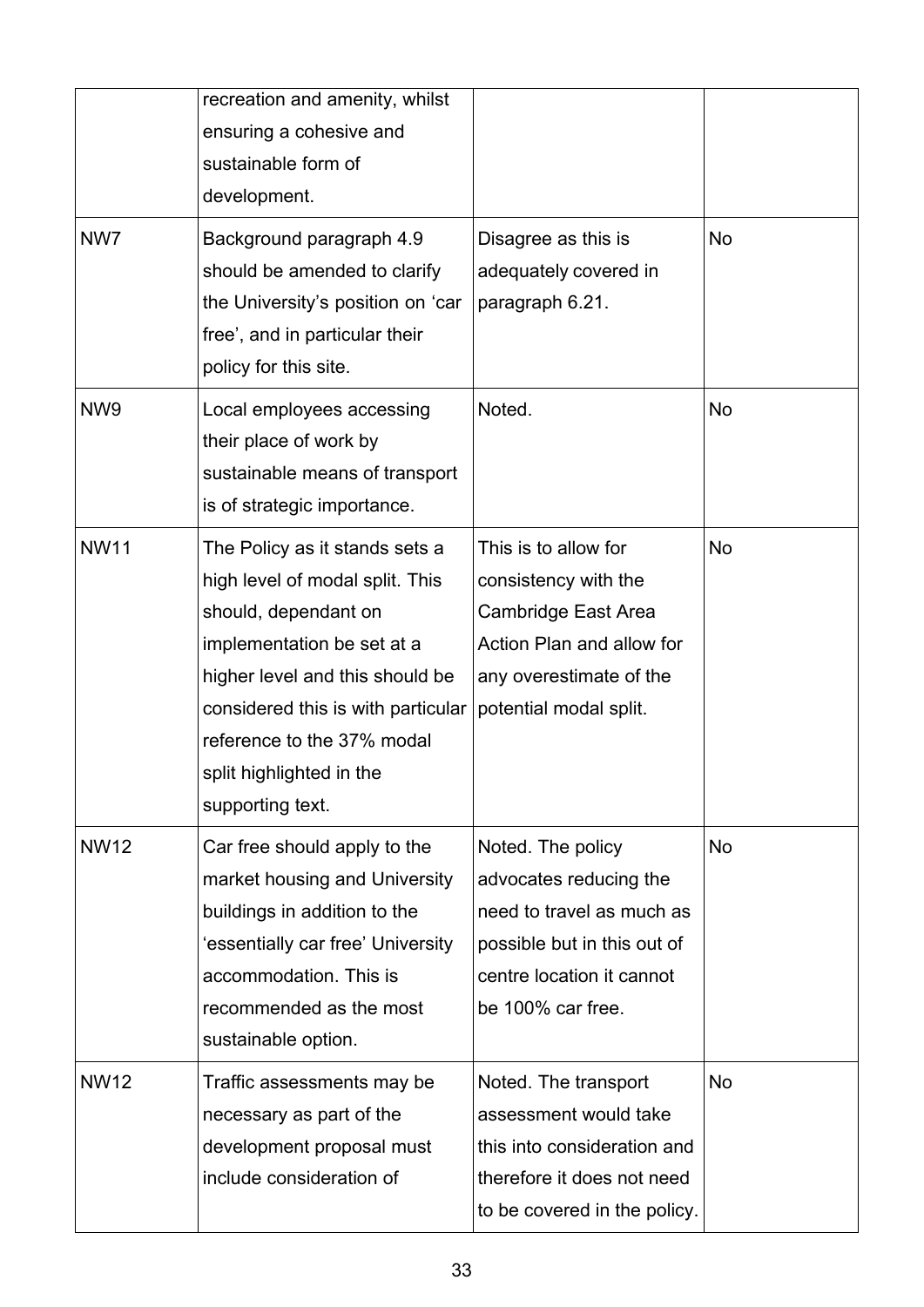|             | whether the scheme could                                                                                                                                                                                                                                                                                                                      |                                                                                                                                                           |                                                      |
|-------------|-----------------------------------------------------------------------------------------------------------------------------------------------------------------------------------------------------------------------------------------------------------------------------------------------------------------------------------------------|-----------------------------------------------------------------------------------------------------------------------------------------------------------|------------------------------------------------------|
|             | induce new traffic movements.                                                                                                                                                                                                                                                                                                                 |                                                                                                                                                           |                                                      |
| <b>NW13</b> | It will be at the detail level that it Noted. Policy NW2 covers<br>will be possible to gauge the<br>true level and type of impact on<br>landscape character, and<br>furthermore to ascertain the<br>impacts of light, noise and air<br>pollution. Therefore, any<br>application should consider<br>Landscape Impacts as part of<br>its scope. | such general principles.                                                                                                                                  | <b>No</b>                                            |
| <b>NW19</b> | The policy should be expanded<br>to promote car free<br>development for all of the land<br>uses designated on the site.<br>This is recommended as the<br>most sustainable option.                                                                                                                                                             | Noted. Policy NW11<br>advocates reducing the<br>need to travel as much as<br>possible but in this out of<br>centre location it cannot be<br>100% carfree. | <b>No</b>                                            |
| <b>NW20</b> | Part 1 of the policy has no<br>mention of ensuring high quality<br>services and facilities. Suggest<br>rewording thus:<br>"The development will provide<br>an appropriate high-quality level<br>and type of services and<br>facilities in suitable locations "                                                                                | Agree in principle.                                                                                                                                       | Yes, although<br>recommended<br>wording not<br>used. |
| <b>NW21</b> | Part 2 of the Policy should be<br>reworded to make clearer what<br>itis hoping to achieve. Suggest<br>the addition of:<br>"Where appropriate, those<br>services and facilities delivered<br>by the community or voluntary<br>sector (for example, faith                                                                                       | Agree in principle.                                                                                                                                       | Yes, although<br>recommended<br>wording not used.    |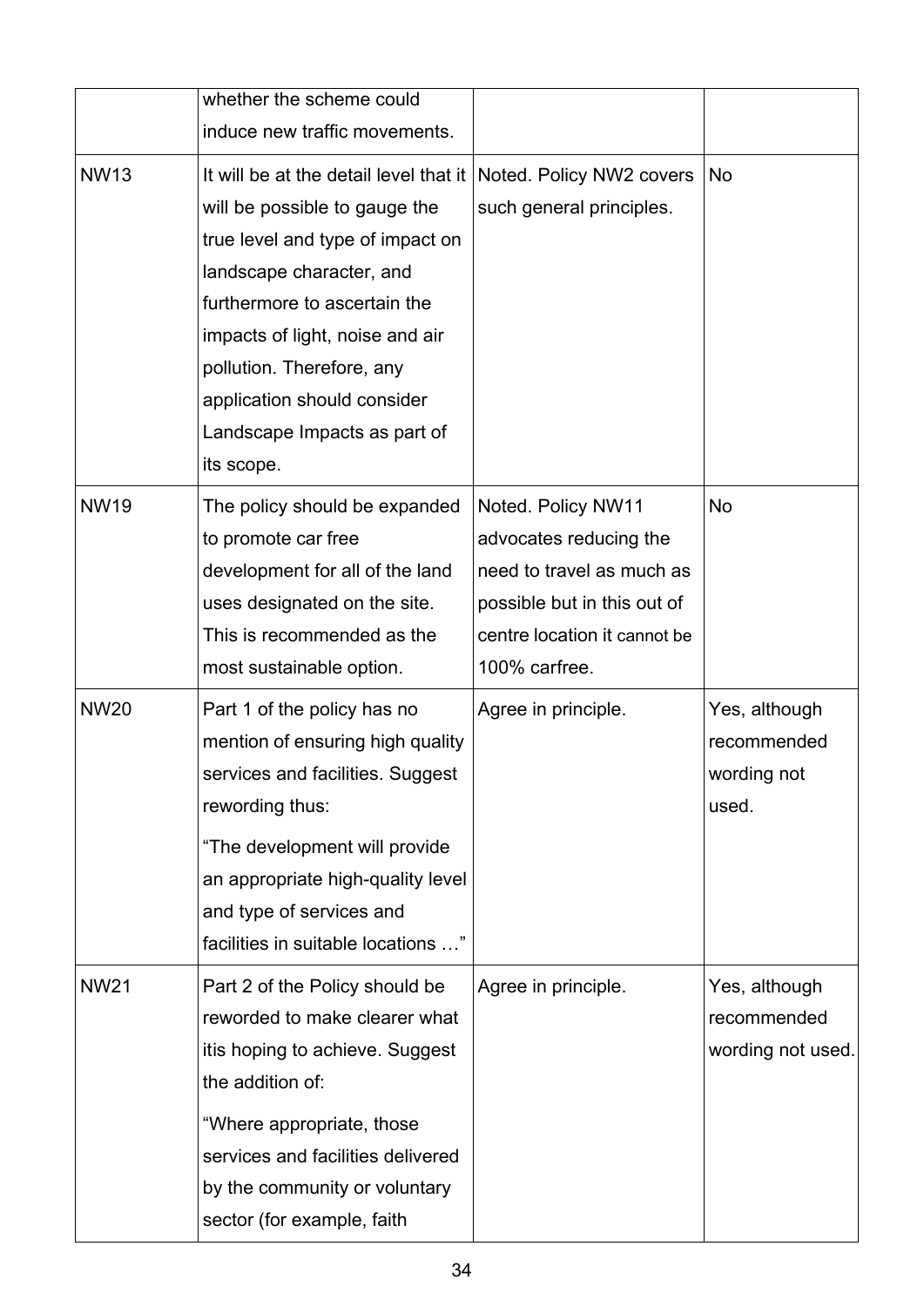|             | facilities) will be provided<br>through"                                                                                                                                                                                                                                                                                             |        |                                     |
|-------------|--------------------------------------------------------------------------------------------------------------------------------------------------------------------------------------------------------------------------------------------------------------------------------------------------------------------------------------|--------|-------------------------------------|
| <b>NW21</b> | There were no negative<br>impacts identified by the<br>assessment.<br>One recommendation is that,<br>although the Policy promotes<br>public transport access, it will<br>be important to ensure that this<br>enables access to the centre for<br>all elements of the community.<br>This should be mitigated<br>through $NW2$ (1(b)). | Noted. | No                                  |
| <b>NW22</b> | Most detailed mitigation for this<br>policy should be implemented<br>through the Masterplan.<br>Recommend that the policy or<br>policy background include<br>integration of public<br>engagement requirements.                                                                                                                       | Agree. | $Yes - supporting$<br>text amended. |
| <b>NW23</b> | The supporting text paragraph<br>8.1 should be amended to,<br>"many open space uses are not<br>mutually exclusive".                                                                                                                                                                                                                  | Agree. | Yes                                 |
| <b>NW24</b> | The policy background text<br>should be amended to promote<br>a strategic approach to locating<br>all open and green space<br>encouraging the use of<br>pedestrian and cycle routes.                                                                                                                                                 | Noted. | No                                  |
| <b>NW24</b> | The policy should be rephrased<br>to ensure the highest possible<br>standards are aspired to,                                                                                                                                                                                                                                        | Agree. | Yes                                 |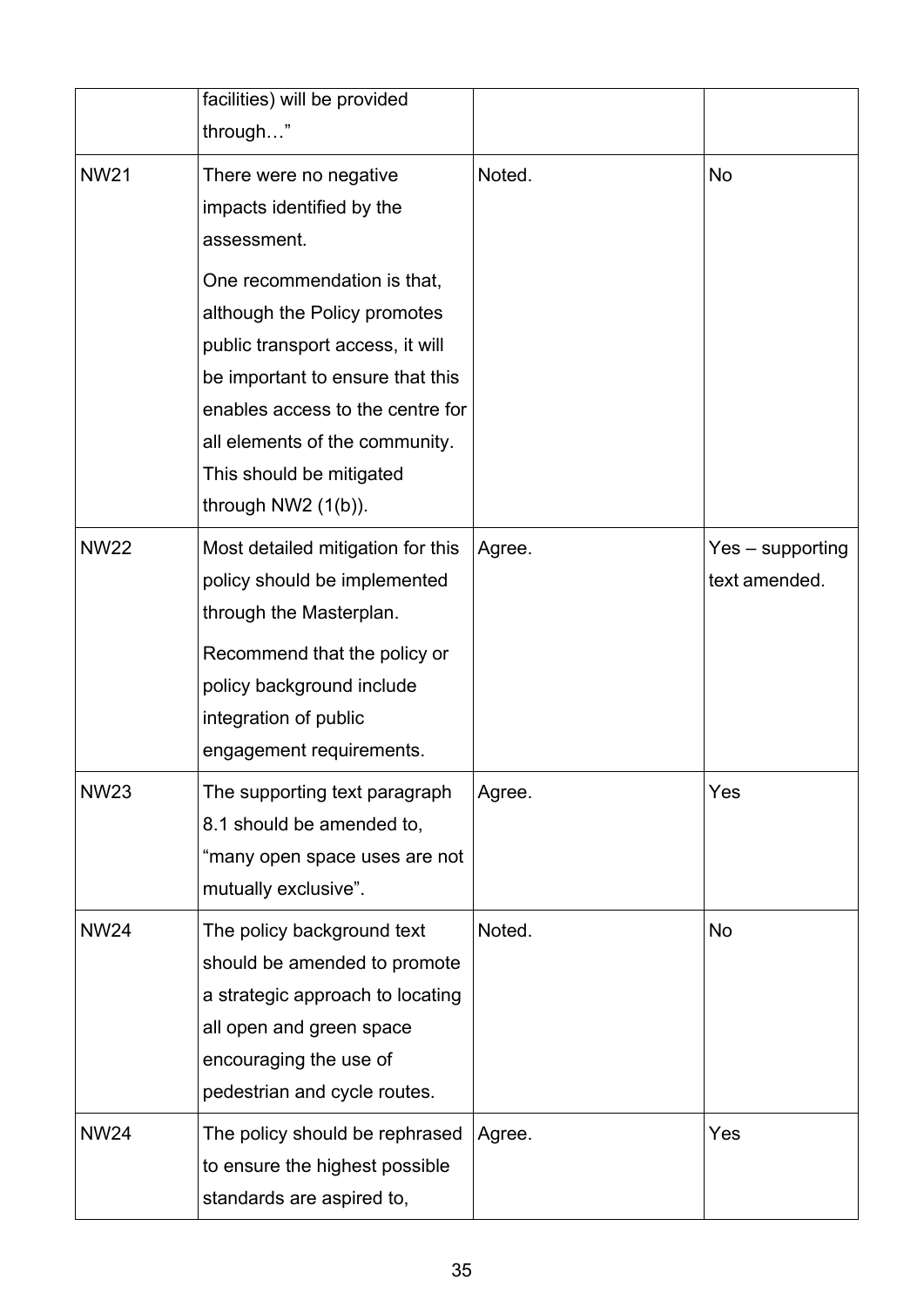|             | unlessit can be proven that<br>they are not reasonable for<br>technological, economical or<br>environmental reasons.                                                                                                                                                                                                                                                                                                                                                                                                                                                                                  |                                                                         |     |
|-------------|-------------------------------------------------------------------------------------------------------------------------------------------------------------------------------------------------------------------------------------------------------------------------------------------------------------------------------------------------------------------------------------------------------------------------------------------------------------------------------------------------------------------------------------------------------------------------------------------------------|-------------------------------------------------------------------------|-----|
| <b>NW25</b> | There should be a clearer<br>distinction between the CSH<br>and BREEAM standards. CSH<br>applies to residential<br>development, taking over from<br>EcoHomes whereas BREEAM<br>will apply to all other<br>developments. This split needs<br>to be distinct and clear.                                                                                                                                                                                                                                                                                                                                 | Agree.                                                                  | Yes |
| <b>NW25</b> | To avoid confusion between<br>climate change mitigation<br>(reduction in CO <sub>2</sub> ) and<br>adaptation (flood defences) the<br>last sentence of paragraph 9.1.<br>should be amended to read:<br>"North West Cambridge will<br>need to play its part in helping<br>to reach this goal, balancing the<br>overall increased emissions due<br>to the scale of the development,<br>with the opportunities that new<br>development offers for reducing<br>carbon emissions, through such<br>measures as sustainable<br>design and the provision of<br>decentralised and renewable<br>energy sources." | Agree.                                                                  | Yes |
| <b>NW25</b> | The supporting text makes an<br>important link between<br>adapting to future increased                                                                                                                                                                                                                                                                                                                                                                                                                                                                                                                | Disagree as the<br>supporting text refers only<br>to climate change and | No  |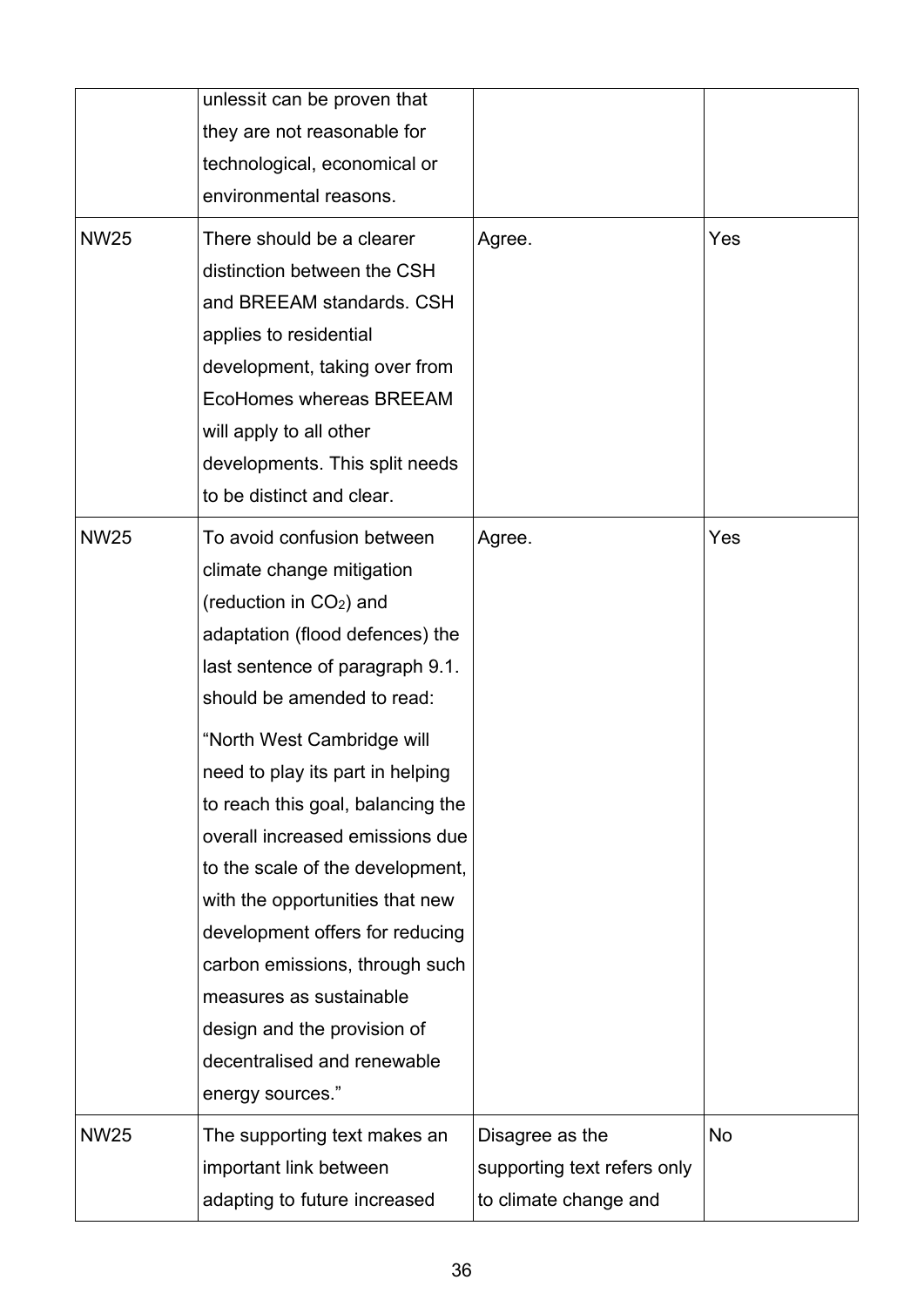|             | temperatures, but at the same            | both heating and cooling    |           |
|-------------|------------------------------------------|-----------------------------|-----------|
|             | time reducing emissions,                 | systems contribute to this. |           |
|             | therefore also acting to mitigate        |                             |           |
|             | climate change. However, it is           |                             |           |
|             | thought that 'air conditioning' or       |                             |           |
|             | 'active cooling systems' could           |                             |           |
|             | be substituted for 'active               |                             |           |
|             | /heating and cooling systems',           |                             |           |
|             | in order to add to clarity.              |                             |           |
| <b>NW25</b> | This Policy refers to sustainable Agree. |                             | Yes       |
|             | design but could also be used            |                             |           |
|             | to promote sustainable                   |                             |           |
|             | construction. Amend Part B to            |                             |           |
|             | read "sustainable design and             |                             |           |
|             | construction in line with"               |                             |           |
| <b>NW25</b> | The compatibility with the               | Disagree as this sets a     | No        |
|             | requirements for levels of the           | minimum standard for the    |           |
|             | CSH needs to be checked.                 | development as a whole.     |           |
|             | Also, as with the previous               |                             |           |
|             | Policy, a clear distinction              |                             |           |
|             | between residential and other            |                             |           |
|             | uses, and their respective               |                             |           |
|             | requirements needs to be                 |                             |           |
|             | made.                                    |                             |           |
| <b>NW26</b> | Part 1 of the Policy recognises          | Disagree as energy          | <b>No</b> |
|             | that some developments will              | conservation is already     |           |
|             | not be able to feasibly meet the         | required under Policy       |           |
|             | 20% on-site renewables                   | NW24 and will still be a    |           |
|             | requirement. In order to ensure          | requirement if Policy       |           |
|             | that all development results in          | NW25 cannot be met.         |           |
|             | carbon reduction benefits it is          |                             |           |
|             | suggested that Part 1 of the             |                             |           |
|             | Policy be extended to state              |                             |           |
|             | that: Where a development can            |                             |           |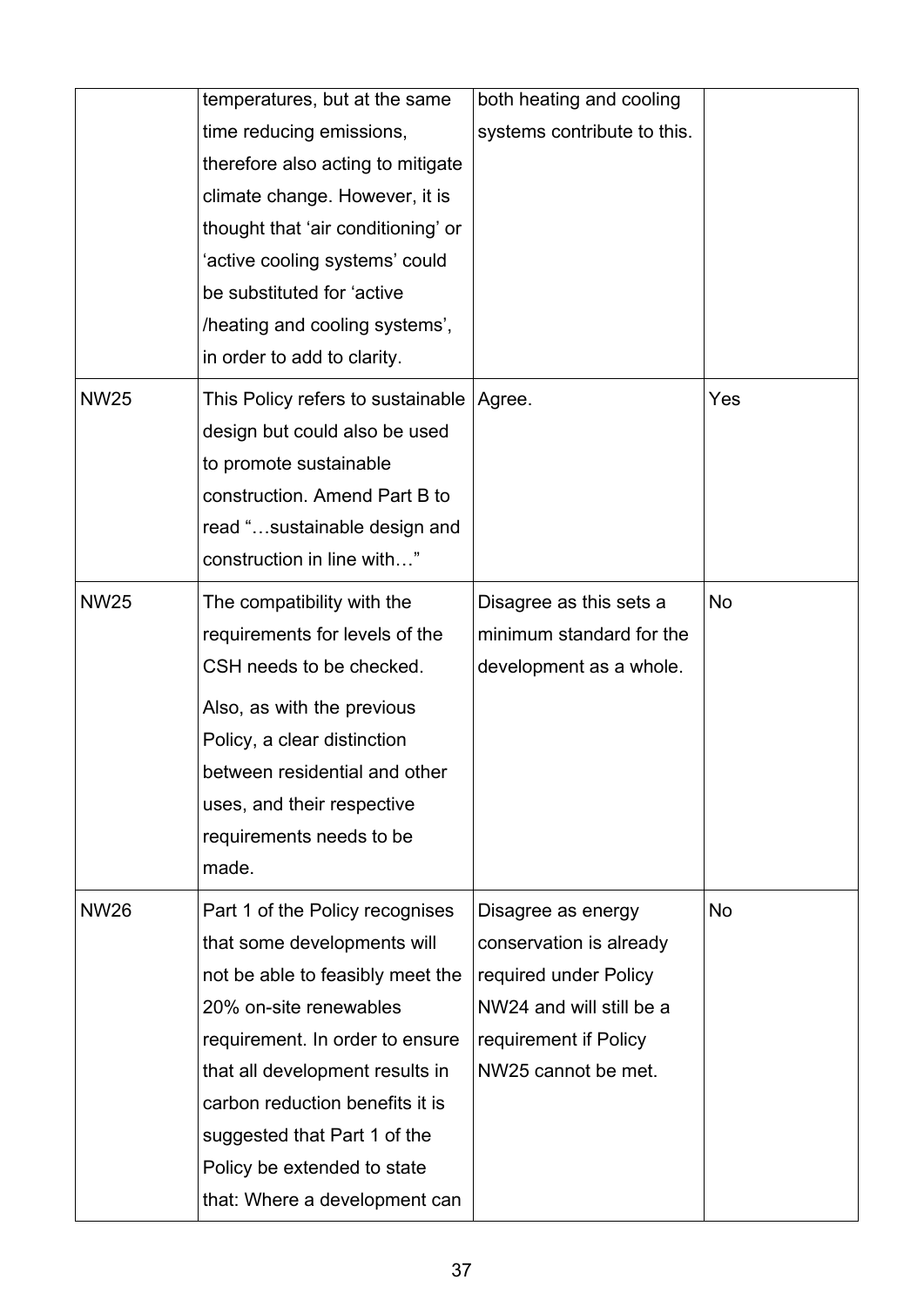|             | demonstrate that generating<br>on-site renewables is not<br>viable, then there is a<br>requirement to demonstrate<br>how a similar reduction in<br>carbon emissions will be<br>achieved through energy<br>conservation (in addition to<br>energy conservation required<br>through any other Policy).                |                                      |                                                                                                                   |
|-------------|---------------------------------------------------------------------------------------------------------------------------------------------------------------------------------------------------------------------------------------------------------------------------------------------------------------------|--------------------------------------|-------------------------------------------------------------------------------------------------------------------|
| <b>NW26</b> | There needs to be a clearer<br>hierarchy in Part 2 of the<br>Policy, as CHP can be fuelled<br>by biofuels, just as a DHS. A<br>possible hierarchy could be:<br>CHP fuelled by biomass<br>1.<br>CHP fuelled by gas<br>2.<br>3.<br>District heating fuelled by<br>biomass<br>District heating fuelled by<br>4.<br>gas | Agree in principle.                  | Yes, although<br>recommended<br>wording not<br>used and added<br>to the supporting<br>text rather than<br>policy. |
| <b>NW26</b> | It is also recommended that<br>priority be made for energy<br>demand reduction first, then<br>renewable technology second,<br>as reduction of energy demand<br>is higher up the energy<br>hierarchy and will result in<br>lower overall GHG emissions.                                                              | Disagree as both go hand<br>in hand. | No                                                                                                                |
| <b>NW26</b> | Part 2 of the Policy should be<br>reworded to increase clarity. It<br>could be stated that:<br>"The SuDS will seek to hold<br>water on the site, ensuring that                                                                                                                                                      | Agree.                               | Yes                                                                                                               |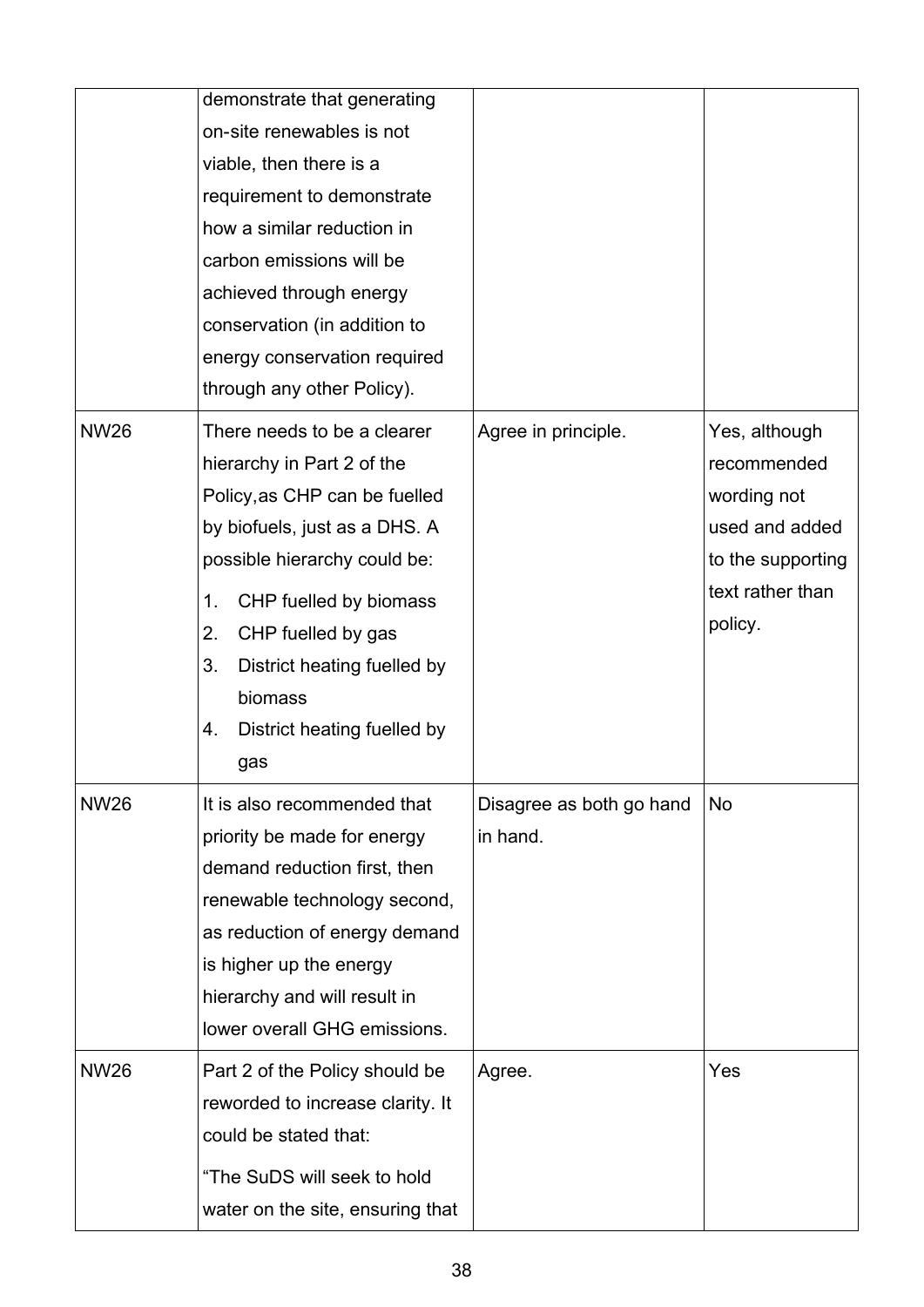|             | it is released to surrounding<br>watercourses at an equal, or<br>slower, rate than is the case<br>prior to development."                                                                                                                                                                                                                                                                               |                                                                                                              |                                                      |
|-------------|--------------------------------------------------------------------------------------------------------------------------------------------------------------------------------------------------------------------------------------------------------------------------------------------------------------------------------------------------------------------------------------------------------|--------------------------------------------------------------------------------------------------------------|------------------------------------------------------|
| <b>NW27</b> | In order to increase clarity, Part   Agree in principle.<br>4 of the Policy could be<br>reworded to state that:<br>"Any surface water drainage<br>scheme will need to be capable<br>of reducing the downstream<br>flood risk associated with storm<br>events as well as normal<br>rainfall events under future<br>climate change scenarios."                                                           |                                                                                                              | Yes, although<br>recommended<br>wording not<br>used. |
| <b>NW27</b> | It could be beneficial to refer to<br>integrated approaches to the<br>treatment of wastewater that<br>include grey water recycling as<br>part of sustainable design and<br>construction (promoted by<br>Policy NW24).                                                                                                                                                                                  | Noted. This Policy already<br>forms parts of an<br>integrated water strategy<br>for North West<br>Cambridge. | No                                                   |
| <b>NW28</b> | Part 2 of the Policy could be<br>reworded to add to clarity. This<br>could read:<br>"No development shall<br>commence until the written<br>agreement of the local planning<br>authorities has been secured<br>stating that organisations with<br>sufficient powers, funding,<br>resources, expertise and<br>integrated management are<br>legally committed to maintain<br>and manage all surface water | Agree                                                                                                        | Yes                                                  |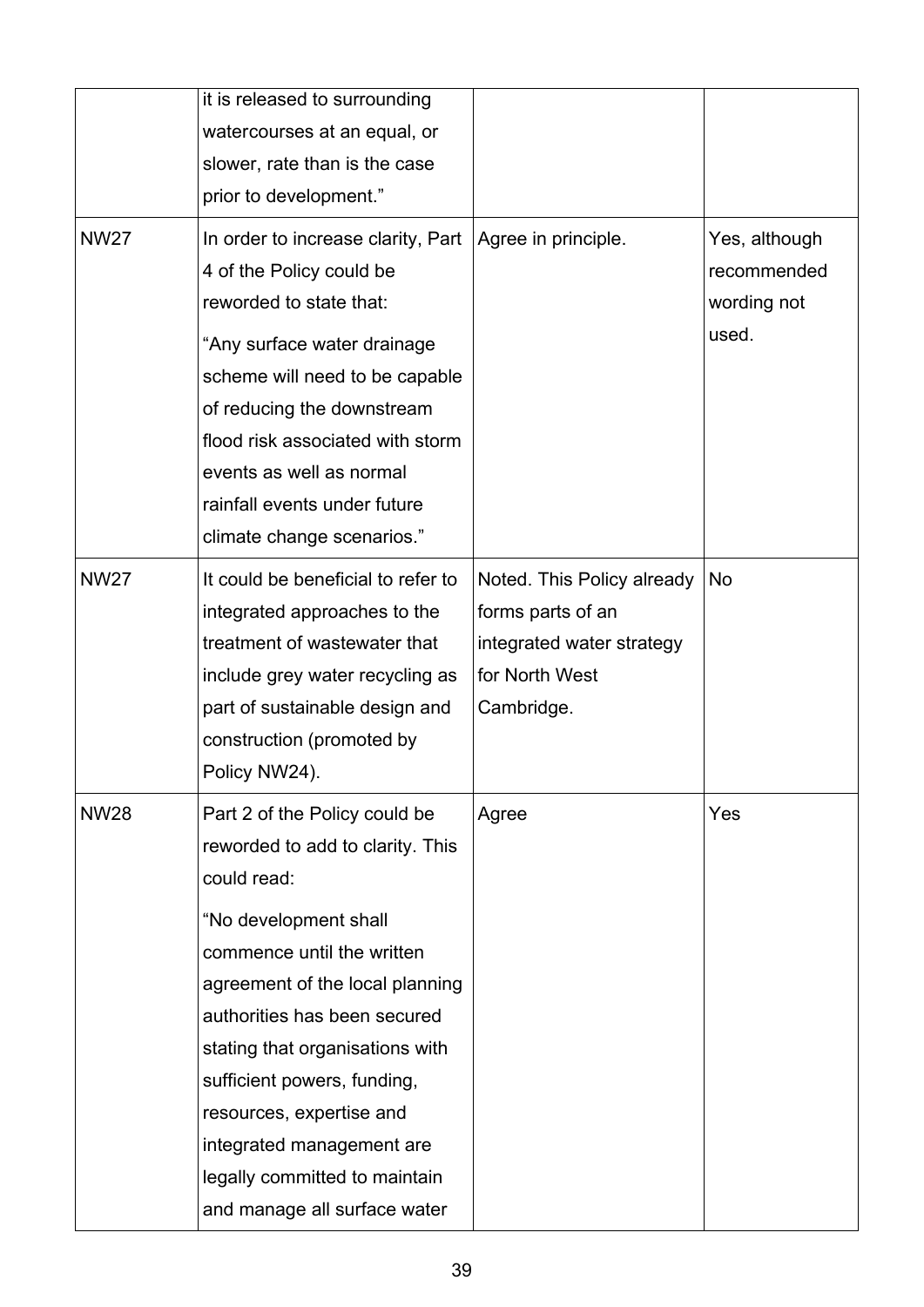|             | systems on the North West<br>Cambridge site in perpetuity.                                                                                                                                                                                                                                                                        |                                                                                                                                                        |     |
|-------------|-----------------------------------------------------------------------------------------------------------------------------------------------------------------------------------------------------------------------------------------------------------------------------------------------------------------------------------|--------------------------------------------------------------------------------------------------------------------------------------------------------|-----|
| <b>NW28</b> | Reference should be made to<br>the type of monitoring, such as<br>ecological / biological /<br>hydrological conditions into the<br>future to ensure that good<br>conditions are being<br>maintained.                                                                                                                              | Disagree as this will form<br>part of the written<br>agreement.                                                                                        | No  |
| <b>NW29</b> | This Policy should be internally<br>coherent with Policy NW24 and<br>the Code for Sustainable<br>Homes in terms of standards<br>and timescale.                                                                                                                                                                                    | This is already the case<br>as the percentages are<br>based on the Code for<br>Sustainable Homes (as<br>compared to the 2005/06<br>industry standard). | No  |
| <b>NW30</b> | The supporting text refers to<br>water conservation measures<br>reducing 'the overall demand<br>for water'. This is not strictly<br>true asthe development will in<br>fact increase overall demand<br>for water in what is already a<br>water stressed region. The<br>Policy should aim to reduce per<br>capita demand for water. | Agree                                                                                                                                                  | Yes |
| <b>NW30</b> | Paragraph 2 of the supporting<br>text refers to 'improving the<br>efficiency of water supply'.<br>This should be changed to<br>'water use'.                                                                                                                                                                                       | Agree                                                                                                                                                  | Yes |
| <b>NW30</b> | The final sentence of<br>paragraph 9.18 should read<br>'adverse affect on biodiversity,<br>or the wider water environment,                                                                                                                                                                                                        | Agree                                                                                                                                                  | Yes |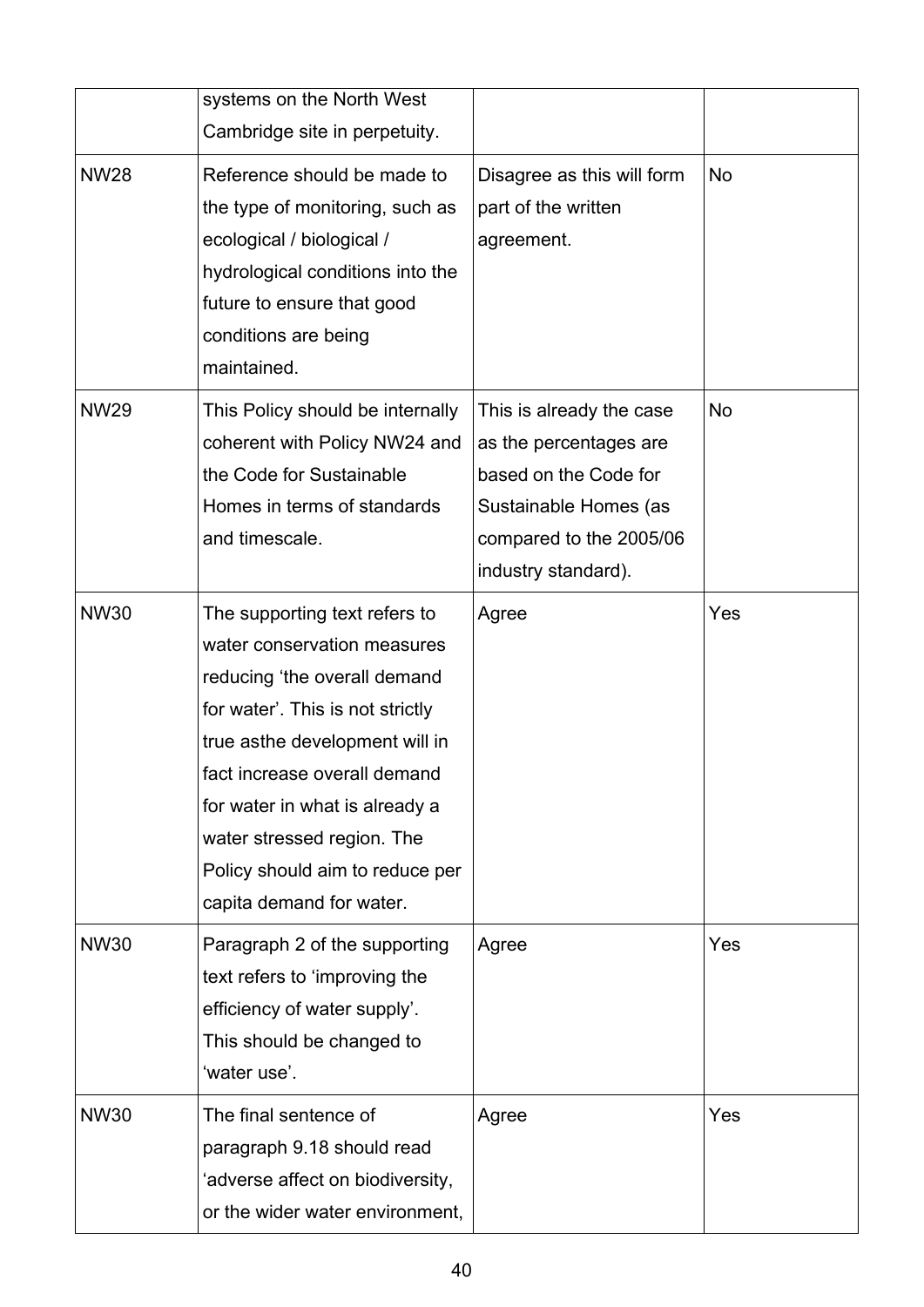|             | in accordance with the Water<br>Framework Directive'.                                                                                                                                                                                                                                                    |                                                                                         |     |
|-------------|----------------------------------------------------------------------------------------------------------------------------------------------------------------------------------------------------------------------------------------------------------------------------------------------------------|-----------------------------------------------------------------------------------------|-----|
| <b>NW30</b> | The Policy should include a<br>requirement for all construction<br>traffic to use the most effect<br>and sustainable access to the<br>site.                                                                                                                                                              | This is covered in the<br>supporting text to the<br>Policy – paragraph 10.5.            | No  |
| <b>NW31</b> | The Policy should make explicit<br>the requirement to link<br>providing high quality habitat<br>(including the planting of trees<br>of local genetic stock) that is<br>strategically located in order to<br>reduce habitat fragmentation<br>with improving the quality of<br>open space and green space. | Noted.                                                                                  | No  |
| <b>NW32</b> | Reference should be made to<br>the strategic aim of phasing<br>and to the nature of receptors<br>exposed to impacts during the<br>construction of the<br>development (for example,<br>current and future residents).                                                                                     | This is covered by the<br>Policy NW30 and the<br>supporting text $-$<br>paragraph 10.4. | No  |
| <b>NW33</b> | To ensure the<br>comprehensiveness of the list<br>of types of infrastructure for<br>which contributions will be<br>sought 'energy infrastructure'<br>could be added to the list in<br>paragraph 10.13                                                                                                    | Agree.                                                                                  | Yes |

5.7. Consultation on the Sustainability Appraisal was carried out for six-weeks at the same time as consultation on the Preferred Options Report. A total of 26 representations were received to the Sustainability Appraisal, 2 in Support and 24 in Objection. The majority of these objections were in relation to the key issues identified and the findings of the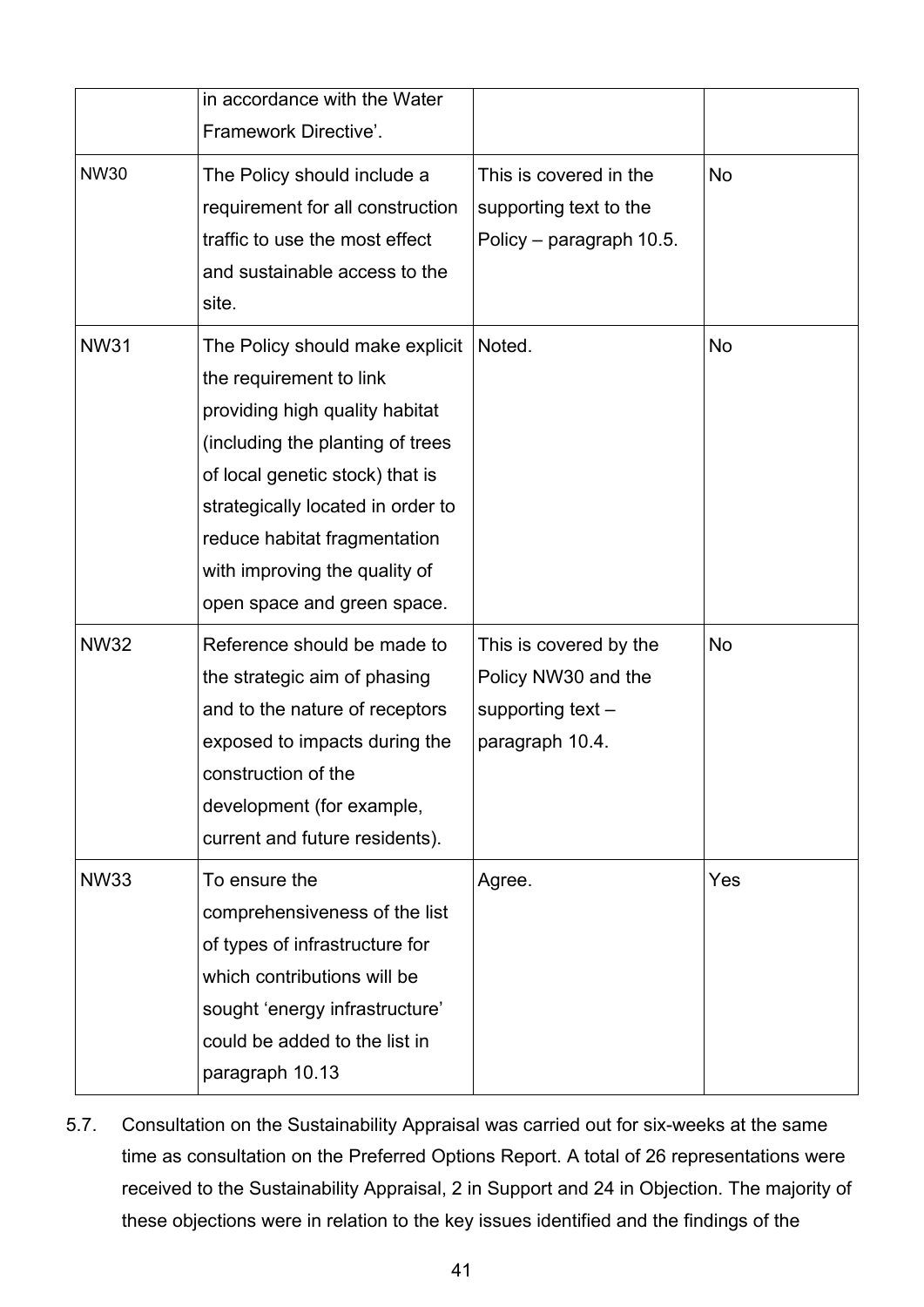Sustainability Appraisal. As the Sustainability Appraisal was carried out by independent consultants in order to inform the preparation of the draft Area Action Plan, it was felt that no changes should be made to the SA as a result of this consultation.

#### Appropriate Assessment

- 5.8. In accordance with Article 6(3) of the European Directive 92/43/EEC on the Conservation of Natural Habitats and Wild Fauna and Flora, a Habitats Regulations Assessment is required for all local development documents in order to assess the potential effects of a proposed plan or project both alone and in combination with other plans and projects, on one or more Natura 2000 or Ramsar sites. There are four stages to this process: Screening, Appropriate Assessment, Assessment of Alternative Solutions and Compensatory Measures. If the screening stage concludes that are likely to be no significant impacts on European sites, then there is no requirement to proceed to the stage of Appropriate Assessment.
- 5.9. In order to meet the requirements of Article 6(3), the North West Cambridge Area Action Plan Preferred Options Report was subject to a Screening Assessment. Consultation was carried out with Natural England, who are the statutory nature conservation body for Appropriate Assessment. Natural England supported the Screening Assessment's conclusion that policies in the North West Cambridge Area Action Plan Preferred Options Report were unlikely to have significant impacts upon the European Sites located within and in the vicinity of South Cambridgeshire District and Cambridge City, and that an Appropriate Assessment is therefore not required for this document. A copy of the letter from Natural England is included in Appendix F.
- 5.10. The Screening Assessment was made available as a supporting document during the Preferred Options consultation.

## 6. Submission Draft Area Action Plan (Regulation 28)

6.1. Following on from the Preferred Options Consultation, the Councils have now prepared the Submission Draft Area Action Plan, with the intention to submit this to the Secretary of State for Examination. In preparing the Submission Draft Area Action Plan the Councils have carried out a health check of the site footprint, bearing in mind the representations received to the Preferred Options Consultation, and this has led to amendments being made to the site footprint. A number of other changes have been made to the Area Action Plan in order to provide clarity as shown in Table 6. The audit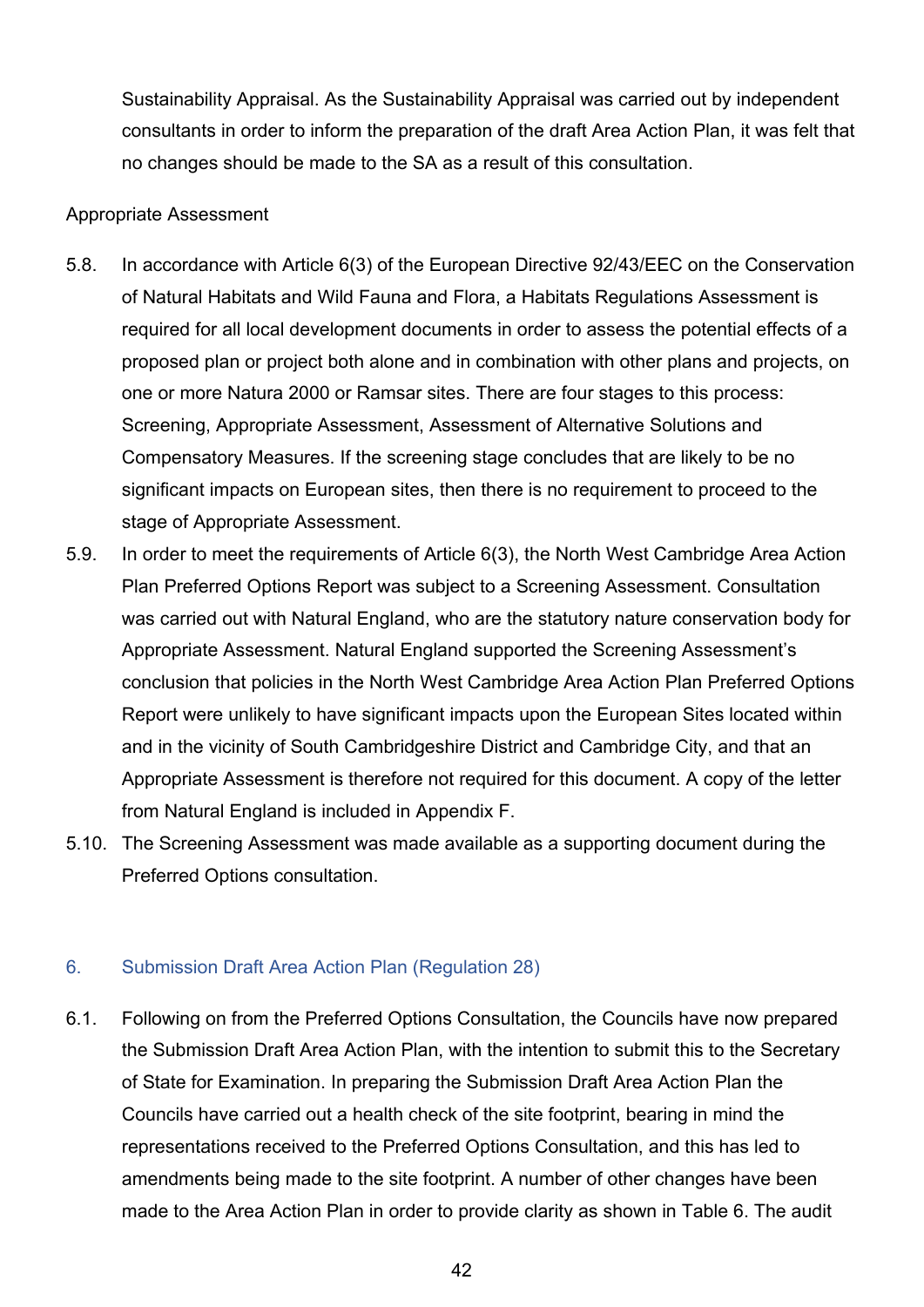trail provided as Volume 2 of the Preferred Options Report has been brought up to date and can be found in Appendix G.

6.2. The Submission Draft Area Action Plan will now be made available for a six-week period of public consultation from the 19th May until the 30<sup>th</sup> June 2008. The Submission Draft Area Action Plan identifies land to be released from the Green Belt in order to contribute towards meeting the needs of the University of Cambridge. It also identifies land to be returned to the Cambridge Green Belt to the North of Madingley Road and land to provide green separation between Cambridge and Girton. It establishes an overall vision and objectives to achieve this and sets out policies and proposals to guide the development as a whole, along with a Proposals Map and the Housing Trajectory.

#### Sustainability Appraisal

- 6.3. The Submission Draft Area Action Plan has been subject to a Sustainability Appraisal. This appraisal assessed the changes being made to the Area Action Plan as a result of the Preferred Options Consultation in order to assess the significance of the change. Any changes that were considered 'major' were compared against the findings of the Sustainability Appraisal of the Preferred Options Report to determine whether or not there was any change to the outcomes of the appraisal, including the cumulative impacts of the plan. Three of the proposed changes were considered to be major and to affect the outcome of the plan, two relating to Policy NW7 (Balanced and Sustainable Communities) and one relating to Policy NW22 (Public Art). Changes to Policy NW7 were found to have positive impacts on the Sustainability Objectives allowing for greater social integration. The change to Policy NW22 was felt to have a negative impact on the level of investment in key community services and infrastructure, although the appraisal did acknowledge that the proposed change was consistent with other planning policy guidance. The findings of the appraisal have not led to any changes being made to the Submission Draft Area Action Plan.
- 6.4. The Sustainability Appraisal also considered two alternative site footprints that were put forward during the Preferred Options Consultation. In order to ensure that the footprints were adequately and fairly considered, they were assessed in the same way as all other site footprint options. The Councils carried out a final "health check" on the site footprint boundary before submission, testing it against the AAP objectives. This proposed relatively modest amendments to the site footprint boundary in South Cambridgeshire, which increases the site area but retains a green foreground setting to Cambridge provided by the slope of land rising from the Washpit Brook. This has also been subject to Sustainability Appraisal.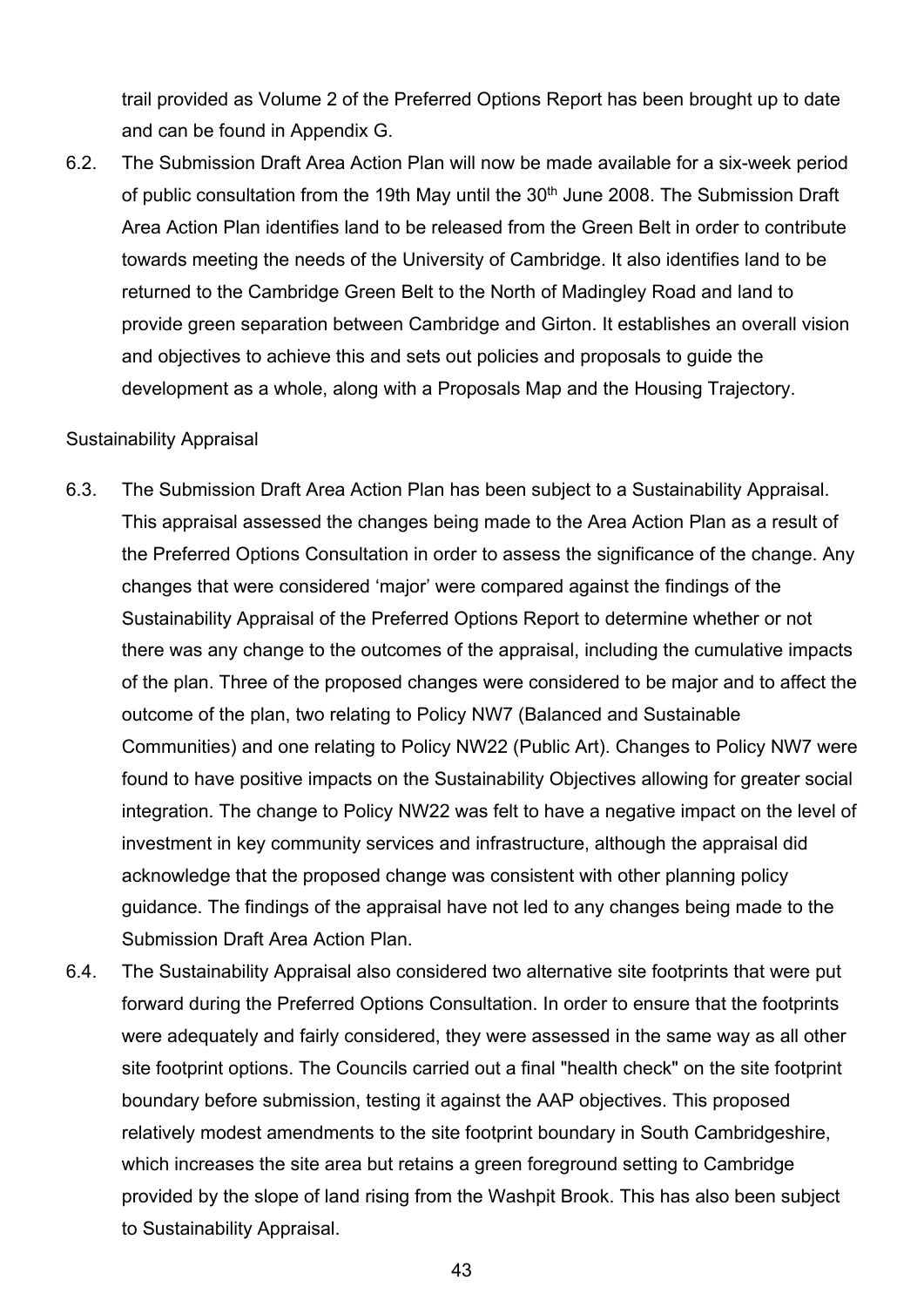6.5. In accordance with the Regulations the Sustainability Appraisal will be made available for consultation at the same time as the Submission Draft Area Action Plan.

#### Appropriate Assessment

6.6. As mentioned in paragraphs 5.8 – 5.10 above, the Preferred Options Report has been subject to an Appropriate Assessment Scoping Report, the conclusion of which was that the Area Action Plan was unlikely to have significant impacts upon the European Sites located within and in the vicinity of South Cambridgeshire District and Cambridge City, and that an Appropriate Assessment would therefore not be required. It is not felt that the changes that have been made in the preparation of the Submission Draft Area Action Plan are sufficient enough to have an impact on the findings of the original Appropriate Assessment.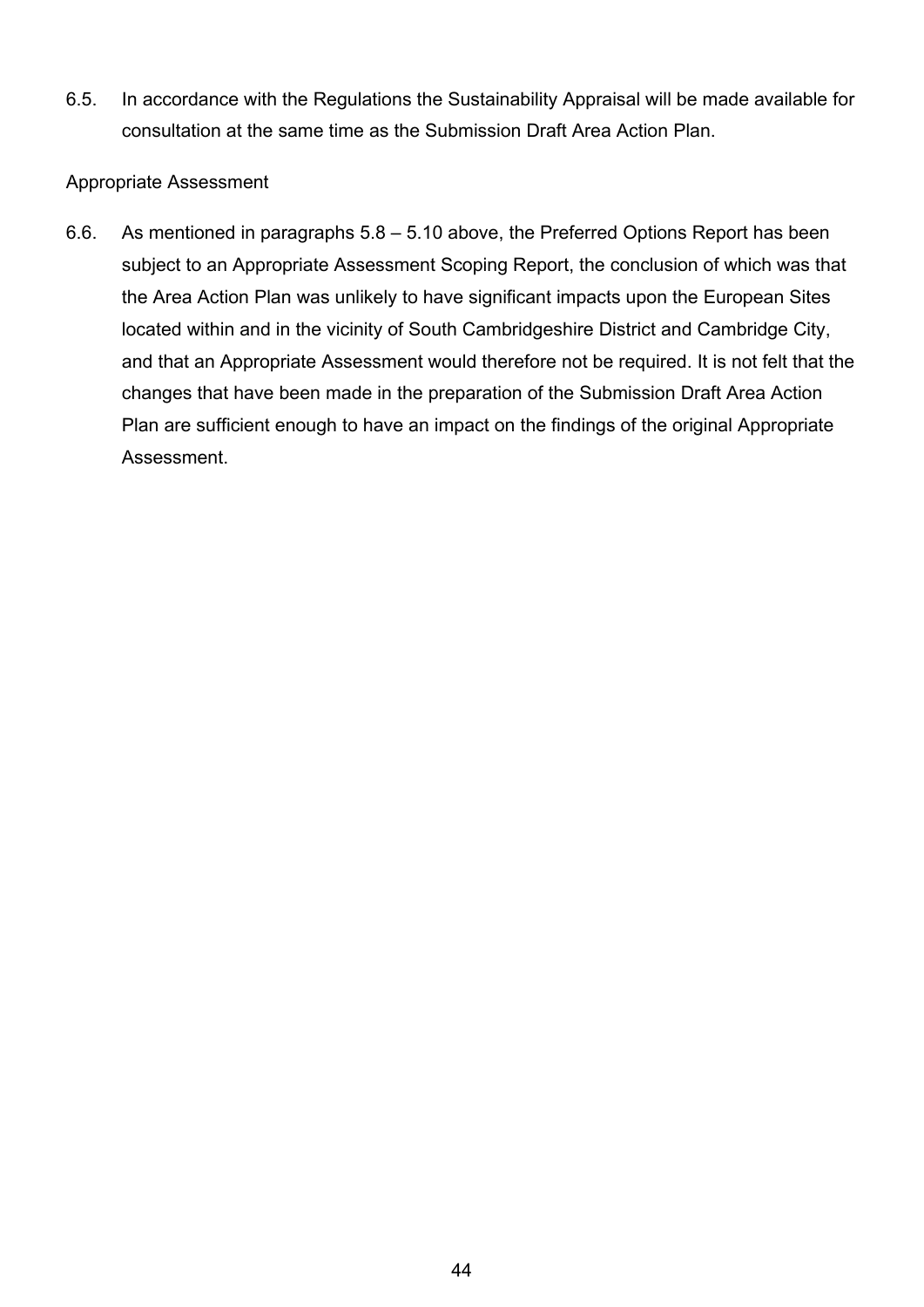## Appendix 2: Extract from the Precis of Issues and Summary of Representations Received to the Submission Draft AAP.

## Summary of the Main Issues Raised

## Preface

- The Councils did not adequately consult with individual residents adjoining and adjacent to the North West Cambridge site (or residents associations).
- Insufficient weight has been given to the North West Cambridge Area Action Plan Green Belt Landscape Study.
- Rapid changes in our understanding of climate change, problems of food production and problems of flooding makes these plans seem rash in the extreme.

## Chapter 1: Introduction

- The Sustainability Appraisal has not discussed in any significant way the social impact of the proposed development on adjoining and adjacent properties around the site.
- The authors of the draft Sustainability Appraisal have not directly consulted with residents adjoining and adjacent to the North West Cambridge site (or residents associations).
- The Councils did not consult directly with individual residents adjoining and adjacent to the North West Site (or residents associations).

## Chapter 2: Vision, Objectives And Development Principles

- The Submission Draft AAP will greatly diminish the amenity of existing adjoining residents and produce an unsustainable site.
- The development must not harm local amenity and the only way to ensure that this is achieved is through timely and frequent consultation with local residents and residents groups.
- Not aware of the University having demonstrated any need beyond that for a certain amount of new affordable housing for its staff. The University's claims should be carefully and sceptically scrutinised.
- It is not possible to protect the historic landscape, biodiversity, limit light pollution and protect the Travellers Rest SSSI without deciding not to build at all. Do not allow planning permission on this site.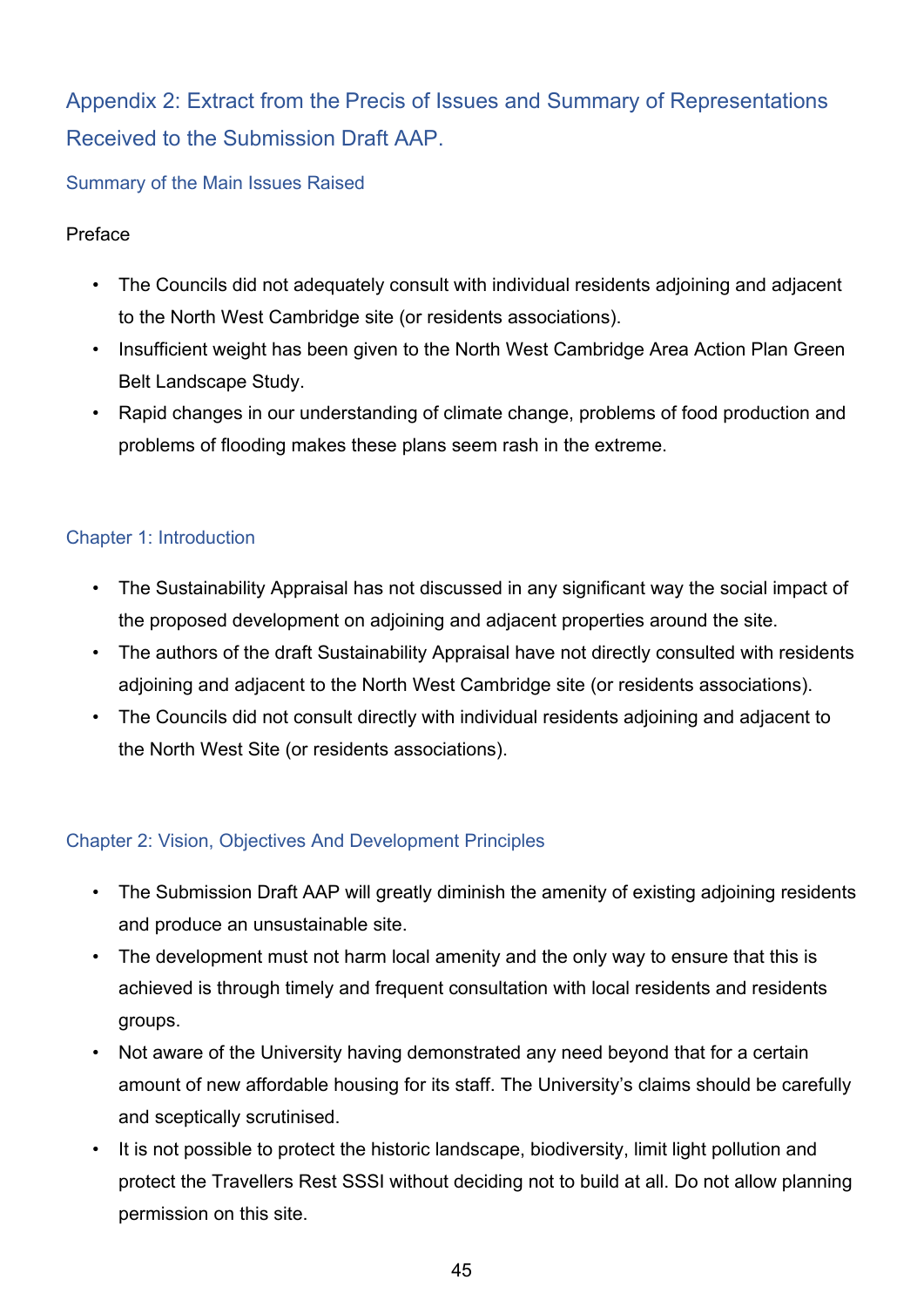- The AAP should make provision for a minimum of 2,500 dwellings.
- The provision of 2,500 dwellings is excessive and conflicts with the policy framework for release of the site from the Green Belt and detracts from the emphasis on Universityrelated provision.
- Would question whether there is a need for more hotel and conference facilities.
- Recent initial studies have indicated that land surrounding the SSSI has geological features of special note. These features must be protected, maintained in a favourable condition and suitably managed.
- Need to address wider setting matters such as long-distance views.
- Noise from the M11 and A14 is a very substantial issue and no mitigation measures should be excluded at this stage before the announced studies have been examined.

## Policy NW1: Vision

- Need to include health centre and religious worship facilities otherwise unacceptably high levels of car usage will be generated.
- In the present climate the vision should explicitly include a zero carbon, zero waste development.
- The thinking over the revised Green Belt is incoherent and self- contradictory.
- The policy should also address the need for the built environment to respect, and respond to, the character of Cambridge. Building heights and layouts will be particularly important.

## Objectives of the Area Action Plan

• The importance of protecting the character and setting of the historic city should be included in the objectives.

## Objective B

• Huntingdon Road (south side) and Storeys Way (north section) form a very successful and supportive 'village' whose atmosphere must not be damaged by the development.

## Objective D

• I have never heard of, or participated in, a study made by the University to assess the need for affordable housing for University and College staff. There is a need to demonstrate need for 'key worker' housing in terms of volume and to define the term in relation to the various grades of university and college staff.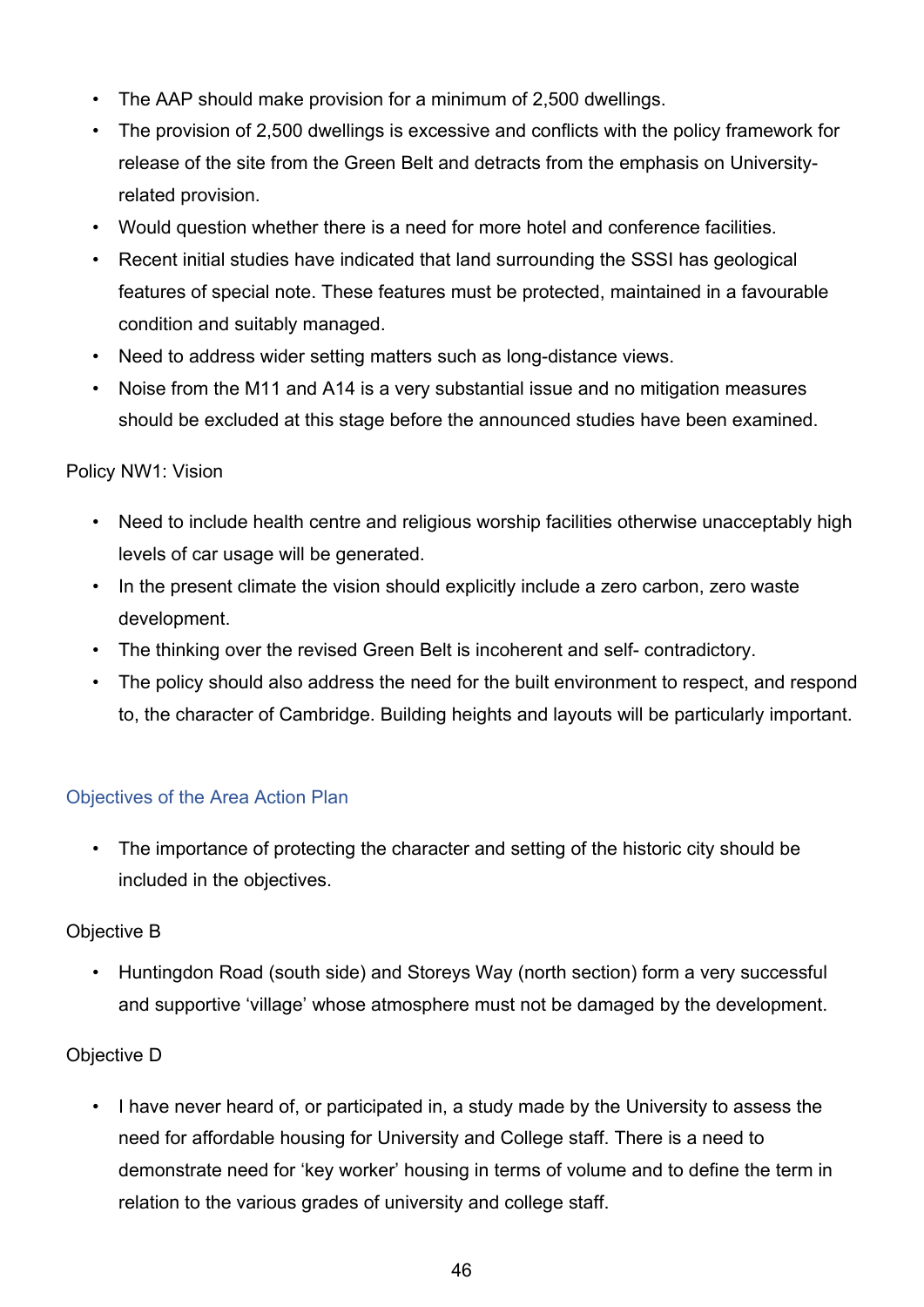## Objective F

• Revise objective to read "To secure high quality development of built form, open spaces and natural green space".

## Objective G

- The word 'communities' implies the wider areas of this and other sites, and not specifically to existing adjoining residences (and land between Huntingdon Road and Histon Road).
- The objectives do not contain anything that safeguards the interests of the residents adjoining and adjacent to the site in terms of ensuring development that respects and promotes their amenity and is of a scale and character that is appropriate to this sensitive site. The words 'adjoining communities' are not sufficient.

## Objective H

- A lack of facilities and high proportion of family units make the 40% modal split figure unrealistic.
- It is unsustainable to have as much as 40% of trips made by car both on and off the North West Cambridge site.
- Should be replaced by explicit mention of the Government's Manual for Streets and its hierarchy of users.
- Figure of 40% needs justification and an explanation of how the proposed policies would meet it.

## Objective I

- No amount of euphemistic language can disguise the fact that the proposed development conflicts head-on with the purposes of the Green Belt.
- Remove the Green Belt designation for the area south of Nineteen Acre Field as it fulfils none of the purposes of the Green Belt.

## Objective K

• The plan fails to achieve adequate separation between Girton and Cambridge. A clear statement is required as to the status of the north- west segment of the development and **Girton**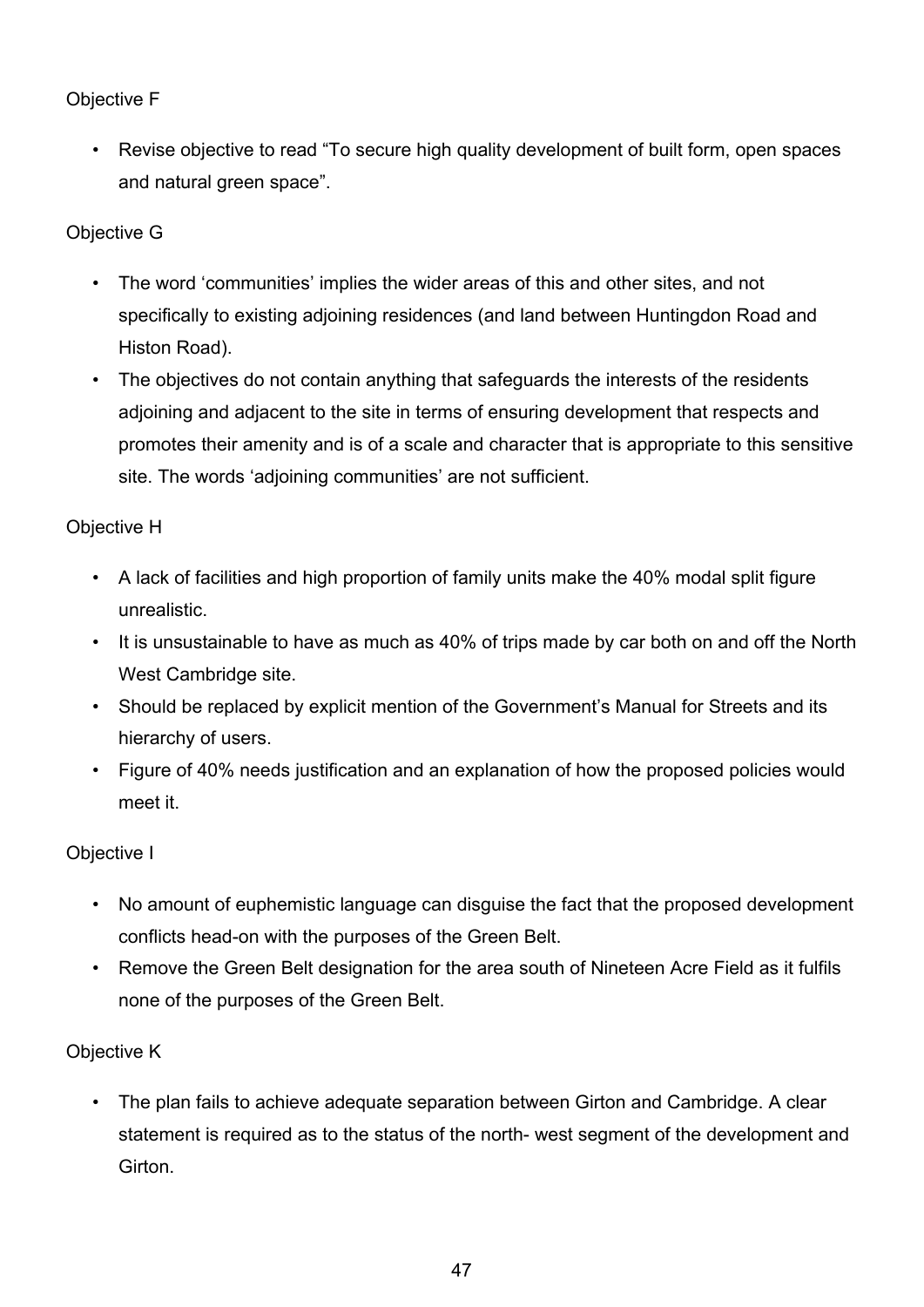## Objective L

• Need to add detail of standards and include effects on communities elsewhere in Cambridge.

## Objective N

• Consequences for other communities in Cambridge should be taken into account when considering phasing for example community provision on new sites.

## Objective P

- It is impossible to see how this can be done. Protecting wildlife is incompatible with development of this size and what does securing a net increase in biodiversity mean?
- Needs to be revised to make specific reference to the SSSI and special geological interest.

Policy NW2: Development Principles Principle 1

• It should be expressly stated in the plan that the site will be planned and developed in a way that protects the legitimate interests of residents adjoining or adjacent to the site by protecting their amenity and the character and setting of their residences.

## Principle 1 a)

• The word 'communities' relates to a wide area and does not specifically include adjoining residences or the Ascension Burial Ground. Add a new development principle "To safeguard the character, setting and amenity of adjoining and adjacent residences, and of the Ascension Parish Burial Ground".

## Principle 1 b)

• Need to specify what is meant by "high level of design quality"

## Principle 1 e)

• Need to clarify precisely the standards to be met and the means for mitigating the noise impact of the M11 and A14.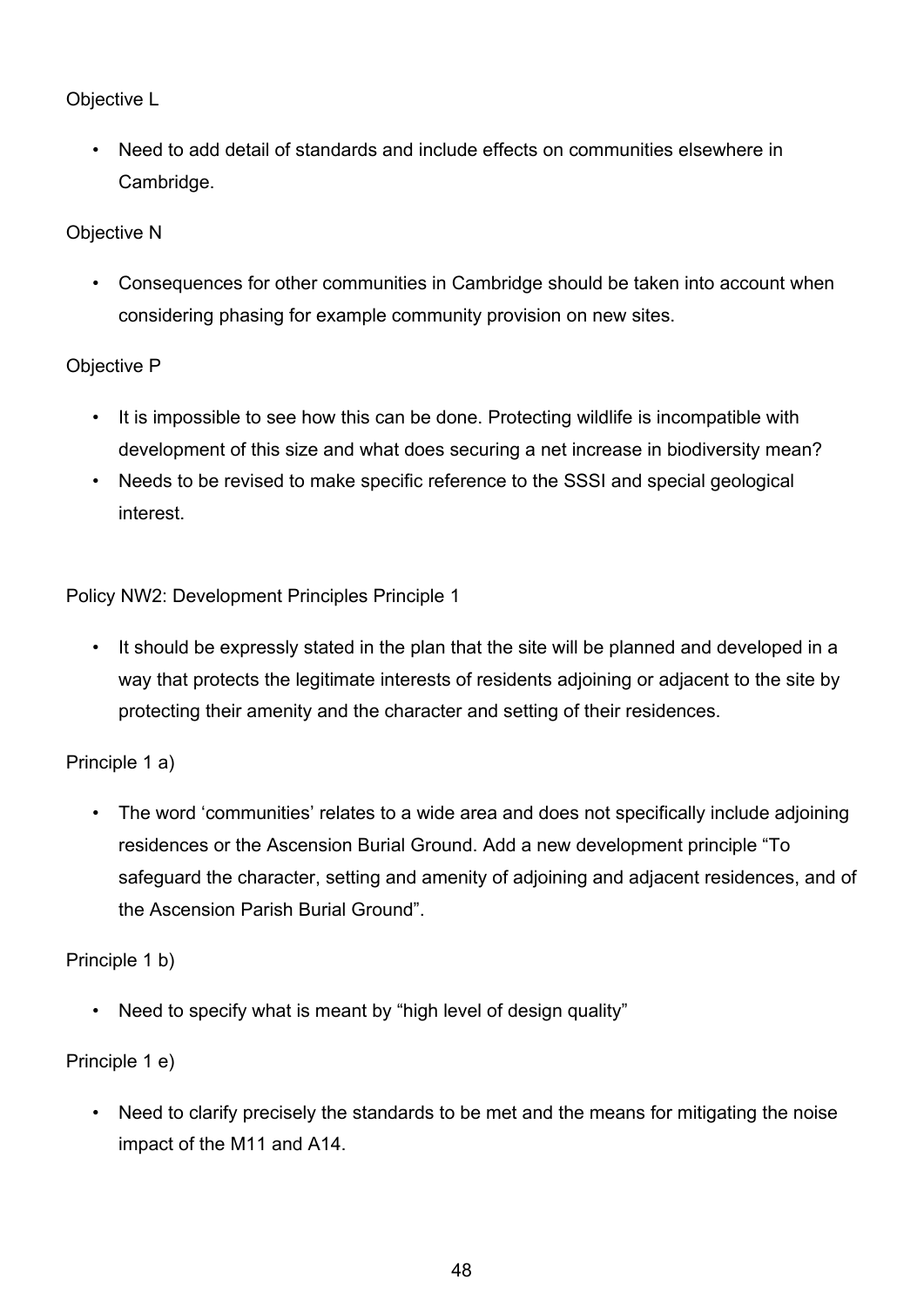## Principles 2 f)

• Need to make specific reference to the SSSI and surrounding area and geodiversity of the area.

## Principle 2 i)

• Various proposals for maximum permeability from the site for cycles and pedestrians disregard the impact that this excessive and unnecessary accessibility has in increasing the opportunities for crime via the back gardens or adjoining and adjacent houses along Huntingdon Road and All Souls Lane.

## Principle 2 j)

• While this principle is supported it is difficult to see how it would be achieved. There is a rather low limit on the percentage that can be recycled with current manufacturing practices.

## Principle 3

- With regards to 'unacceptable adverse impact', unless the test of this impact is objective it will be simple for the Council to brush aside criticism without proper consideration in an objective way
- A development of this size will cause an increase in light pollution for the surrounding residential and wider community, particularly on the operations of the Institute of Astronomy Observatory. The Plan must protect the community from unacceptable impact in this respect.

## Principle 3 k)

- The Councils proposals will lead to development of a site that it too small and too dense and which degrades the amenity of existing adjoining properties.
- The Councils should be required to consult with residents adjoining the site continuously during all phases of development of the site.
- Concerned that residential amenity will be so broadly interpreted that unacceptable impacts on adjoining properties will be considered to be outweighed by some generalised benefit for example new community facilities.
- Existing historic and visually attractive neighbourhoods should not be carved up to provide maximum permeability to the site. Properties should not be subject to Compulsory Purchase to enable this.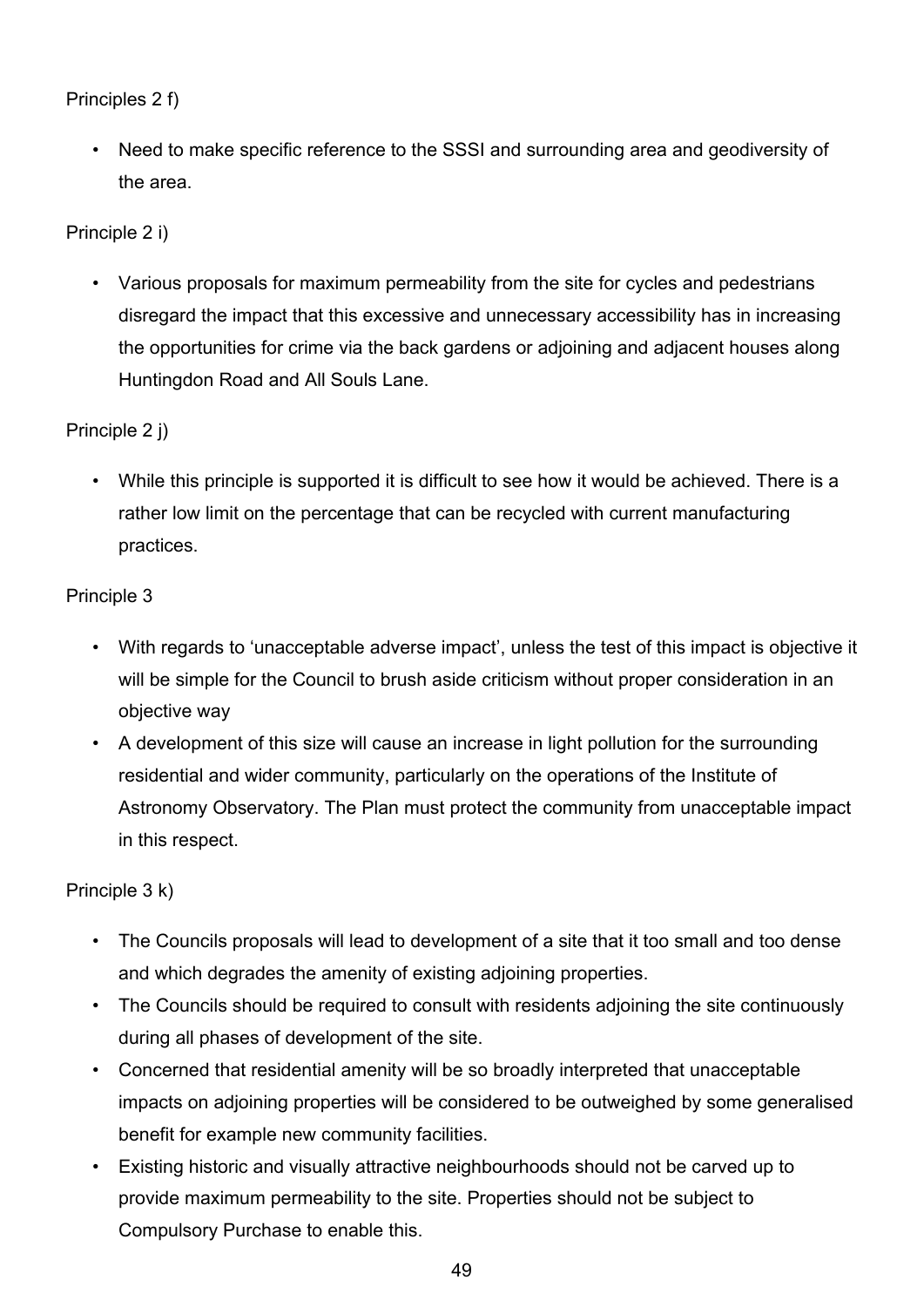Principle 3 n)

- There is no reference to the protection of existing wildlife corridors and habitats.
- Remain concerned that the historic environment is not acknowledged in the AAP as a key issue.

Principle 3 o)

- The water table is very high in this part of Cambridge and building on a high water table may push underground water elsewhere.
- Need to consider the impact on surrounding communities.
- The water courses in this area are already above capacity and any increase in flood risk would be adverse.

Principle 3 p)

• This principle is supported but there is a need to consider the impact on existing communities.

#### Principle 3 q)

- The term "local" needs definition
- Any increase in traffic is adverse. If the impact were proved to be adverse would planning permission be withdrawn or permission for subsequent stages be withheld?

Principle 3 r)

• The Ascension Burial Ground is in the Storeys Way Conservation Area and should be acknowledged in this principle.

Principle 3 s)

• Changes to the site could adversely effect mature trees through root disturbance for those on the boundaries and possibly less water supplies for them all.

## Principle 4

• A development of this size will cause an increase in light pollution for the surrounding residential and wider community, particularly on the operations of the Institute of Astronomy Observatory.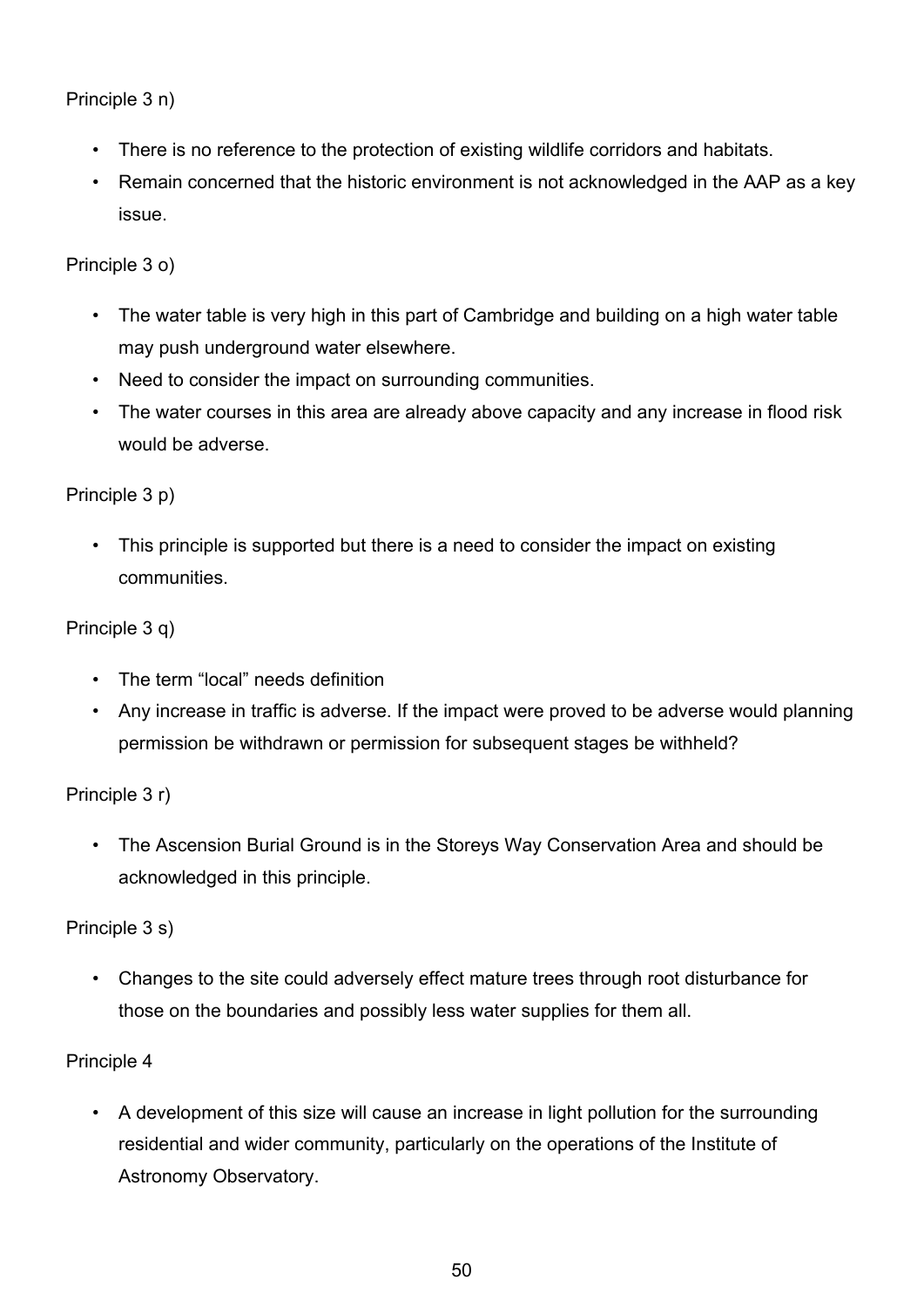• It is not just the exposure of the development to these forms of pollution that needs to be considered but of those living close to the proposed development.

Policy NW3: Implementing the Area Action Plan

- The Councils should be required to consult with residents adjoining the site continuously throughout all phases of development of the site and prior to the creation of drafts for general consultation.
- Add a further part to this section to refer to the wider historic character of the City.

## Figure 2.1: Concept Diagram

- The AAP should make provision for a secondary vehicular access from Madingley Road via Madingley Rise to ensure that the Plan's policies and proposals are deliverable and that the AAP is sound.
- Land at Madingley Road does not perform the functions of the Cambridge Green Belt and should not be allocated as Green Belt in the AAP. It should be allocated as Open Countryside in recognition of the need to retain flexibility over the use of the land through the life of the AAP.
- A long stagger is the preferred vehicular access strategy to both sites along Huntingdon Road and as such B2 should be removed from the concept diagram.
- Object to the current boundaries of the indicative built environment in the vicinity of the SSSI due to impacts on the special features of the Traveller's Rest Pit.

## Chapter 3: Site and Setting

- Strong support for the strategic gap, however a minimum size for the gap should be stated to prevent a "token" gap.
- Would like to see the role that the Green Belt has in protecting the geological interests of the site highlighted.
- The Green Belt boundary facing the M11 does not need to be designated as Green Belt to protect the setting of the development as this can be achieved through other measures.
- A minimum size for the strategic gap should be stated.
- The green corridor proposed to be designated as Green Belt does not serve any purpose of the Cambridge Green Belt and would be harmful to creating a cohesive urban extension to Cambridge.
- The language leaves unclear the relationship between the north-west segment (in the Parish of Girton) and Girton village.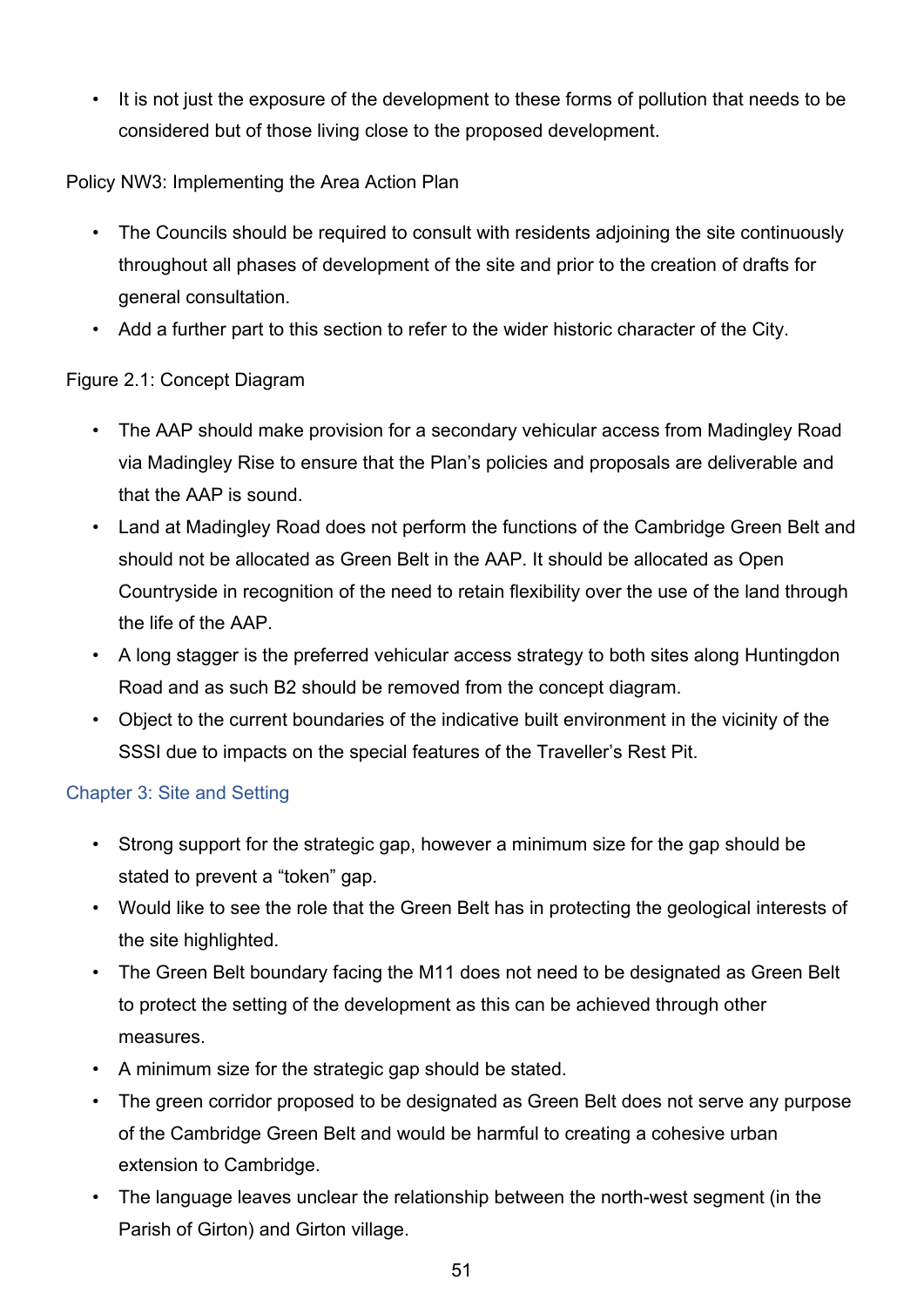Policy NW4: Site and Setting

- The development site would not deliver the Plan's developments proposals.
- The development boundary is not based on a consistent evaluation process and does not consider masterplanning principles and is not based upon up-to-date information.
- Land designated as Green Belt does not serve a Green Belt function.
- Part of the Green Belt boundary is not defined by readily recognisable features in the landscape. Designation of the development footprint as the Green Belt boundary does not enable sufficient flexibility to bring forward a sustainable development through masterplan refinement.
- The north western half of the two part development area (North West of the proposed open space) being directly adjacent to Huntingdon Road will make Girton a suburb of Cambridge, rather than a distinct village. This is against the purpose of the Cambridge Green Belt.
- The location of the proposed development is within 3 miles of another major development at Northstowe and is located at the intersection of the M11 and A14. This will place an undue burden on the road infrastructure in this area.
- We support the University's request for a larger site. We believe that a 73 hectare site is too small to meet the University of Cambridge's proposed needs and will lead to a site that is too dense and is unsustainable. A larger site would allow the University to honour its commitment to adjoining resident's of Huntingdon Road and All Souls Lane to keep the density along the borders of the site low.
- The proposed Northern half of the development is separated from the village of Girton by only the Huntingdon Rd extending Girton directly into Cambridge with no separation, which is against the purpose of the Cambridge Green Belt. By moving the development southwards towards the M11, an open space between the development and Girton could be maintained whilst occupying the same footprint. The current plan protects the view of Cambridge from the M11, at the expense of turning Girton into a suburb. With Northstowe being developed so to Girton close the plan will extend Cambridge as a sprawl Northwards.
- The site footprint should pay less attention to the fleeting view of the site fringe from the M<sub>11</sub>
- Masterplanning of the site needs to be sensitive to the Green Belt characteristics of the area and have regard to the sensitive nature of the Green Belt location. Development should therefore be targeted to the eastern part of the site within Cambridge City in the first instance.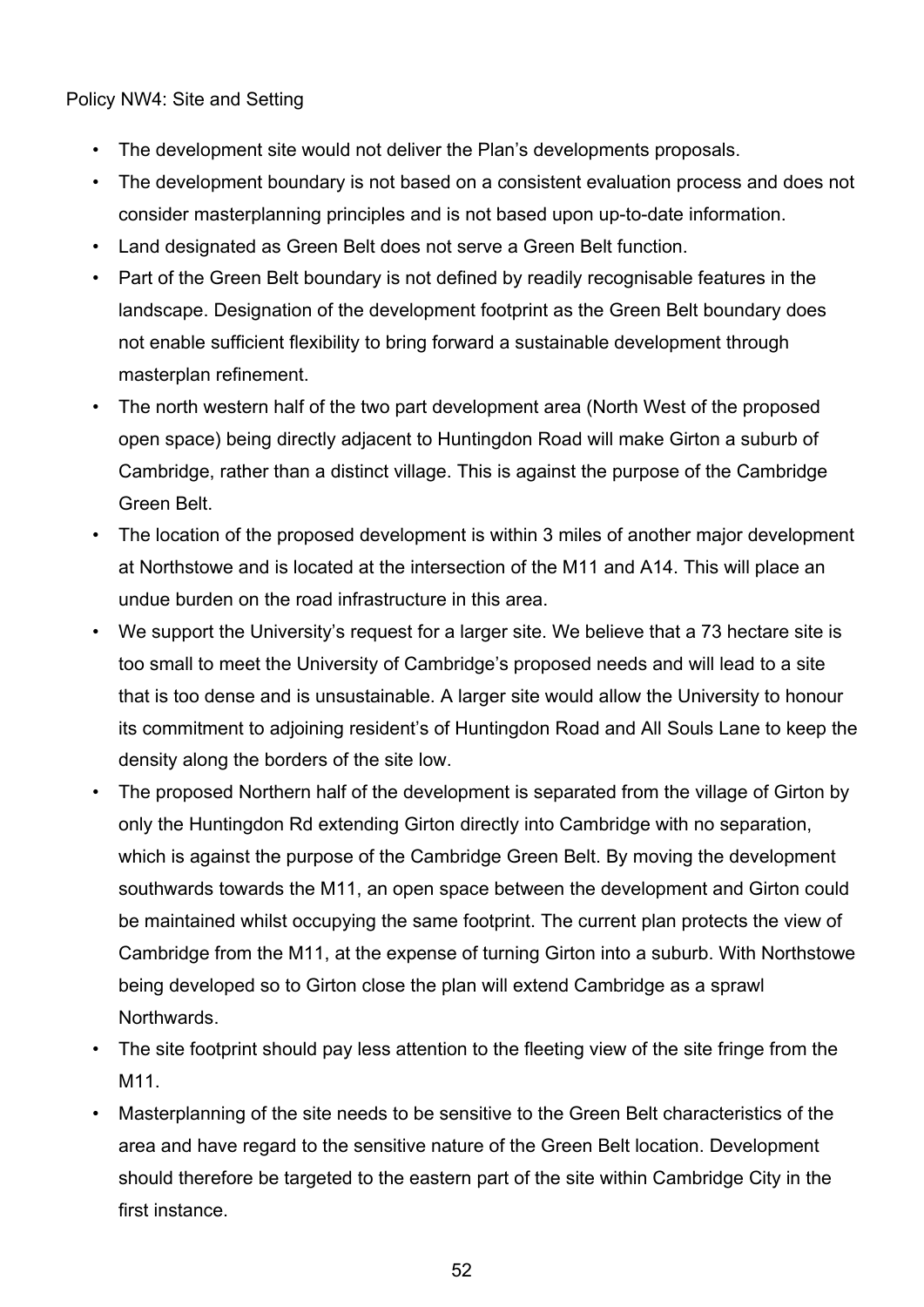- Strategic gap appears to provide for reduced opportunities for accessibility, biodiversity and landscape and creates poor separation between Girton and Cambridge.
- Need a greater degree of separation between Cambridge and Girton.
- Land at Madingley Road does not perform the functions of the Cambridge Green Belt and should not be allocated as Green Belt in the AAP. It should be allocated as Open Countryside in recognition of the need to retain flexibility over the use of the land through the life of the AAP.

## Chapter 4: Housing

- At masterplaning workshops held in 2005, the University agreed with local residents that houses bordering their properties would be two- storeys with peaked roofs and with 30 metre gardens to augment the wildlife sanctuaries in our gardens. The wildlife from these sanctuaries would permeate the site at a time when on-site landscaping would be immature.
- Existing properties and amenity must not be adversely affected.

## Policy NW5: Housing Supply

- The need for a substantial amount of affordable housing for University staff has been demonstrated. Reference to 2,000 – 2,500 dwellings should be deleted as it has been demonstrated that the site can accommodate 2,500 dwellings and that development viability is more secure with this number of dwellings.
- The proposed net density should be reduced to the maximum of 30dph as required by the Structure Plan (2003).
- The simultaneous development of the NIAB site and an overly dense North West Cambridge site will place excessive strain on scarce water resources and other infrastructure needs in this area in the context of a difficult economic environment.
- Density and height restrictions should be placed on properties close to the boundaries of existing residential areas.
- At the University's masterplanning workshops in 2005, it was agreed that on the boundaries of our properties there would be two storey houses with peaked roofs and 30 metre gardens which would protect and augment the wildlife sanctuaries in these gardens and All Souls Burial Ground. A site that is dense in its boundaries, would destroy wildlife on its edges.
- The University's requirements cannot be met within the site as currently defined. In order to accommodate other uses on the site, the number of dwellings will therefore need to be reduced.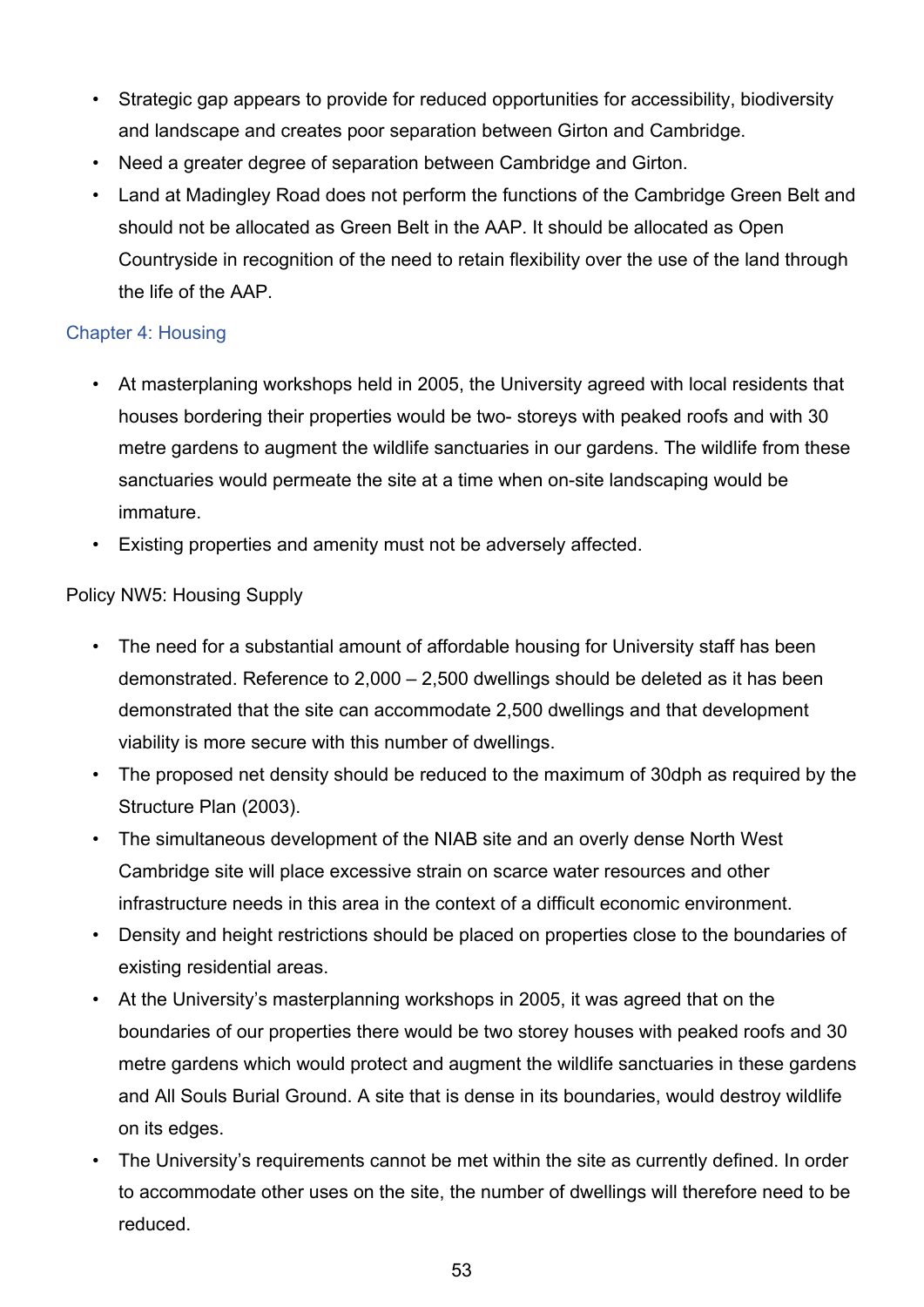- It is important that the number of dwelling units is not fixed absolutely before the implications of the development are understood. The protection of the setting of Cambridge should be taken as a guiding principle.
- Provision of 2,500 dwellings is excessive. This conflicts with policy framework for release of land from the Green Belt and detracts from emphasis on University-related provision. Excessive density will worsen the danger of coalescence.
- PPS3 sets out a requirement for a more responsive approach to housing land supply, which is lost in the test of the AAP.
- Do not accept that the housing is deliverable in the expected timescales (particularly the 200 dwellings in 2011/2012).
- The University is yet to demonstrate a need for the release of land to meet its needs. The AAP should include a trigger requiring that need be demonstrated prior to releasing land for development (this should also preclude the grant of outline permissions)

## Policy NW6: Affordable Housing

- Remove any mention of including open market housing for this site and make it 100% affordable housing for sole use of the University.
- As currently worded, the policy suggests that in view of competing demands for funding, provision below 50% may be considered. In view of the scale of identified need, this should be framed so as to set the realisation of a higher proportion as a clear objective.
- There are some concerns over the inclusive nature of the policy.

## Policy NW7: Balanced and Sustainable Communities

- Houses bordering the existing residential areas should be two-storeys with peaked roofs and with 30 metre gardens. These should be market housing or affordable housing for key University staff. Student housing should be situated away from the boundaries.
- Object to the proposals to distribute affordable housing in small groups or clusters as normal objectives for mixing affordable housing and market housing are not relevant here.
- It is not possible to ensure that student housing will be provided in each individual phase of the development in small clusters as this approach would not provide suitable development sites for such accommodation and would have implications for delivery.
- Wording in relation to Lifetime Homes does not give a sufficiently firm impression about the level of provision.
- Housing mix needs to be sensitive to the nature of existing communities.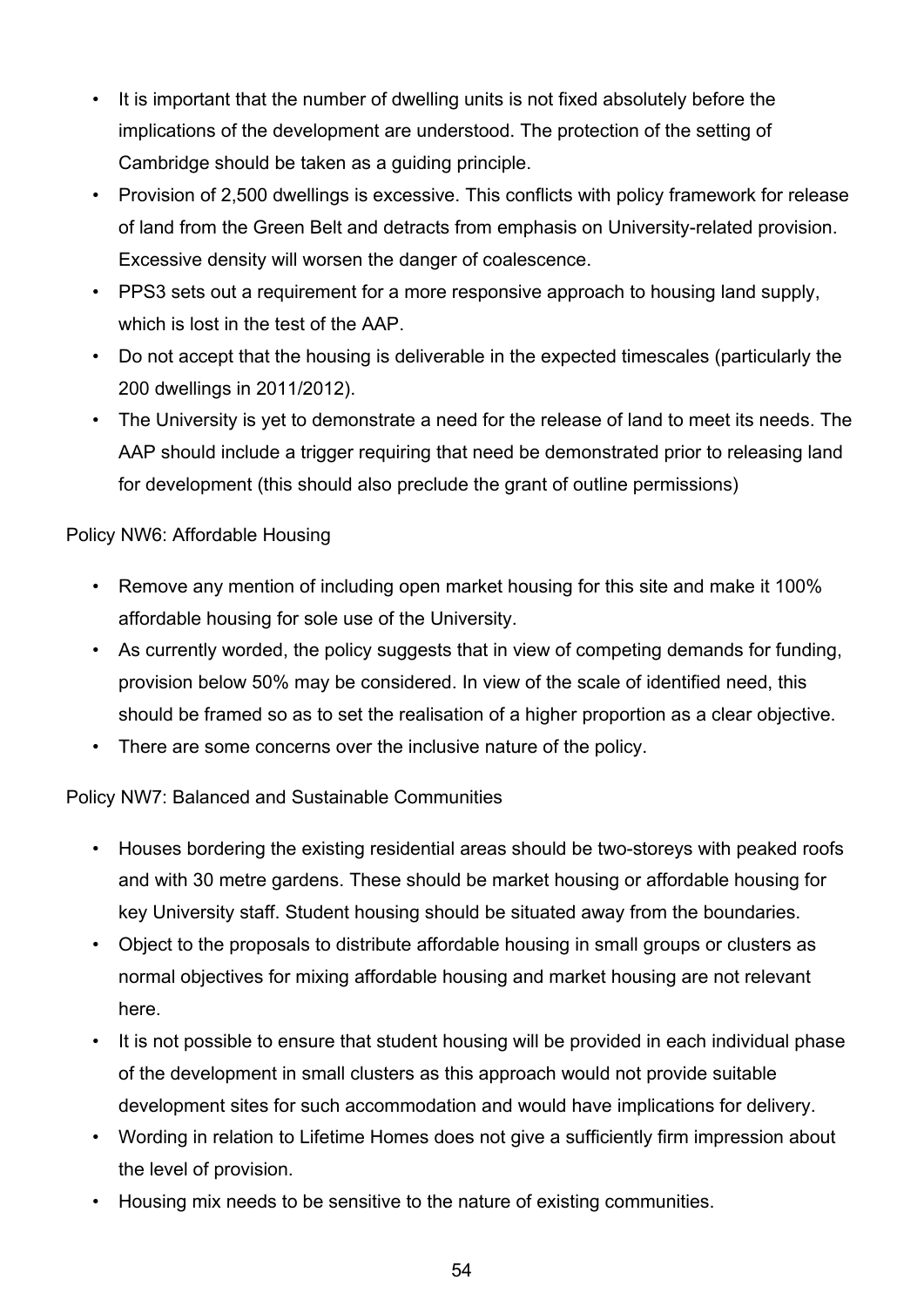## Chapter 6: Travel

- The need to travel outside of the development cannot be achieved for many reasons. A high proportion of the University personnel living there will have a constant need to visit College, other departments.
- Madingley Road Park and Ride needs to become a major coach transfer station for Cambridge coach routes west and north.
- Strongly object to the possible adoption of signalised crossroads on Huntingdon Road. This would require the compulsory purchase of properties on the south side of Huntingdon Road and would fragment existing historic communities. New road construction should protect the amenity of existing adjoining properties at all times.
- Impacts on local residents must be reasonable.
- Cycle and pedestrian access to the site from Huntingdon Road should be limited to the three existing access points. Inbound cycle traffic should be directed towards Madingley Road. Walkers to inbound buses should be directed away from Madingley Road and the NIAB site and towards buses at the local centre and on Madingley Road. Cycle traffic and pedestrians should not be channelled into the Ascension Burial Ground or All Souls Lane. Existing adjoining and adjacent houses should not be purchased and demolished to provide cycle access, pedestrian access or construction access.
- Cycle routes should also be 'high quality' planned in accordance with the Manual for **Streets**
- Concern over overspill car parking in adjoining communities.
- Secondary access through the Observatories would bisect the Bullard Laboratories and BP Institute, with severe environmental and safety consequences due to position of having roads crossing the strategic gap only once. This restriction should be reexamined.
- The AAP should refer to access through Madingley Rise and not through the University Observatories.
- High quality public transport needs to be defined.
- Concern of re-routing of bus services away from existing routes and into the North West site.
- The grid system of paths should be designed such that it can be used by both cyclists and walkers as a "shared space". No "cycling chicanes" should be used anywhere on the site. Where pedestrian and cycle routes are separated, both should always be running in parallel such that there is no preference of pedestrians over cyclists or vice versa.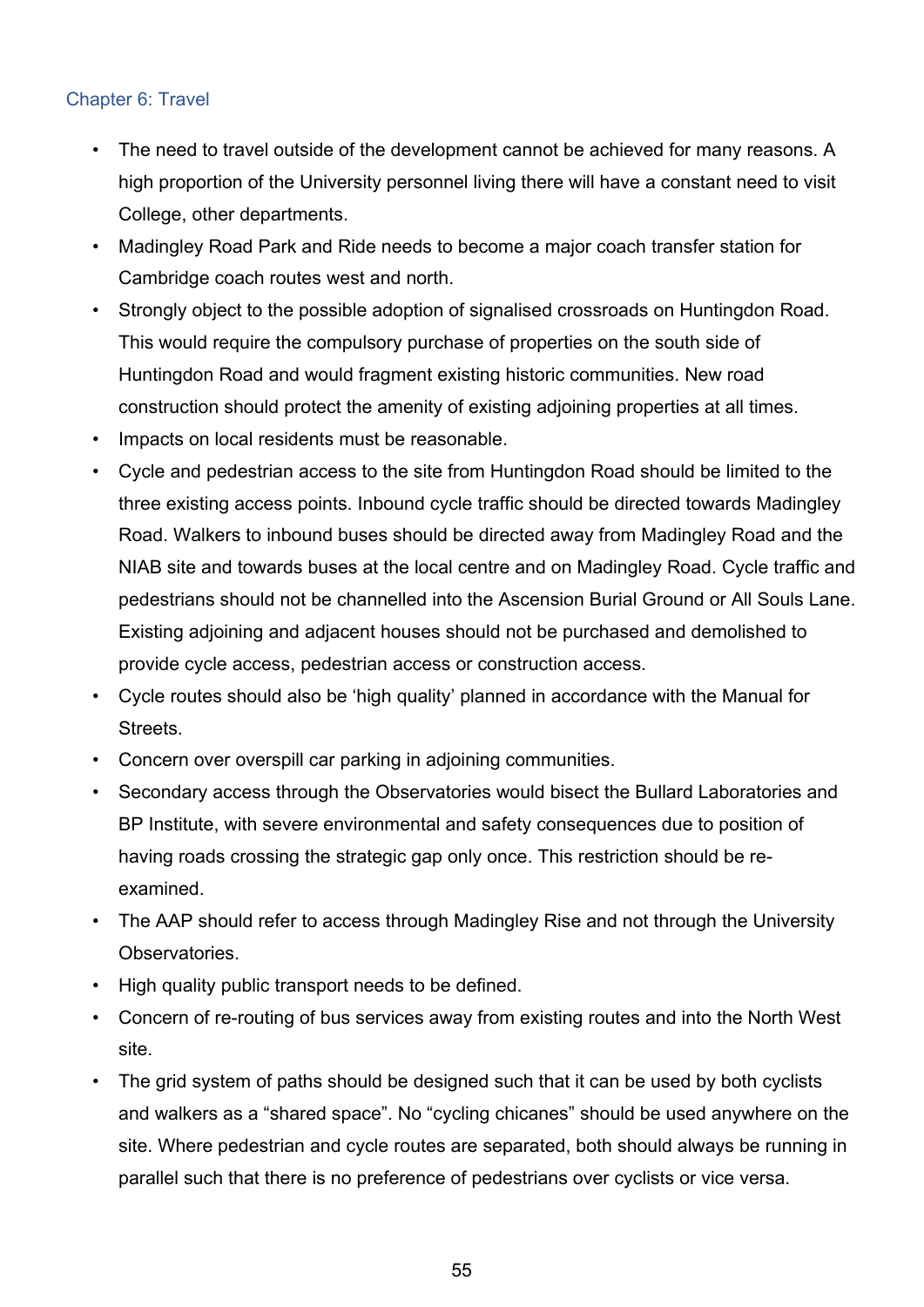Policy NW11: Sustainable Travel

- The 40% modal split is unachievable and impossible to monitor and enforce.
- Concern that this could have a detrimental effect in existing and future residents in terms of public transport and overspill car parking.
- This should include explicit mention to the Governments 'Manual for Streets' and its hierarchy of users.

## Policy NW12: Highway Infrastructure

- There is currently insufficient highway capacity at peak times thus any increase in motor traffic will make a bad situation even worse. The 'significant' diverse traffic impacts must be objectively considered.
- The improvement of the M11 junction at Madingley Road is essential and should be explicitly included in this policy.

## Policy NW13: Vehicular Access

- Huntingdon Road is already inadequate for current demand. No indication is given of how traffic will interface with that of other developments.
- No argument is put forward for the restriction of access from Storey's Way being only for private motor vehicles.

Policy NW14: Madingley Road to Huntingdon Road Link

- Concerned that the route will lead to an outer orbital route for Cambridge, which will foster only orbital movements served primarily by car rather than radial movements by public transport.
- Seems to be a lack of joined-up thinking about access routes through this site (and NIAB) and how they will be connected.

Policy NW16: Public Transport Provision

- There is not to be missed an opportunity to improve bus services throughout a large sector by developing a segregated busway west of Cambridge.
- No reference is made to the effect of the TIF bid on public transport and how these plans will integrate with it.
- There are no clear mechanisms for enhancing bus services through the development other than through infrastructure provision, which is already dealt with in the policy. The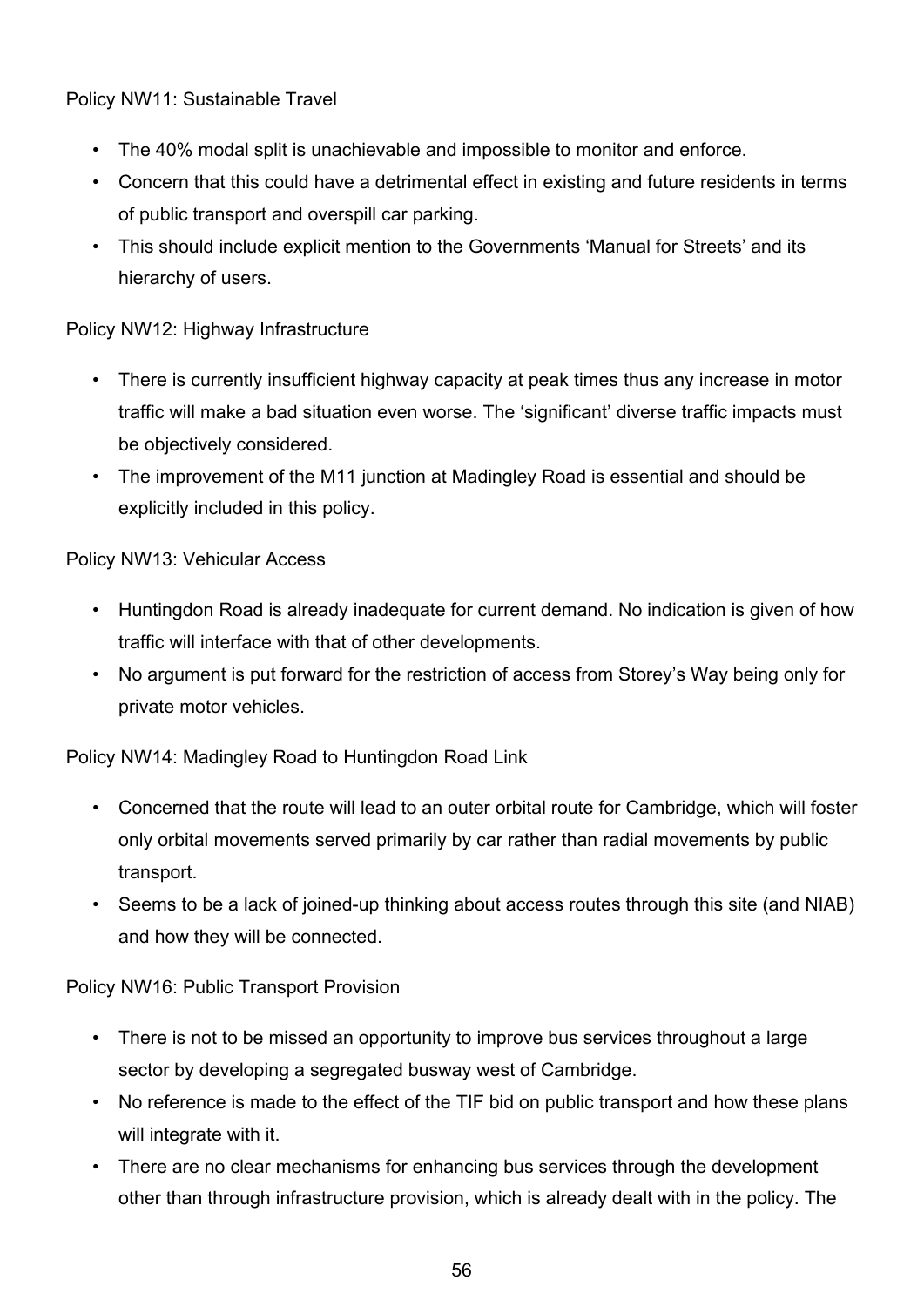AAP is not sound if the development is required to deliver operational, service or other enhancements to bus services.

Policy NW17: Cycling Provision

- The road and cycle track at the south end of Huntingdon Road all the way down to Senate House is dangerously congested at term time as it is. It may well be impossible to cater safely for additional cyclists unless vehicular traffic is curtailed in the congested areas.
- Cycle access should be limited to three points and inbound traffic directed away from Huntingdon Road and the NIAB site towards Madingley Road. No properties should be demolished in order to encroach on the graveyard or All Souls Lane.
- Plan gives no indication of how conflict with buses can be avoided and how proper southbound cycle facilities can have priority.

Policy NW18: Walking Provision

- Some of the information about walking distances in the Transport Study appears to be seriously misleading.
- Need to define what is meant by adjacent communities.
- Walking access to the site from Huntingdon Road should be limited to three existing routes on Huntingdon Road and pedestrians intending to catch buses into the City centre should be directed away from Huntingdon Road and the NIAB site and towards buses at the local centre and on Madingley Road. Walkers should not be channelled into the Ascension Burial Ground or All Souls Lane. Adjoining and adjacent houses should not be purchased and / or demolished in whole or in part to provide walking access to the site.

Policy NW19: Parking Standards

- No indication is given as to how visitor access is to be controlled to ensure that the number of visitor cars does not exceed the parking provision.
- Additional measures are needed to ensure that inadequate parking provision does not drive motorists to use footways, roads and possible land for parking.
- Reliance on proctorial control of student motor vehicles is inappropriate as well as ineffective.

## Chapter 7: Community Services & Facilities

• The County Councils preferred for locating a Local Recycling Centre to serve the northern sector of Cambridge is within the Cambridge Northern Fringe east. If this option is found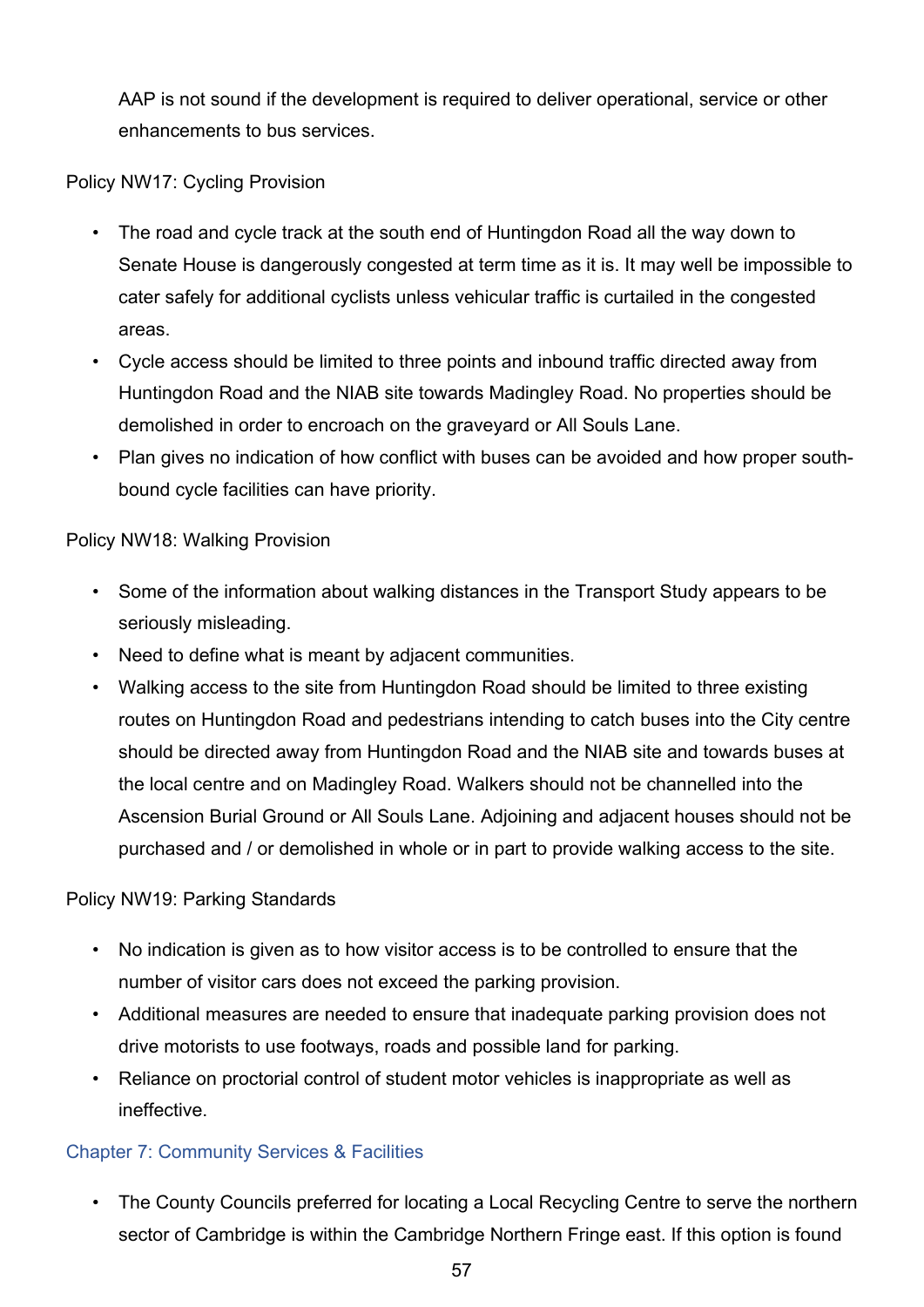to be untenable, then an alternative option will have to be pursued, and this is likely to be the North West site. The AAP should make reference to the possible need for this Recycling Centre.

- The site will require primary provision for a least 3 forms of entry (FE) to cater for the highest levels of development. To deliver this provision the County Council would be seeking a second primary school at North West Cambridge, initially on a site for 1FE, but with the capacity to expand if demand for further places emerged.
- Cambourne is a perfect example of how very wrong a development can go and what a lasting and adverse impact is created for the entire community when community services and facilities are not in place at the outset.
- Health services and facilities for religious worship must be included in the range of services provided.
- Services and facilities should be available before occupation of either the proposed NIAB site or the proposed University site to prevent overload of limited services and facilities in the area between Huntingdon Road and Histon Road.

## NW21: A Local Centre

• There is a need to state explicitly that these facilities, which will be shared with those living to the north of Huntingdon Road, should be within reasonable walking distances of those communities.

## Chapter 8: Recreation

• Sport and recreational facilities for disabled residents must be provided and the entire open space planned to ensure no nuisance to or abuse of existing local residents.

## NW23: Open Space and Recreation Provision

- The ability to meet the standards for open space and recreation are questioned given the size of the green corridor. Whilst it may be able to accommodate recreational facilities, biodiversity and landscape may be compromised.
- Policy also needs to refer to the provision of sufficient natural green space in accordance with Accessible Natural Greenspace Standards (ANGST).

## Chapter 9: Natural Resources

• Wind turbines should be deleted as an option. There is no clear space for such structures and they have been proven to be cost ineffective. The adverse impact on the new as well as existing local residents is totally unacceptable.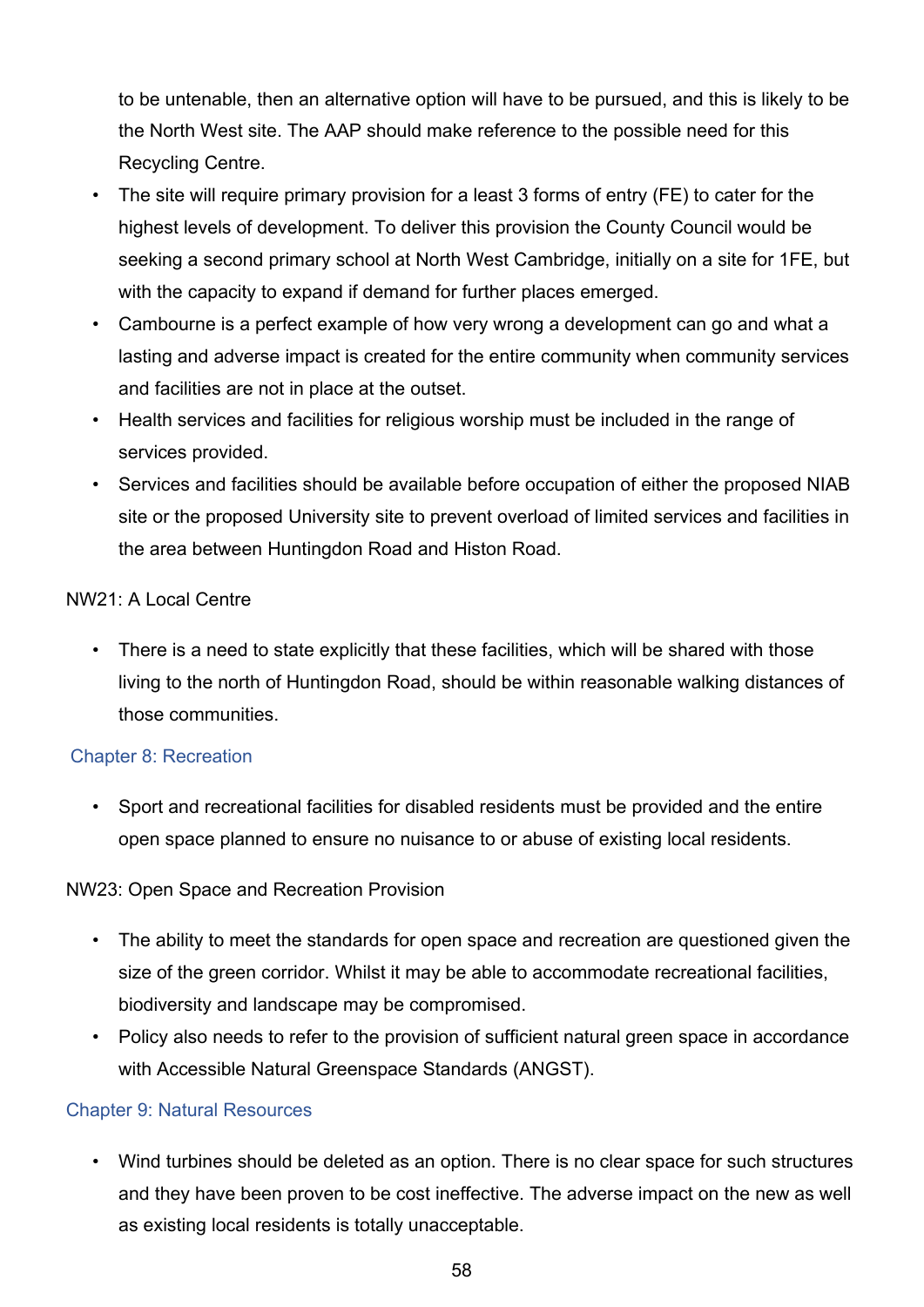- Wish to ensure that following any appraisal of sewerage provision, no foul water drainage from the North West Cambridge site will be directed towards Uttons Drove, which is presently working at capacity.
- A renewably fuelled CHP is, ultimately, likely to be the most sustainable solution when there is significant year-round thermal demand of suitable large scale, as development across the site is at or nearing completion. Until then, renewably fuelled district heating, or gas CHP are more feasible options.
- Government policy in the PPS1 addendum consistently refers to 'renewable or low carbon energy sources'. In some cases, heat from fossil fuel CHP can deliver more carbon savings than heat pumps or even biomass boilers and a lower cost and therefore should be included in this section (Air Source Heat Pumps and Fossil Fuel Fired CHP).
- While we entirely support the goal of reducing water consumption, we are concerned at the possibility of these figures being used to drive an inadequate waste and drainage strategy.

Policy NW24: Climate Change and Sustainable Design and Construction

- A very close watch will be needed to prevent unacceptably high levels of water in the locality.
- Goals need clarifying and implementation mechanisms identifying.
- There will be insufficient year-round thermal demand to support CHP until a substantial amount of academic research space is built. There is no evidence that the Code for Sustainable Homes Level 5 will be deliverable by April 2013.
- The Councils have not justified the specified Code Levels in terms of an appropriate evidence base. Such an approach is inconsistent with national planning policy.
- The plan should specify that the decentralised energy is indeed from renewable sources and provides all the needs of a minimal proportion of the development (around 75% is too vague).
- These levels are far from a high degree of sustainability. Code Level 5 should be the absolute minimum and there should be demand for zero carbon buildings from the outset.
- Policy needs to make reference to adverse impacts on Geodiversity.

Policy NW25: Surface Water Drainage

• Considerable surface water drainage already exists from the site into gardens and basements in properties along Huntingdon Road and construction on site will greatly increase run off and sub-surface seepage from the site towards Huntingdon Road.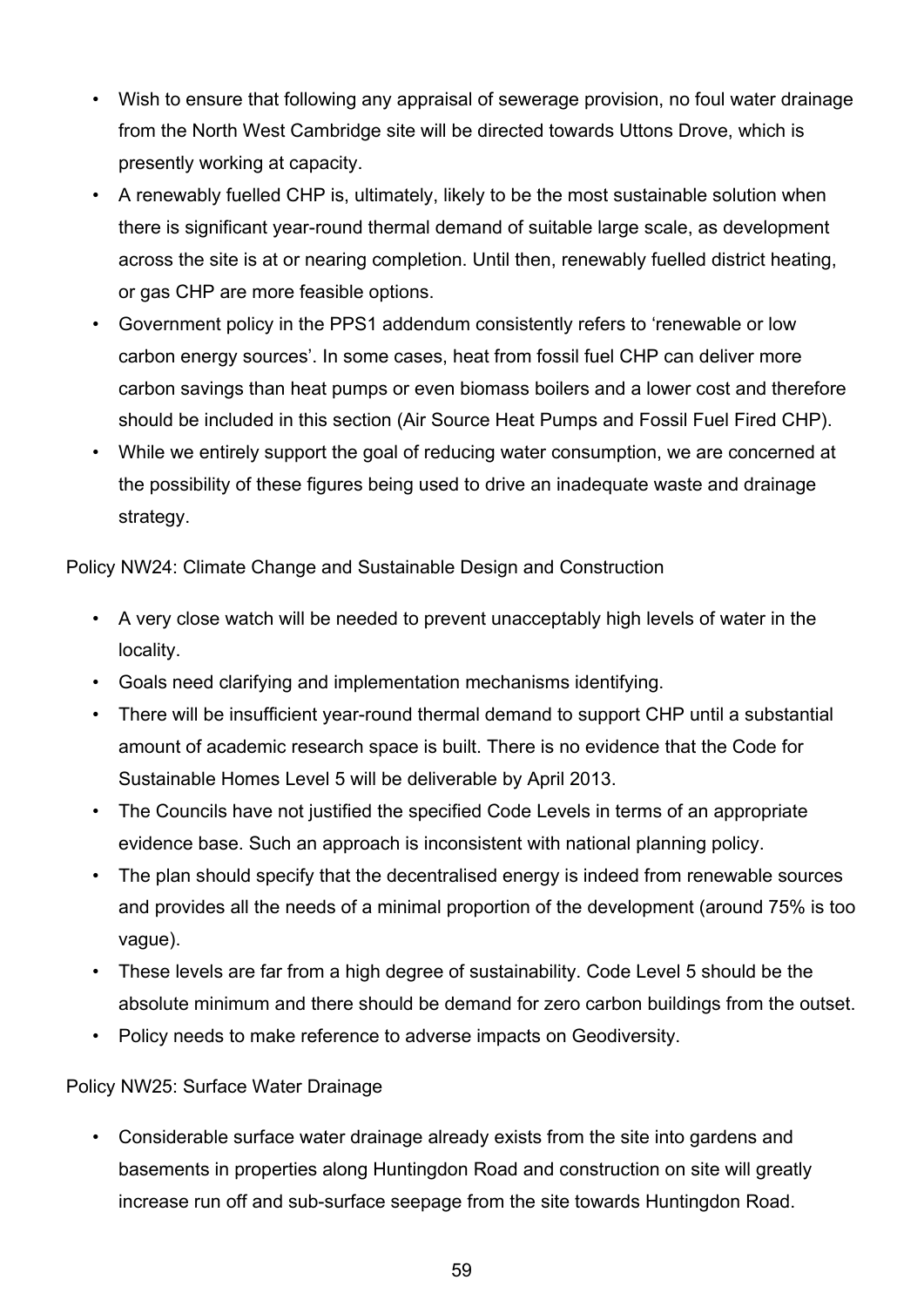- A very close watch will be needed to prevent unacceptably high levels of water in the locality.
- Currently the Strategic Flood Risk Assessment carried out for the Council is using a nonverified model of the river (for example, not verified by the Environment Agency).
- The policy states that the surface water drainage should be designed "as far as possible as a [SuDS] to reduce overall run-off". This might be insufficient to protect existing adjacent properties including those on Huntingdon Road. The wording needs to be tightened to ensure there is no increase in run-off leaving the site in the direction of those properties.
- SuDS is little more than a idea and certainly not a proven technology.
- The policy is insufficiently robust and does not make it clear that flood risk may be increased at some distance from the site due to development.

Policy NW26: Foul Drainage and Sewage Disposal

- The need to consider the effects on Cambridge City and Cambridgeshire must be strengthened.
- This is an additional 7,900 dwellings over the previous indications. The current strategy under consideration by Anglian Water Services only allows for 2,500 dwellings in this area and cannot accommodate any further numbers (in terms of the effect on the wastewater sewerage system).

Policy NW27: Management and Maintenance of Surface Water Drainage Systems

• The Council is concerned that the major problems begin when the water leaves the site and obligations should be built in concerning the history of the water at least as far as the Cottenham Lode, preferably all the way to the Ouse.

## Chapter 10: Delivery

- Construction spoil should not be placed along the boundary of the site where it would create mounds that would diminish the amenity of existing adjoining and adjacent properties.
- Construction spoil should not be placed on the site in a position that leads to surface runoff or sub-surface seepage from the site into the gardens and houses of existing and adjoining and adjacent properties on Huntingdon Road and in All Souls Lane and into the Ascension Parish Burial Ground.
- It should be built into the requirements that Parish Councils will be involved at all stages of the delivery planning process and in all Section 106 discussions.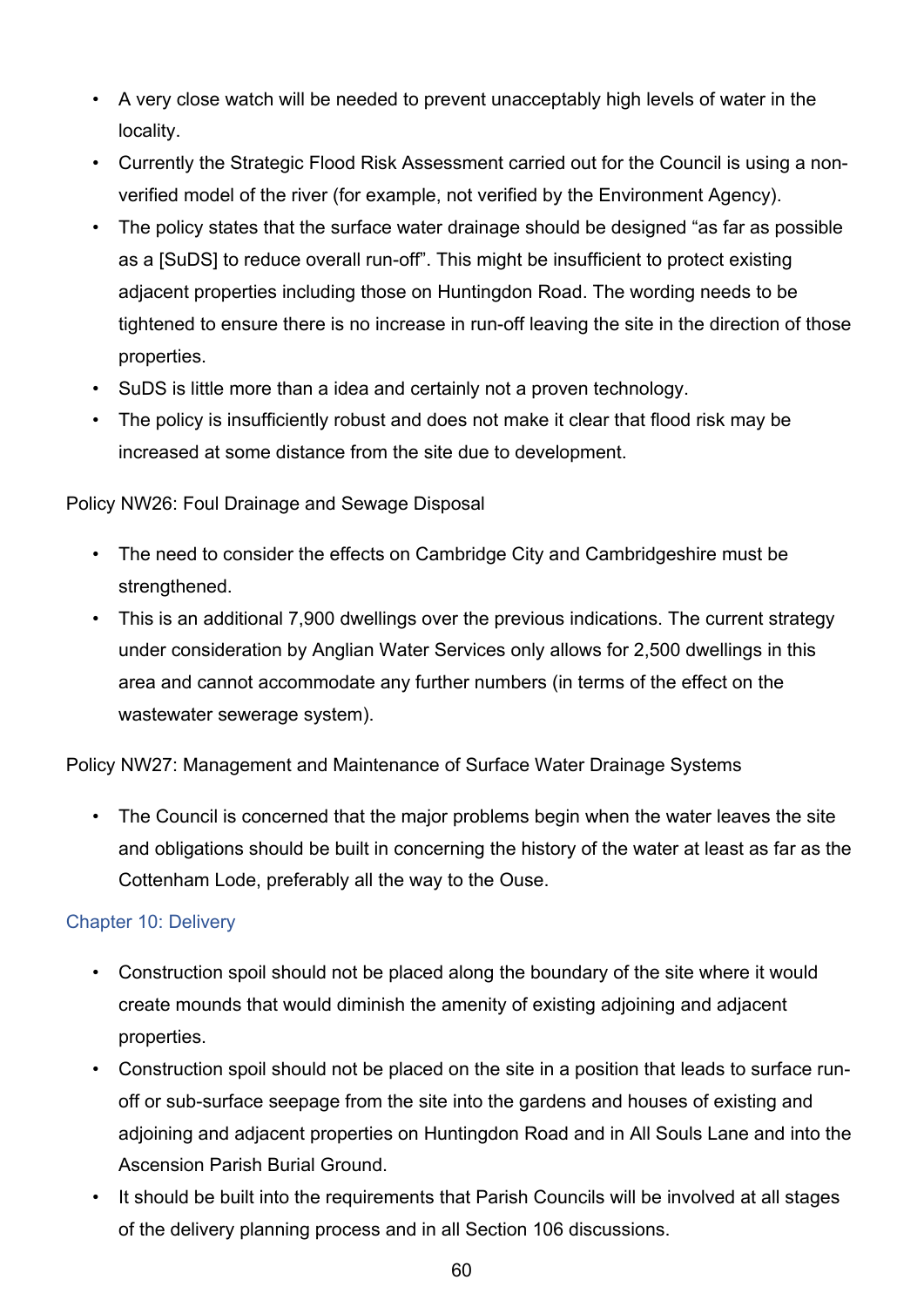- Provision for archaeological assessment, investigation and recording, in accordance with PPG16, should be included in the items requiring development funding.
- Infrastructure provision should, where relevant, include contributions for long-term maintenance of sites.
- Concern is expressed that delivery rates in the housing trajectory have been "stepped up" when on other sites within the housing trajectory for South Cambridgeshire District Council as a whole, delivery is being delayed.

## Policy NW28: Construction Process

- Construction spoil must not either during the course of the development or permanently be stacked or left on or near the boundaries of the site where they adjoin or are close to existing dwellings.
- The phrase "where practicable" when read with paragraph (d) has insufficient rigour to protects parts of the City from disruption.
- Account has not been taken of the impact of the development on adjoining and adjacent residences.

## Policy NW29: Strategic Landscaping

The policy should be reworded to make specific reference to impacts on geodiversity.

## Policy NW30: Phasing and Need

- Construction of the North West Cambridge site should be scaled and phased with respect to construction at the NIAB site and construction access to the site should be primarily through the University's property on Madingley Road.
- Policy should not require demonstration that there is a need for the University or collegiate housing. This need was established through the Local Plan Inquiry.
- To provide more certainty with regards to delivery, a Needs Assessment should be submitted and at the earliest possible opportunity.
- More stringent criteria for assessment of University need have to be developed, including reference to the need to consider alternative site opportunities and to place the onus more directly on the University to justify the release of the site.
- The site should be phased to start from the existing urban edge, for example from the eastern part of the site. Providing for the start of development on the western part of the site would leave the development divorced from the urban area and would represent an incongruous starting point for the development.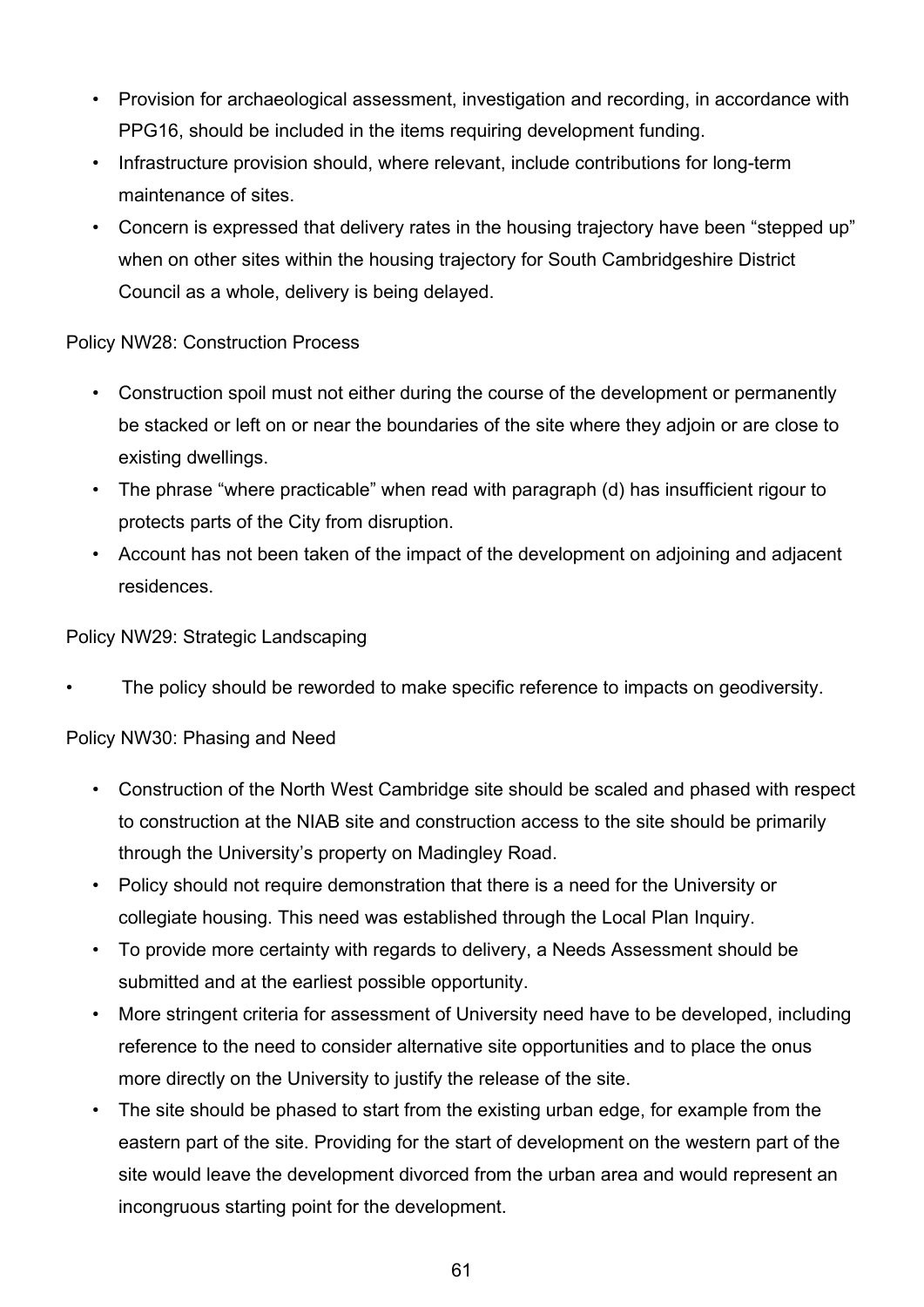• The housing trajectory should be adjusted to reflect a more realistic expectation of delivery, founded upon a more robust evidence base.

## Housing Trajectory

- Concern is raised in relation to the figures provided within the housing trajectory for the following reasons:
	- $\circ$  There is clear recognition that there are many factors which are beyond the control of lpa's and the development industry and therefore rates of delivery are uncertain;
	- $\circ$  The site is not capable of accommodating the number of houses identified;
	- $\circ$  The AAP recognises that the University has to prove its need for the land to be released for development. Should the University be unable to prove this need, all or part of the proposed development would not proceed.

In view of the above we are concerned about the over-reliance on this site in terms of meeting housing requirements.

- The housing trajectory should be consistent with figures contained in the South Cambs AMR (2007), which provides for a total of 400 units to be completed by 2016 as opposed to the revised position within the AAP of some 550 units. Concern is expressed that the delivery rates have been "stepped up" when on other sites within the housing trajectory for South Cambridgeshire District Council as a whole, delivery is being delayed.
- The housing trajectory should make provision for a minimum of 2,500 dwellings as this makes deliverability more secure.
- In order to comply with the national Strategic Housing Land Availability Assessment Practice Guidance, a comprehensive SHLAA should be produced jointly with key stakeholders in order that all assumptions are as realistic and accurate as possible.

Table 11.1 – Core and Local Output Indicators

• Biodiversity and geodiversity should be included here.

## Proposals Map

- Land at Madingley Road does not perform the functions of the Cambridge Green Belt and should not therefore be allocated as Green Belt in the AAP. The land should be allocated as Open Countryside.
- The development site would not deliver the Plan's development proposals.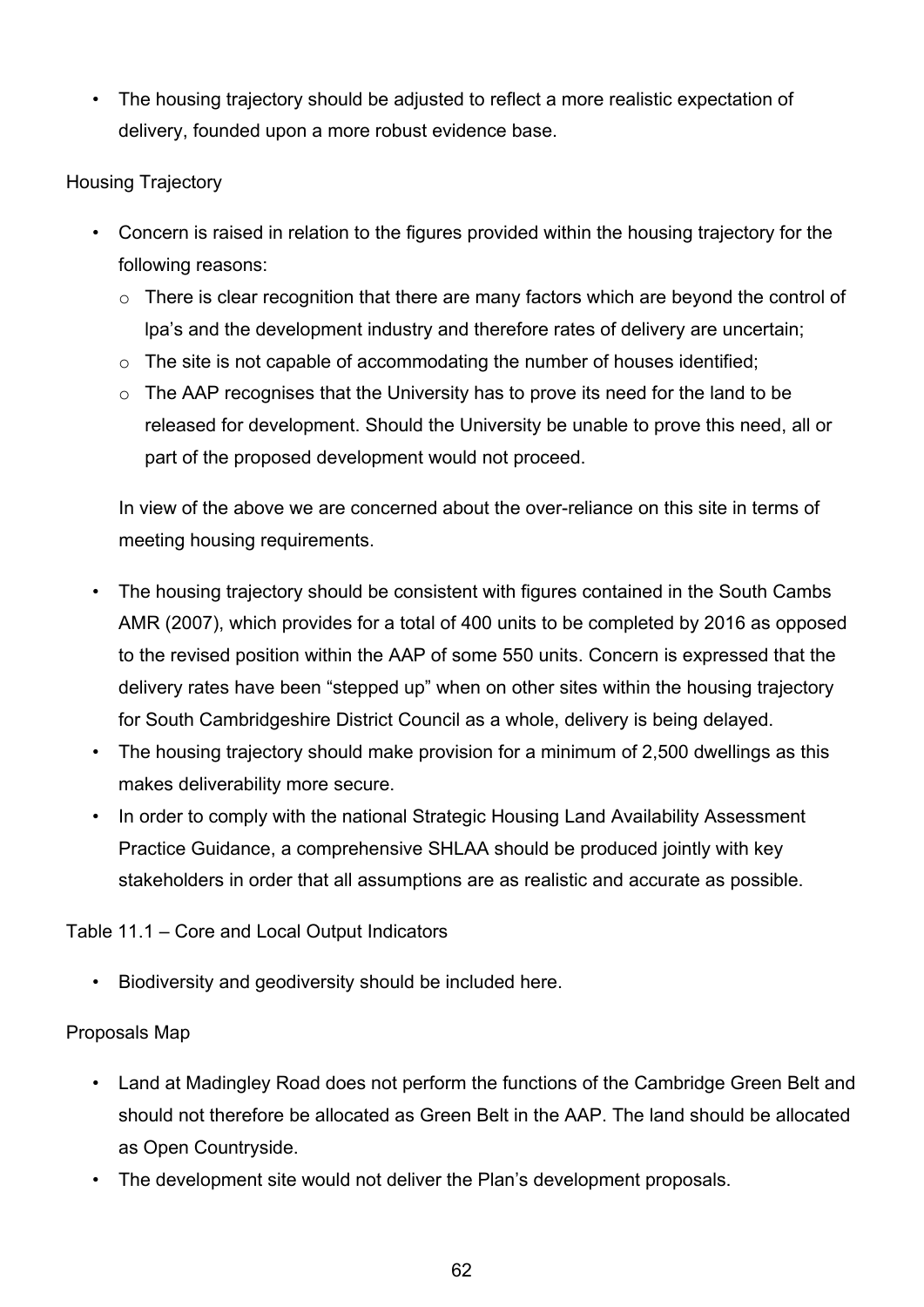- The development boundary is not based on a consistent evaluation process and does not consider masterplanning principles and is not based on up-to-date information.
- Land designated as Green Belt does not serve a Green Belt function.
- Part of the Green belt boundary is not defined by readily recognisable features in the landscape. Designation of the development footprint as the Green Belt boundary does not enable sufficient flexibility to bring forward a sustainable development through masterplan refinement
- The strategic gap appears to provide for reduced opportunities for accessibility, biodiversity and landscape and creates poor separation between Girton and Cambridge.
- Whilst the limited size of the green corridor may be sufficient to accommodate recreational facilities, biodiversity and landscape may be compromised. Amend the proposals map to increase the strategic gap.
- The Green Belt Landscape Study recognised the heritage and landscape values of land below Girton Ridge and as such the development parcels should exclude land to the south of Girton Ridge.
- Boundary of the SSSI is incorrect and should be amended.
- The location of a major development site so close to the existing SSSI would be directly damaging to the special geological interest of this site. In addition, specialist survey work has indicated that surrounding land, in all likelihood has features of additional special geological importance, which would be sterilised by the location of major development in the vicinity of the SSSI. Would prefer to see the area of special geological interest incorporated within the area of natural green space (prior to a process of SSSI renotification).

Appendix 3: Open Space and Recreation Standards

• Natural England's Accessible Natural Greenspace Standards (ANGST) should be referenced throughout this appendix.